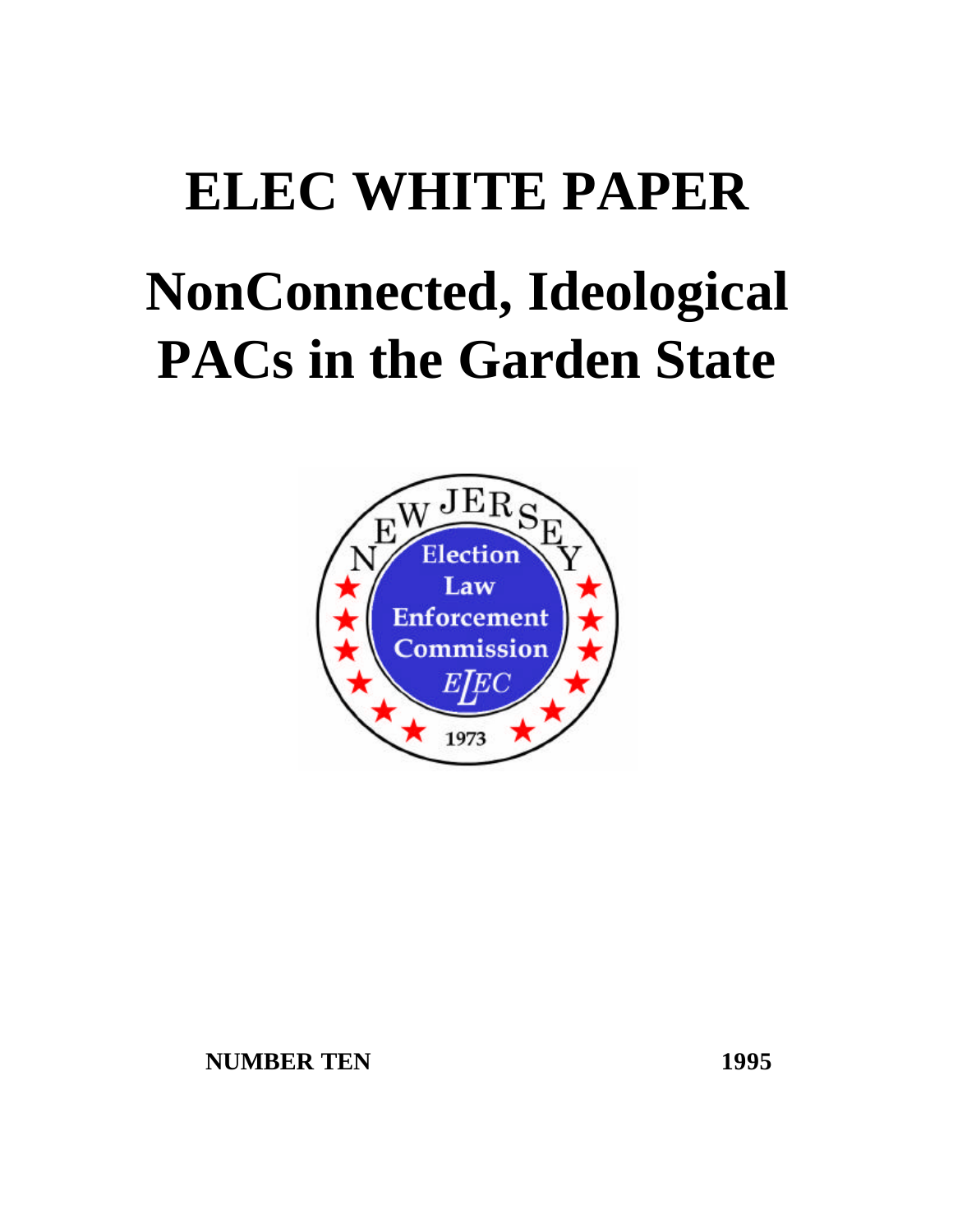

# **State of New Jersey**

# **ELECTION LAW ENFORCEMENT COMMISSION**

William H. Eldridge **Example 20 Terms ANATIONAL STATE BANK BLDG**., 12th FLOOR Frederick M. Herrmann, Ph.D. 28 W. STATE STREET, CN 185 Chairman Executive Director TRENTON, NEW JERSEY 08625-0185 Owen V. McNany, III Jeffrey M. Brindle (609) 292-8700 Vice Chairman Deputy Director

David Linett Gregory E. Nagy Commissioner Legal Director James P. Wyse Counsel

## *Acknowledgement and Statement of Purpose*

*The Commission is delighted to present the citizens of New Jersey its newest analysis on a topic of importance in the field of public disclosure. ELEC's veteran deputy director, Jeffrey M. Brindle, authored this study, which draws upon his wealth of experience in the field of campaign financing.*

*Student intern, Laura Hutcheson, provided crucial background material for this report, while Systems Administrator Anthony R. Chianese provided necessary data. Proofreading was done by: Legal Director Gregory E. Nagy, Deputy Legal Director Nedda Gold Massar, and Director of Compliance and Information Evelyn Ford. Director of Administration Barbra Fasanella served as the statistical proofreader, while the wordprocessing was done by Senior Secretary Josephine A. Hall. Frederick M. Herrmann. The general editor was Executive Director*

*Nonconnected, Ideological PACs in the Garden State is the tenth White Paper in a series dating back to 1988. These studies are based on staff research as well as work by outside persons such as university professors and graduate students. Analyses written by external sources are published with a disclaimer. It is ELEC's goal to contribute substantive research for the ongoing debate on improving the way our State regulates the impact of money on its political process. The Commission is not necessarily taking a position on any of the issues raised and is presenting this paper to promote discussion.*

*For further reading about the role of campaign financing in New Jersey's and the country's political systems, the Commission suggests referring to the "COGEL Campaign Financing and Lobbying Bibliography" compiled by ELEC's executive director. Those interested in political money may also wish to read: Frederick M. Herrmann and Ronald D. Michaelson, "Financing State and Local Elections: Recent Developments" in the 1994-95 edition of The Book of the States published by the Council of State Governments.*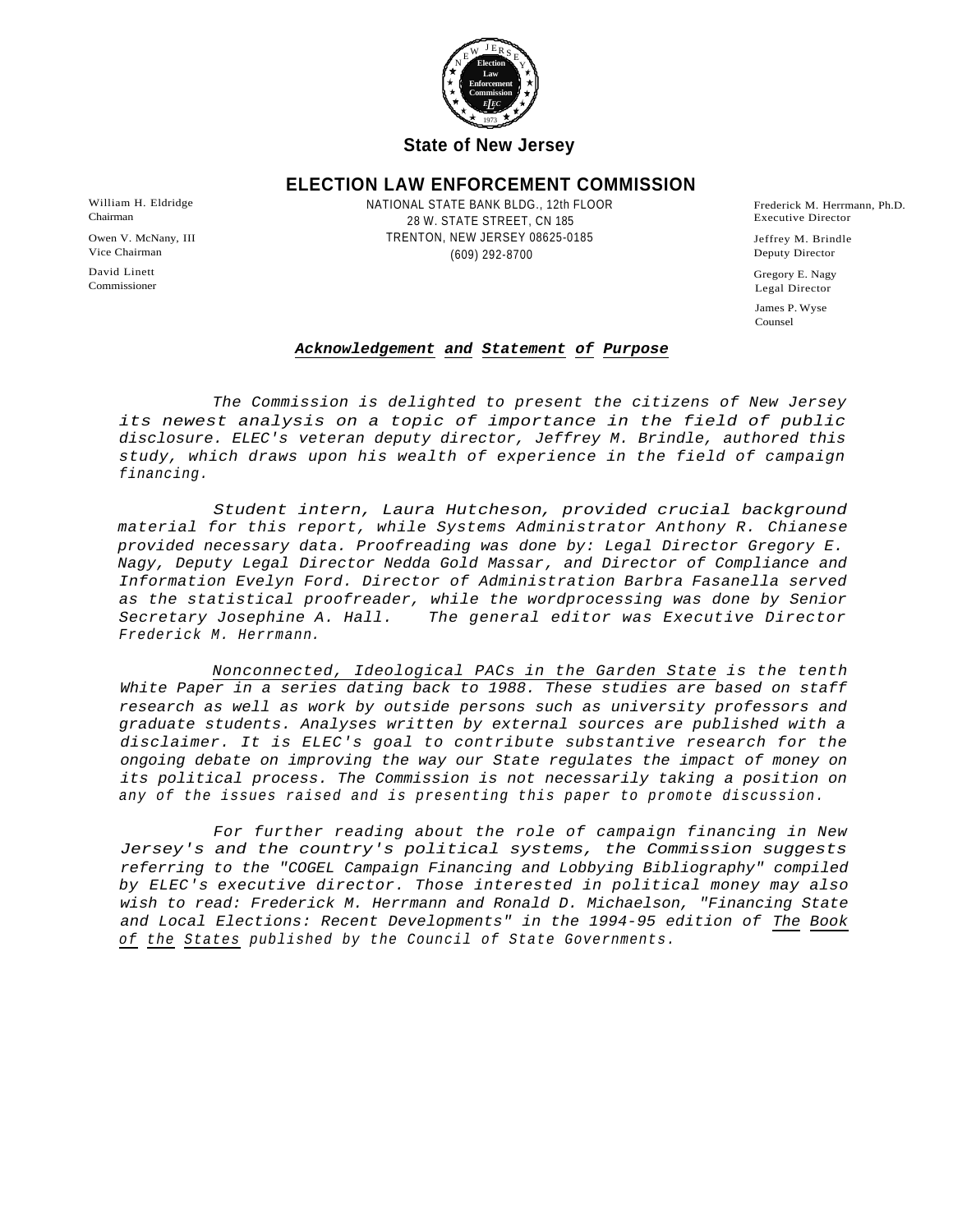# *TABLE OF CONTENTS*

*Page No.*

|                  | 5  |
|------------------|----|
|                  | 14 |
|                  | 25 |
|                  | 35 |
| Conclusion _____ | 39 |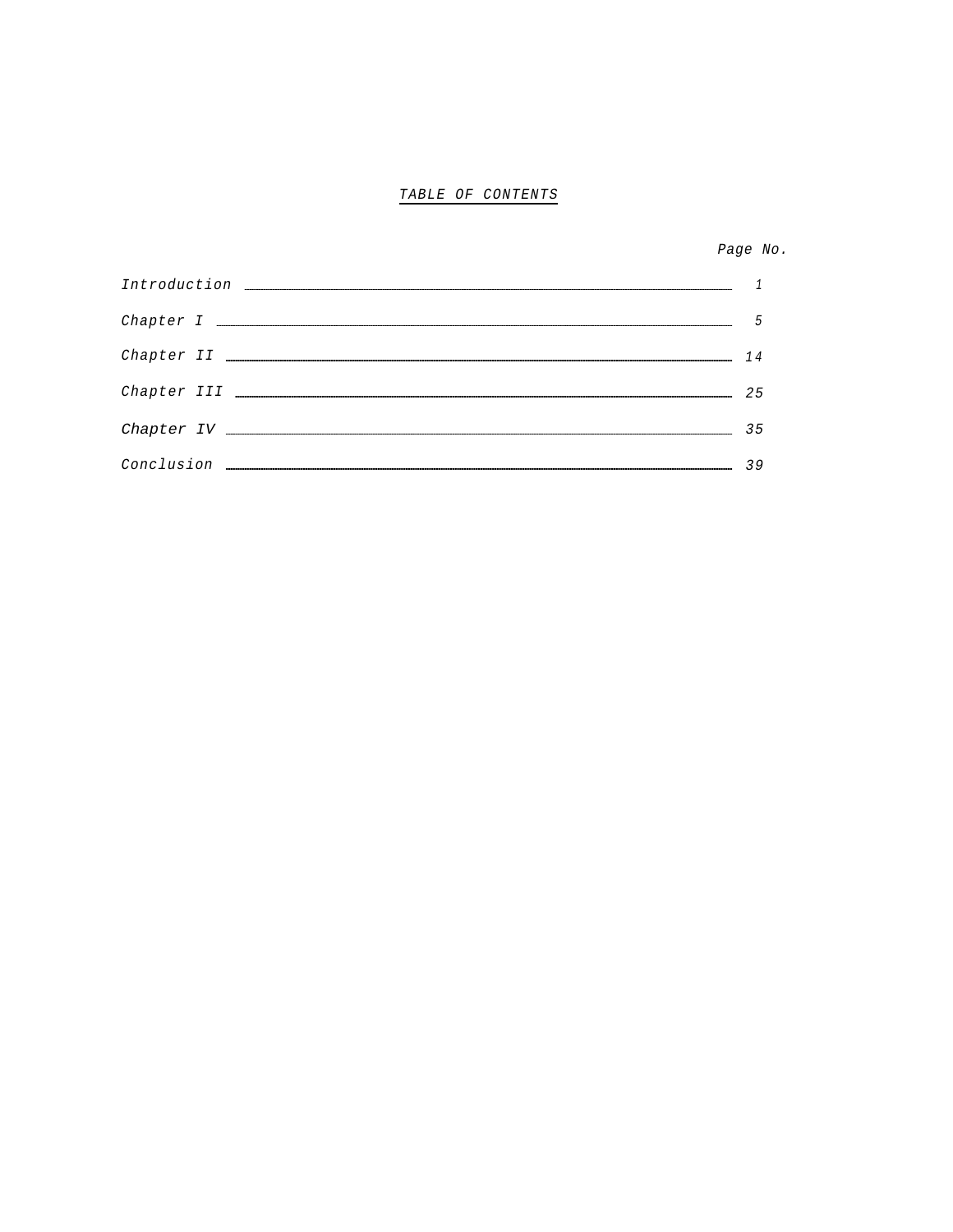#### *INTRODUCTION*

Government by the People, the classic textbook by James MacGregor Burns, J. W. Peltason, and Thomas E. Cronin, maintains that:

*Crucial to the democratic faith is the belief that a democracy cherishes the free play of ideas, where issues are freely fought out in public at city council sessions, in party platform forums, in Congress, and in citizen town meetings with a President. Only where the safety valve of public discussion is available and where almost any policy is subject to perpetual questioning and challenge can there be the assurance that both minority and majority rights will be served. To be afraid of public debate is to be afraid of self-government.* 1

Measured against this standard, the condition of New Jersey's democratic health seems excellent. There are, in fact, several aspects of the State's political persona that provide proof of such heartiness.

Newspapers and magazines, for instance, focusing mainly on New Jersey, exist in suitable numbers. Just as talk radio has gained momentum nationally, certain New Jersey radio stations have adopted this format as well. Local cable outlets have proliferated, carrying county, municipal, and State news. Coverage of school board meetings are even carried on these outlets. And, major networks out of New York and Philadelphia appear to be including more New Jersey-based news in their broadcasts.

Elected officials are more and more engaging in public dialogue. Town meetings are a staple for public officials at all levels. Governor Christine Todd Whitman has held such meetings throughout New Jersey and has continued the practice of former Governors Thomas H. Kean and James J. Florio in utilizing radio and New Jersey Network (NJN) to speak with members of the public personally about their concerns.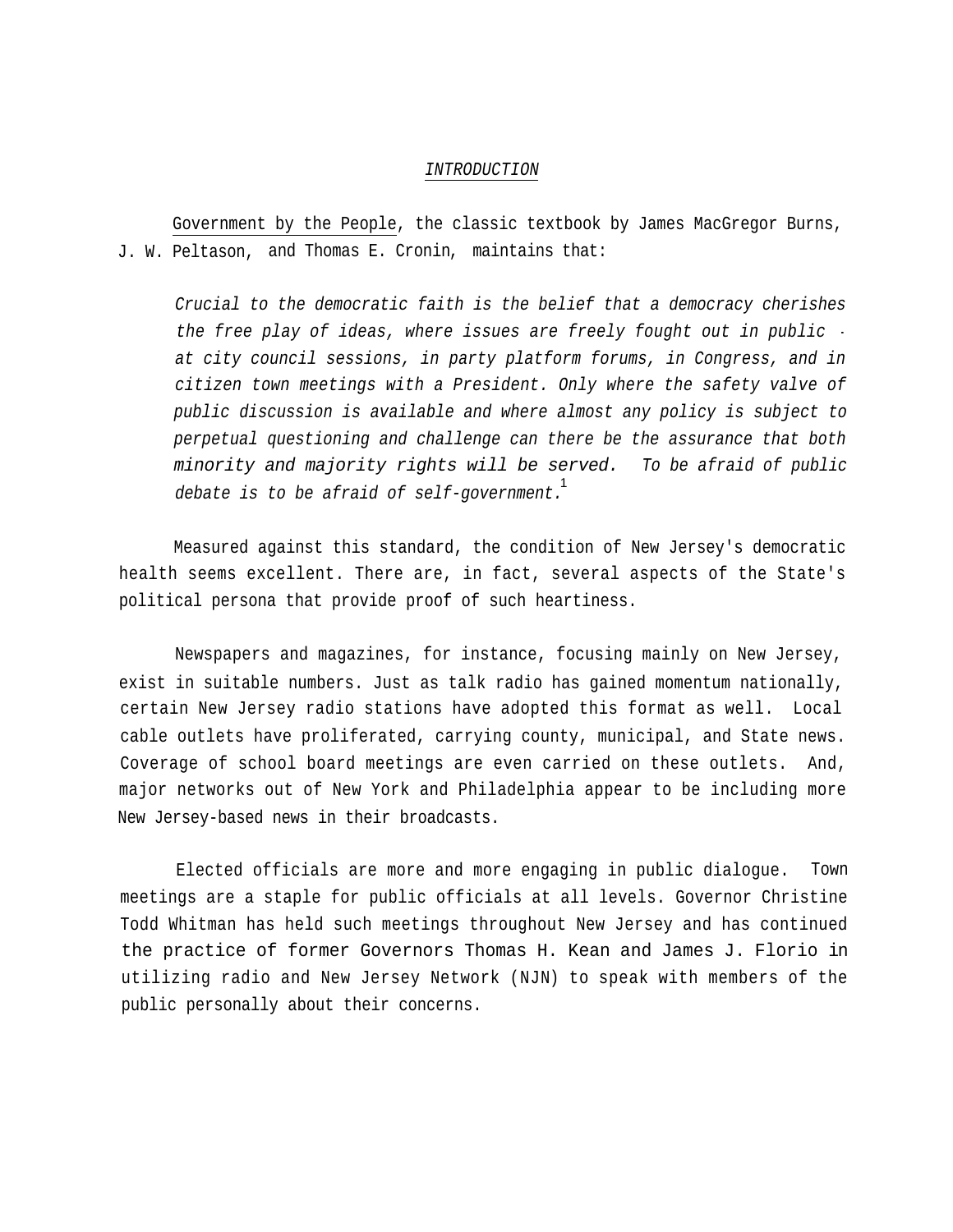In recent years, grassroots organizations have developed, such as "Hands Across New Jersey" and "United We Stand New Jersey," which have had an impact on public debate. Other, more traditional citizen-based organizations, such as Common Cause, the Public Interest Research Group (PIRG), and the New Jersey Taxpayers Association, have continued their efforts.

A flourishing democracy in New Jersey is evidenced also by the steady intensification of campaign financial activity throughout all electoral levels. Whether at the local, legislative, or gubernatorial level, financial activity has dramatically increased since the early 1980's. Political parties too have been invigorated, assuming greater involvement in fundraising for polling, registering voters, generic advertising and getting-out-the-vote drives. And finally, citizen participation in the process has been encouraged by the rise of Political Action Committees (PACs), the onset of which began in earnest in New Jersey during the 1980's.

While PACs, be they corporate, union , professional association, trade association, or nonconnected, heighten citizen participation in the electoral process, it is perhaps the nonconnected PACs that most exemplify this good.

This study will concentrate on these PACs, the nonconnected, often ideologically-based ones. It will study their role in New Jersey's electoral politics and their impact on election campaigns. If the measure of New Jersey's democratic health can be gauged by the "free play of ideas," then an analysis of the impact of nonconnected PACs is a good starting point. According to Government by the People, "a cardinal characteristic of a democracy is that it not only recognizes the need for the free organization of opposing views, but even positively encourages this organization." $^{\mathsf{2}}$  Judging by recent activity on the part of nonconnected PACs, democracy in New Jersey has more than met this standard.

In 1989, the National Organization for Women of New Jersey Political Action Committee (NOW-NJPAC) requested an advisory opinion regarding the question of independent expenditures. The PAC stated that it intended to "run

 $-2 -$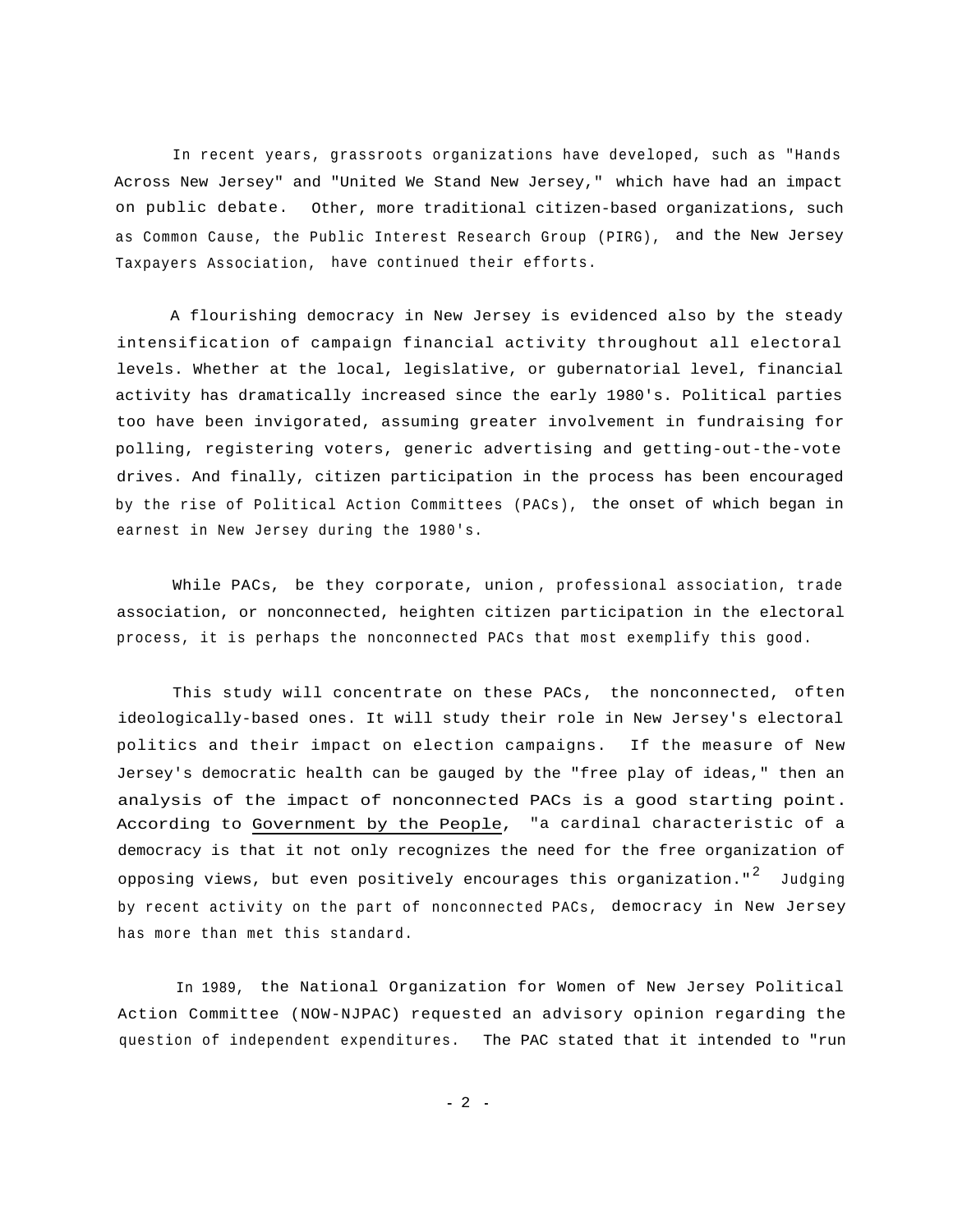an independent campaign in support of Jim Florio." The request stipulated that the organization desired "to direct the campaign ourselves, not in consultation with Florio advisors." 3

This independent campaign pursued by NOW-NJPAC on behalf of then gubernatorial candidate Jim Florio perhaps marks the beginning of a period of significant growth in the number of nonconnected PACs and in their overall financial activity. Interestingly, the Florio years in New Jersey coincided with this growth in activity by these PACs, much like the growth in these type of groups at the federal level coincided with the national administration of President Ronald Reagan. Ironically, while this period began in 1989, the year NOW-NJPAC pursued an independent campaign supporting former Governor Jim Florio, it was capped off in 1993 with an independent campaign by another ideological group, the National Rifle Association (NRA), this time in opposition to the former Governor. While to some these nonconnected groups, and their ideas, may be "the bane of the politicians' existence," $^{\rm 4}$  on balance they may really be the balm of a free democratic society.

Writing about nonconnected PACs, Herbert E Alexander, in Financing Politics, states that on the federal level "ideological PACs hit their peak in the 1985-86 election cycle and that in the 1981-82 election cycle, nonconnected PACs, many of which were ideological committees, reported spending almost \$65 million, more than any other category of PACs, and about \$22 million, more than corporate PACs."<sup>5</sup>

Much like the federal experience, New Jersey underwent a period of growth in the number and financial activity of nonconnected PACs, with its peak occurring, however, a few years later. Between 1985 and 1993, the number of nonconnected PACs grew from 27 to 66 (see Table 1). The bulk of that growth occurred between 1989 and 1993. The increase in the number of these groups during this period constituted 72 percent of the overall growth in their numbers during the entire eight-year period. Likewise, expenditures rose from \$540,769 in 1985 to \$1,545,820 in 1993. Expenditures made by the nonconnected PACs between 1989 and 1993 constituted 70 percent of the total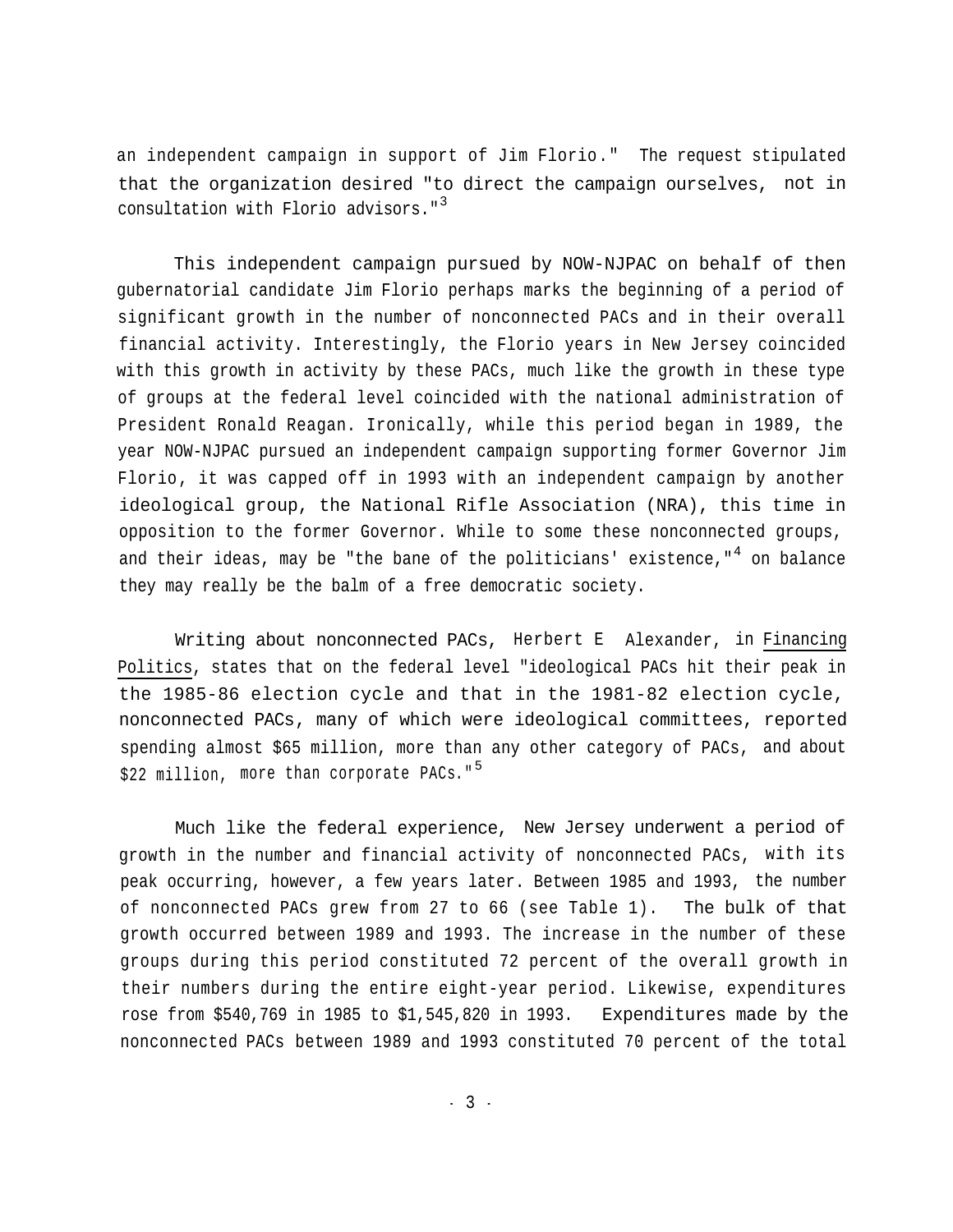for the eight-year period (see Table 3). In 1991 and 1992, their expenditures reached \$1.8 million and \$2.1 million.

Nonconnected PACs in New Jersey, frequently of an ideological bent, comprise groups of many philosophical persuasions promoting a variety of agendas. Among the groups are: Citizens for School Choice, Vote Environment Committee, Women's Political Caucus N.J., Right to Choose PAC, New Jersey Pro Life PAC, Choice PAC-NJ voter Education Project '93, the Coalition of New Jersey Sportsmen, New Jersey Legislative Action for Animals, Inc. PAC, and Private Enterprise PAC.

The activity undertaken by the nonconnected PACs in New Jersey is important enough to warrant a closer look. In this paper, the role of the nonconnected, mainly ideological, PACs in the electoral process will be analyzed. As part of this analysis their overall financial activity will be scrutinized, comparisons will be made with the activity of other political action committees, and they will be studied from the perspective of their political strategies as witnessed by their spending practices Through studying the nonconnected PACs, it is hoped that it can be shown that the condition of democracy in the Garden State is healthy, demonstrated by the fact that large numbers of citizens are encouraged to participate in the process through involvement with these issue-oriented political action committees.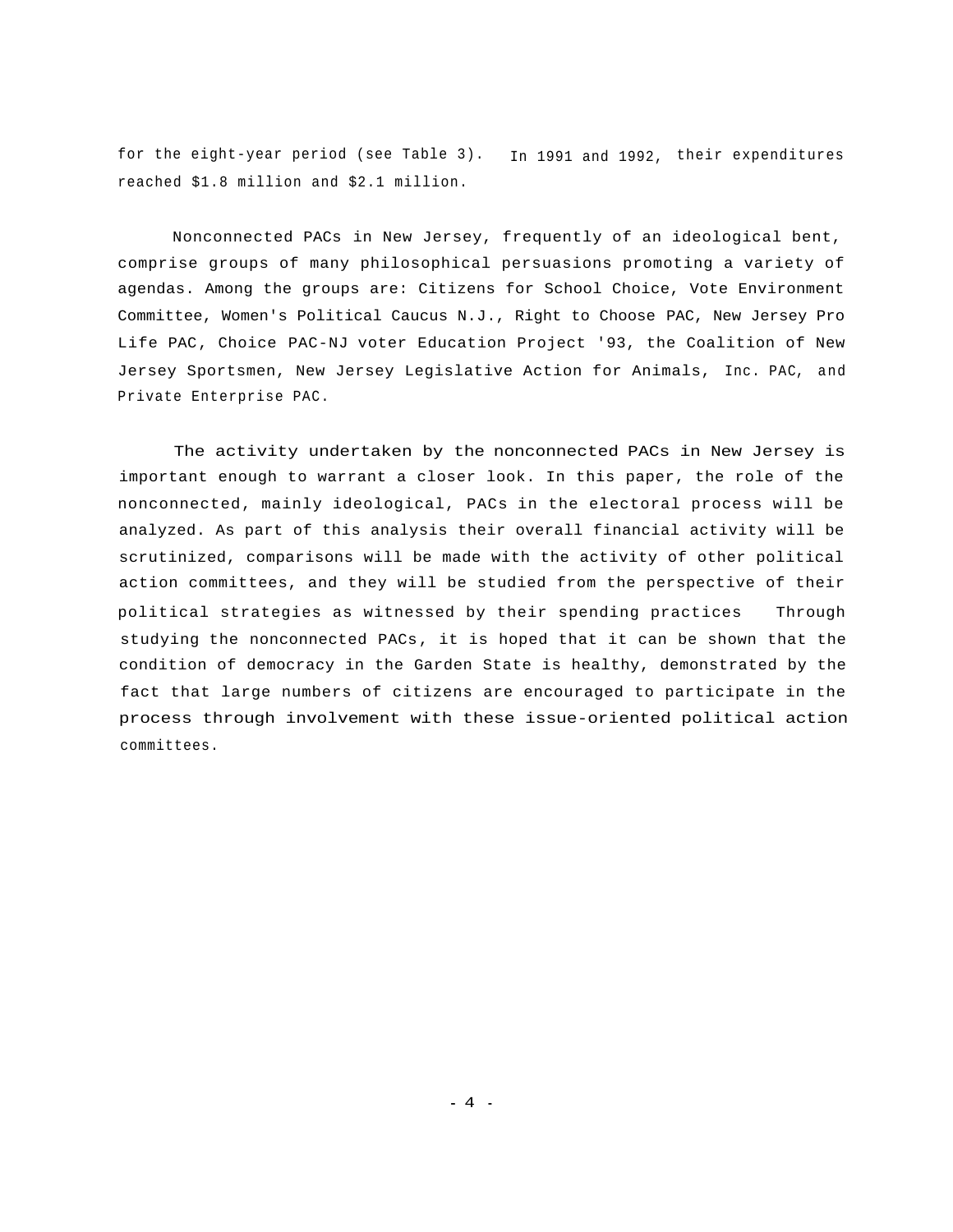When a New Jersey resident hears the word PAC, he or she probably thinks about corporations and unions. This reaction is to be expected. So much is written about corporate-sponsored political action committees especially, and in some cases union-sponsored ones, that it would be unusual for this response not to be the case. Connected PACs, that is political action committees whose membership is comprised of employees or members connected to a particular corporation, profession, or union, do play a significant role in the process It is only natural that the potential influence these special interest PACs bring to bear be scrutinized and analyzed thoroughly. And, it is completely understandable that the press, good government groups, and citizens-at-large be concerned about whether or not these often powerful, well-heeled entities are in any way corrupting the governmental process.

#### Nonconnected PACs Examined

While it is recognized that connected PACs, because of the very narrow commercial or other interest represented and the significant dollars they often pour into the process, are deserving of much attention, it is important also not to overlook the increasingly significant involvement of the PACs that are not connected to any particular corporation, profession, or union. These political action committees, often wedded to a certain ideology, or formulated in response to an issue or issues, have become an important part of the process. Though entities like the New Jersey Education Association (NJEA), the State's teacher union; the American Trial Lawyer's Association (ATLA); and PSE&G PAC, are certainly players on the political stage and potentially influential, so too are entities such as the NRA and Choice PAC New Jersey, It is these nonconnected PACs that will he examined. for example.

#### Growth Pattern of Nonconnected PACs

As depicted in Table 1 below, the number of nonconnected PACs operating in New Jersey grew significantly between 1985 and 1993 In 1985, 27 PACs were

I

- 5 -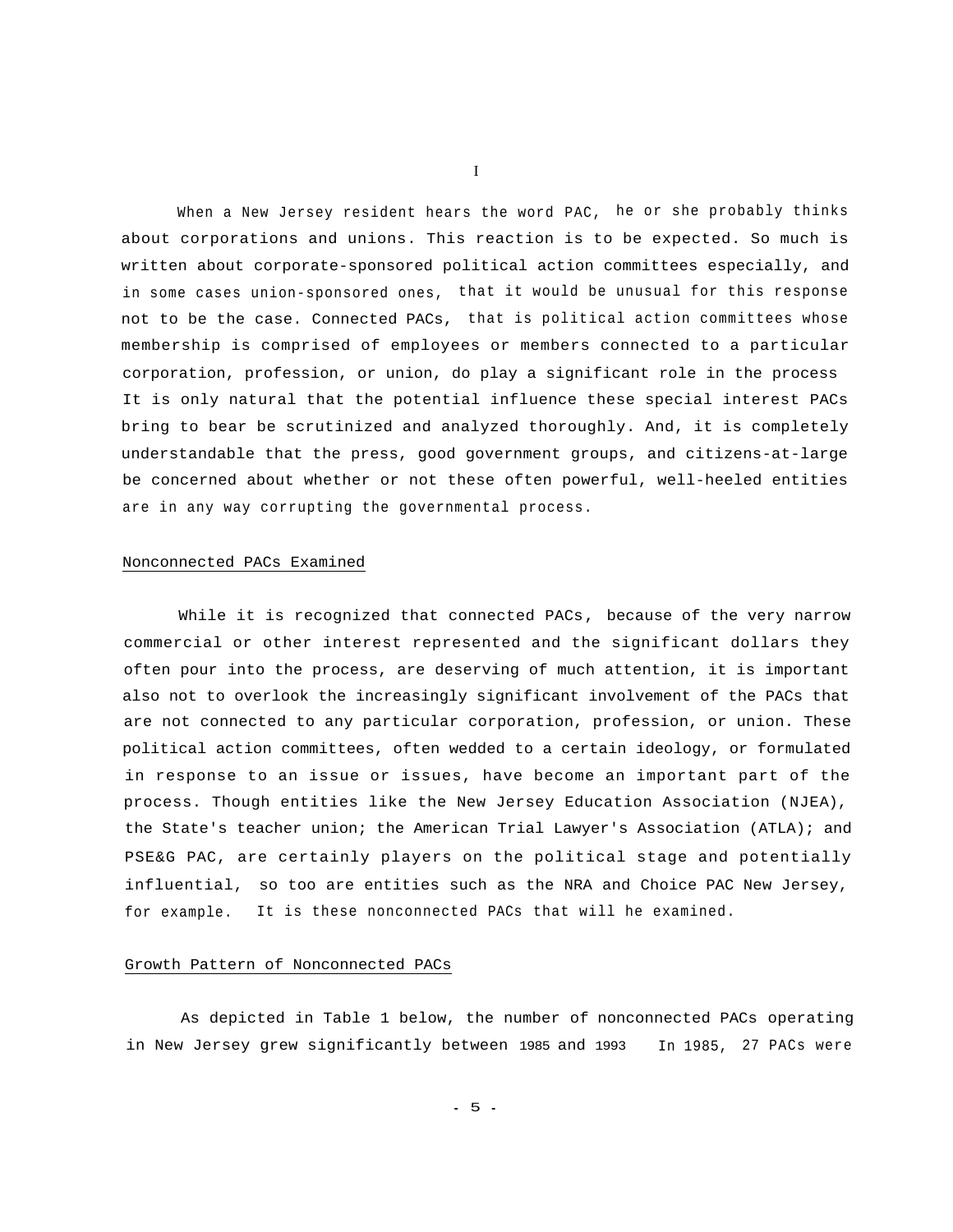categorized as nonconnected. In 1993, at the end of the eight-year period, a total of 66 PACs were listed as nonconnected. In 1992, that number had reached 70. Thus, between these years, there was a 144 percent increase in the number of nonconnected PACs.

## *Table I*

*Number of Nonconnected PACs*

| Year | Number |
|------|--------|
|      |        |
| 1985 | 27     |
| 1986 | 36     |
| 1987 | 45     |
| 1988 | 39     |
| 1989 | 38     |
| 1990 | 55     |
| 1991 | 54     |
| 1992 | 70     |
| 1993 | 66     |

Perhaps significantly, the number of nonconnected PACs grew at a much more rapid pace over the course of the second half of this eight-year period. While 28 percent of the eight-year rise in the overall number of these PACs occurred between 1985 and 1989, from 27 to 38, the bulk of the overall increase in nonconnected PACs occurred between 1989 and 1993. During this four-year period, nonconnected PACs grew in number from 38 to 66. Thus, the increase in the number of nonconnected, mainly ideological, PACs occurring between 1989 and 1993 represented 72 percent of the overall growth experienced during the eight-year period under study.

#### Financial Growth of Nonconnected PACs

In the same way that nonconnected PACs grew in number during this eightyear period, these groups increased their fundraising activity during these

- 6 -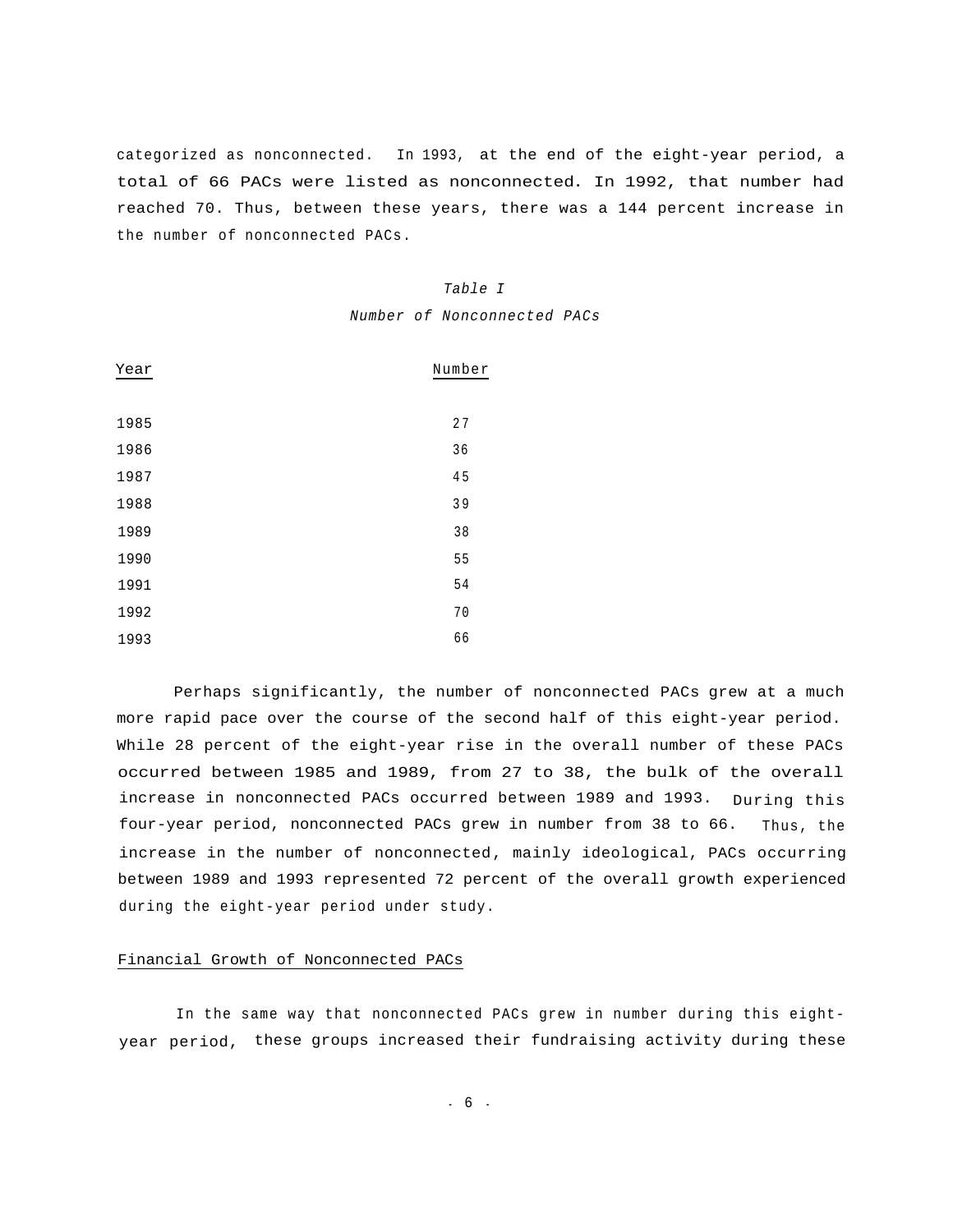years as well. Between 1985 and 1993, total receipts reported by the nonconnected PACs jumped from \$464,494 to \$1.5 million. This increase equalled 200 percent. Interestingly, in 1987, 1991, and 1992, the funds raised by these PACS equalled or exceeded the funds raised in the final year of the study, 1993. About \$1.5 million was raised by the nonconnected PACs in 1987, \$1.7 million in 1991, and \$2.2 million in 1992. Table 2 shows the pattern of increase in fundraising activity by these nonconnected committees.

#### *Table 2*

*Nonconnected PAC Receipts*

| Year  | Receipts      |
|-------|---------------|
| 1985  | 464,494<br>\$ |
| 1986  | 543, 014      |
| 1987  | 1,497,490     |
| 1988  | 1, 034, 463   |
| 1989  | 1,349,867     |
| 1990  | 1,360,269     |
| 1991  | 1,675,398     |
| 1992  | 2,204,306     |
| 1993  | 1,476, 915    |
| Total | \$11,606,716  |

During the earlier timeframe 1985-1988, the funds raised by the nonconnected PACs amounted to approximately \$3.5 million, or 30 percent of the total \$11.6 million raised by these PACs throughout the entire eight-year period. For the five years encompassing the period 1989-1993, these groups raised \$8.1 million, or 70 percent of their eight-year total. Thus, the larger pool of nonconnected PACs accounted for the higher level of fundraising activity occurring throughout the latter period.

Regarding expenditures, the overall pattern was similar to that of fundraising activity. In 1985, the nonconnected political action committees

- 7 -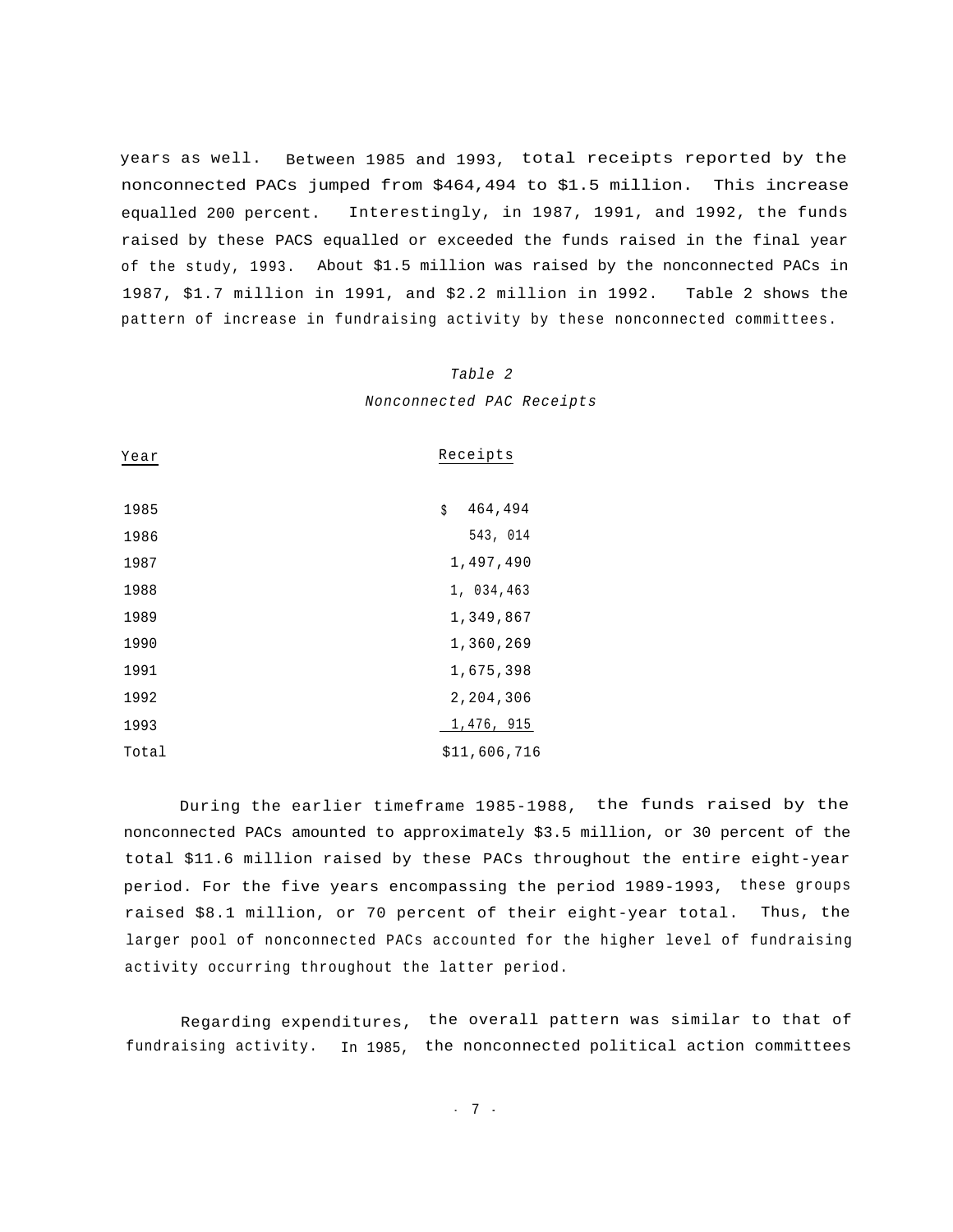spent \$540,769. By 1993, expenditures had risen to \$1.5 million. In 1991 and 1992, expenditures, at \$1.8 and \$2.1 million, exceeded the 1993 total of \$1.5 million. Table 3 demonstrates that, overall, expenditures, like fundraising, increased by 200 percent during this timeframe.

#### Table 3

### Nonconnected PAC Expenditures

| Year  | Expenditures  |
|-------|---------------|
| 1985  | 540,769<br>\$ |
| 1986  | 475,787       |
| 1987  | 1,356,223     |
| 1988  | 1,171,263     |
| 1989  | 1,333,097     |
| 1990  | 1,343,936     |
| 1991  | 1,837,849     |
| 1992  | 2,082,473     |
| 1993  | 1,545,820     |
| Total | \$11,687,217  |

Between 1985 and 1993, \$11.7 million was spent by the nonconnected PACs. Not surprisingly, the latter part of this eight-year period experienced the most expenditure activity. From 1989 through 1993, \$8.1 million was spent, or 70 percent of all expenditures. During the four earlier years, 1985 through 1988, \$3.5 million was expended by these mainly ideological groups.

The financial activity data outlined above demonstrates that the level of fundraising and the level of spending was pretty much kept in balance by these groups. In other words, the nonconnected PACs did not hold onto their money. In fact, overall expenditures actually exceeded total receipts by approximately \$81,000. Table 4 provides a year by year breakdown of receipt and expenditure activity by the nonconnected groups.

- 8 -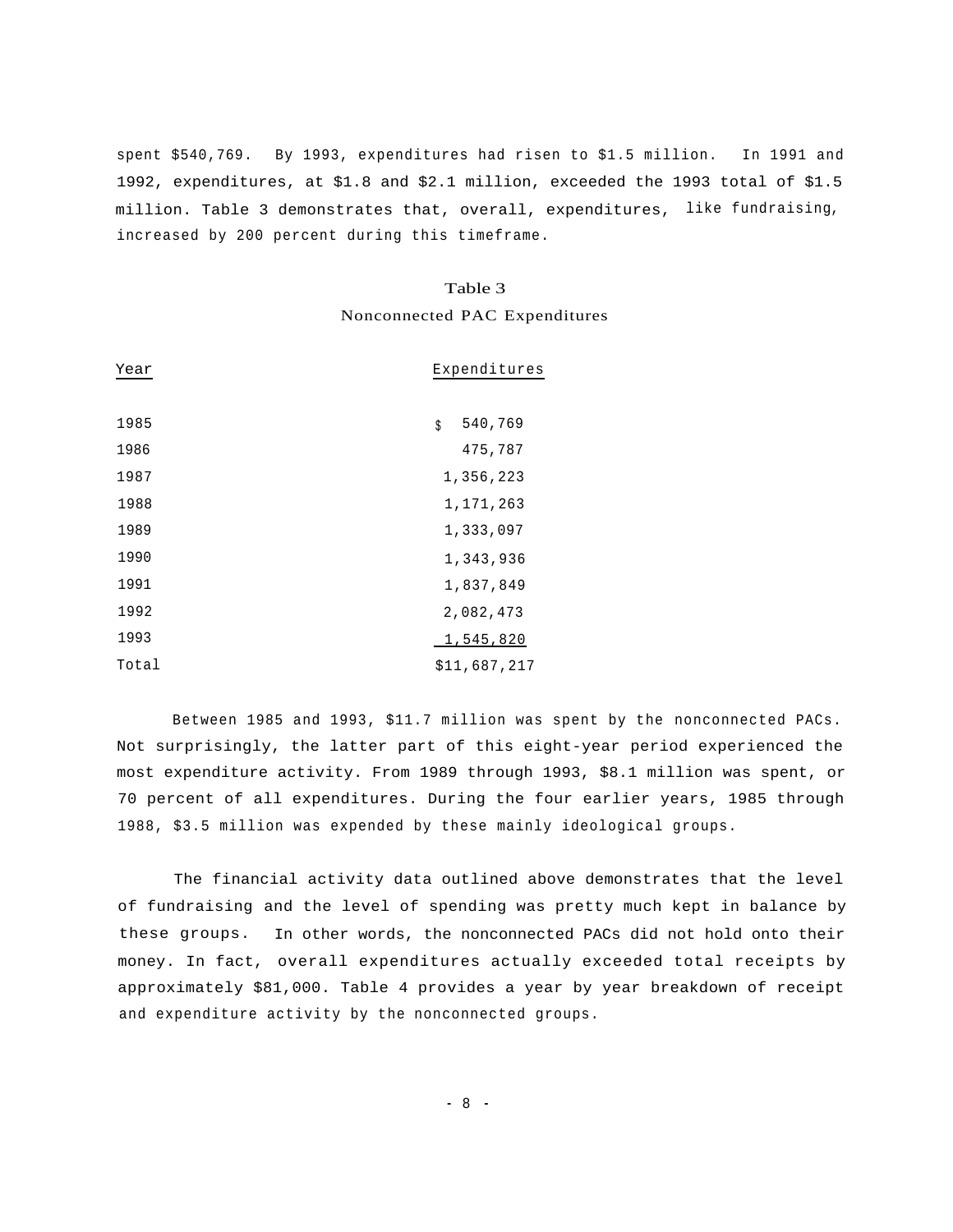# *Table 4 Receipts and Expenditures: Nonconnected*

|       | Receipts      | Expenditures  |
|-------|---------------|---------------|
| 1985  | 464,494<br>\$ | 540,769<br>\$ |
| 1986  | 543,014       | 475,787       |
| 1987  | 1,497,490     | 1,356,223     |
| 1988  | 1,034,963     | 1,171,263     |
| 1989  | 1,349,867     | 1,333,097     |
| 1990  | 1,360,269     | 1,343,936     |
| 1991  | 1,675,398     | 1,837,849     |
| 1992  | 2,204,306     | 2,082,473     |
| 1993  | 1,476,915     | 1,545,820     |
|       |               |               |
| Total | \$11,606,716  | \$11,687,217  |

#### Nonconnected PAC Contribution Activity

In financing politics, Herbert E. Alexander, writing about ideological groups, states:

*These PACs contribute only a small portion of their total receipts directly to candidates, as low as two percent in some cases, because, unlike corporate, union, and trade/membership health PACs, they have no sponsors and thus must use treasury or dues money to pay for fundraising and operating costs.* 6

In discussing the role of the ideological groups at the federal level, Alexander goes on to say:

*But ideological PACs tactics also explain why they have so little money left to give to candidates. Their leaders maintain that they prefer to spend large amounts of their money for candidate training schools,*

- 9 -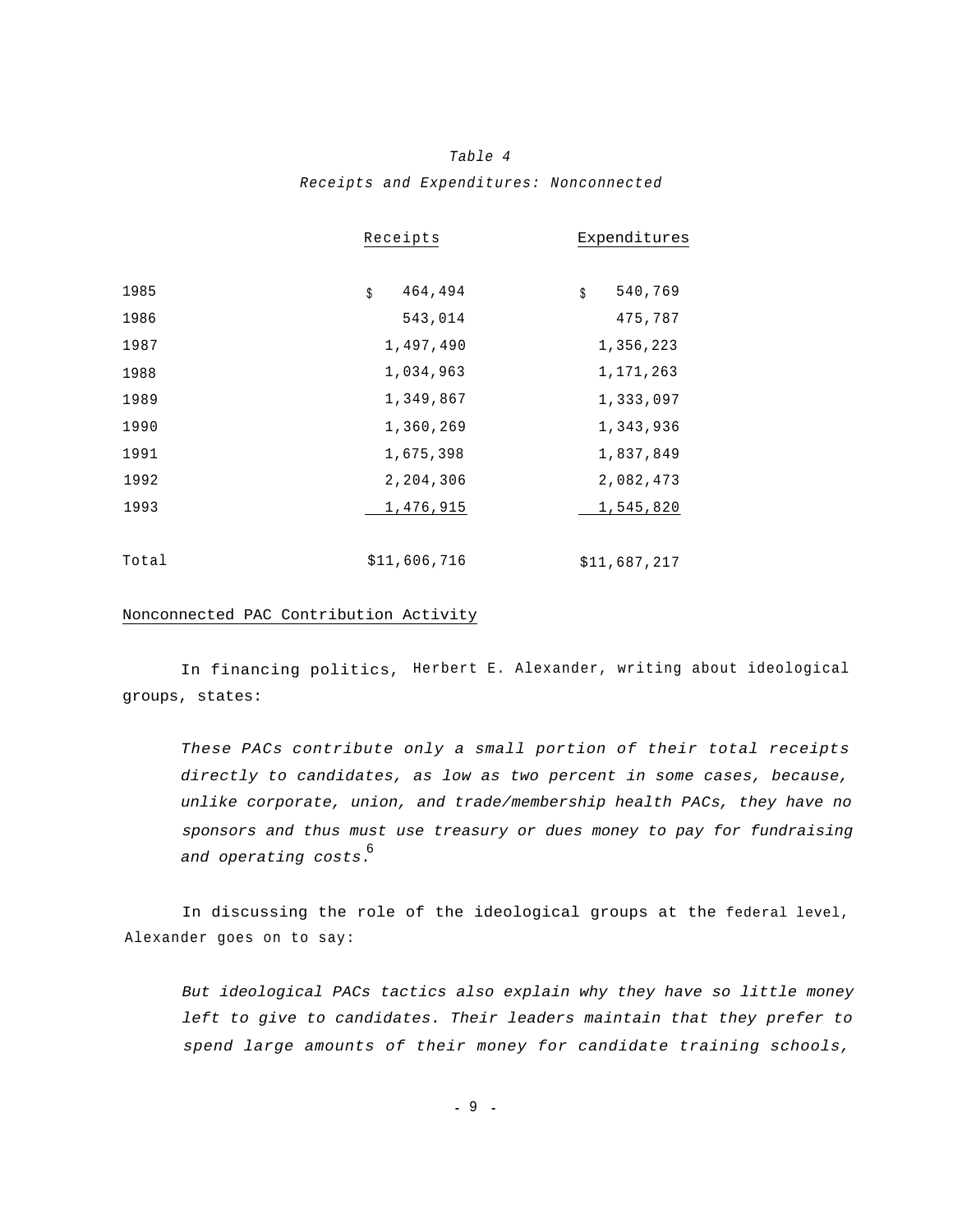*polls, and consultants, all of which show up on disclosure reports as operating expenses, not contributions to candidates. A number of these* 7 *committees also make substantial independent expenditures.*

While New Jersey's nonconnected PACs have contributed a larger portion of their receipts to candidates than ideological PACs at the national level have done, their contribution portion is fairly low. For example, though the portion of receipts utilized for contributions reached 64 percent in the Assembly and gubernatorial election year of 1989 and 71 percent in the legislative election year of 1991, overall, only 38 percent of receipts went for contributions to candidates during the entire eight-year period. In 1986 and 1988, only 15 percent of total receipts were used for contributions to candidates. Thus, to a certain extent, expenditure activity by the nonconnected PACs in New Jersey followed a similar path to that followed by their national counterparts.

Setting aside the fact that the average ratio of contributions to receipts was below 50 percent, it is nevertheless important to note that the same pattern of contribution activity emerged during the eight-period in question as emerged for fundraising and expenditure activity. Throughout, \$4.4 million was contributed by the nonconnected PACs. The largest proportion of contributions was made in the five years constituting the latter part of the eight-year timeframe. From 1989 through 1993, 80 percent of all contribution activity by these PACs occurred, with contributions totaling \$3.6 million. Beginning with 1985 and ending with 1988, \$880,751 , or 20 percent of all contributions was made.

As would be expected, contributor activity peaked in those years in which elections were held for Governor and Assembly, Senate and Assembly, or Governor, Senate, and Assembly. Interestingly, in 1993, the only year in the eight-year period in which elections for Governor, Senate, and Assembly were held, contributor activity by these PACs actually dipped below activity in 1989 and 1991 (perhaps because of the contribution limit in the new Campaign Act). Table 5 shows how contributor activity peaked in Statewide election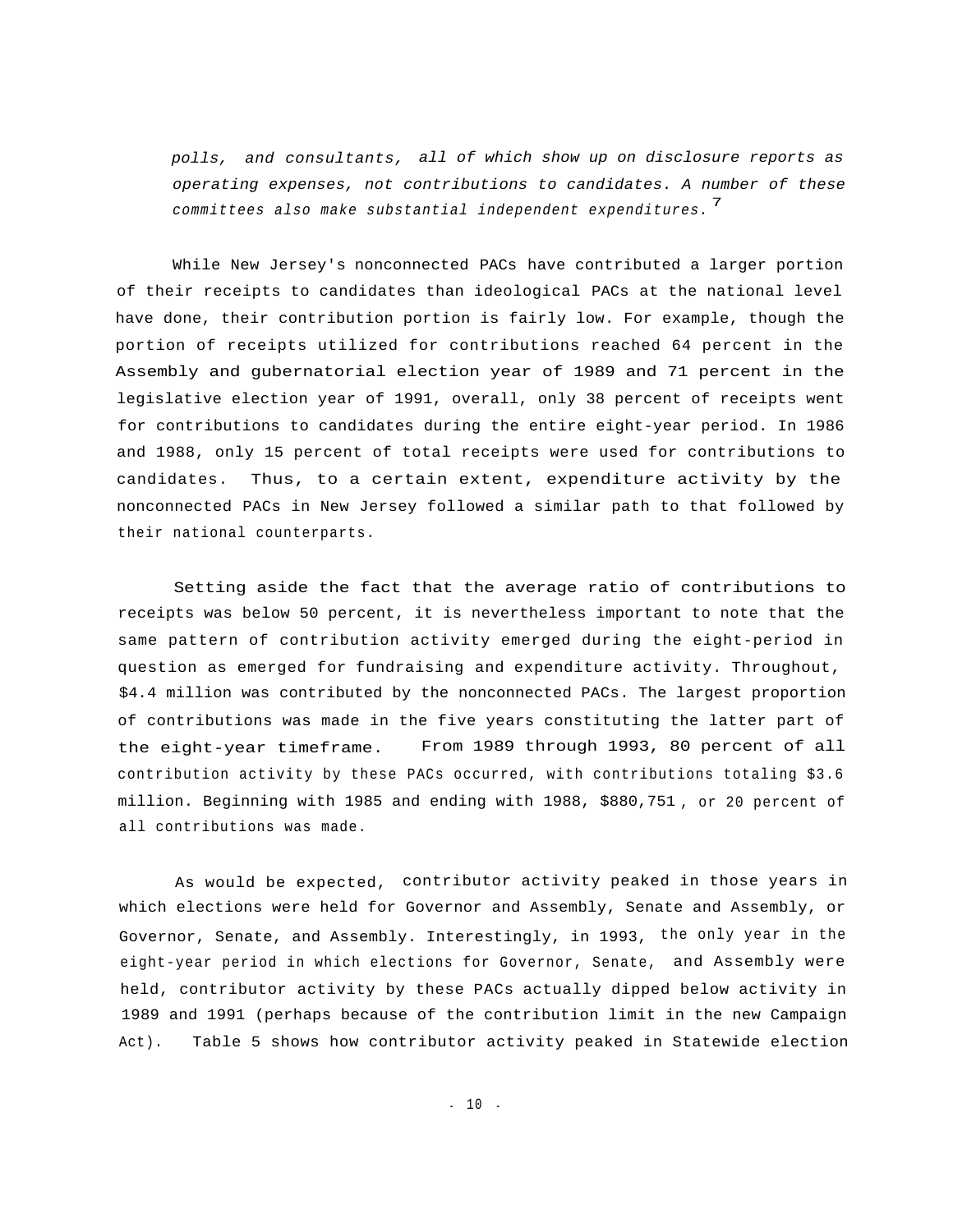years and fell off considerably in those years when there was no election for Governor or Legislature.

#### *Table 5*

*Nonconnected PAC Contributions*

| contributions |
|---------------|
|               |
| \$160,022     |
| 79,479        |
| 488,246       |
| 153,004       |
| 860,584       |
| 439,428       |
| 1,186,897     |
| 396,425       |
| 671,799       |
| \$4,435,884   |
|               |

gubernatorial and/or legislative election years

\*

From the table, it can be determined that average contribution activity in Statewide election years equalled \$673,509 compared with \$267,084 in offyears. Thus, average contribution activity in years when the governorship was subject to election and/or when one or both houses of the Legislature were up for election amounted to about one-and-one-half times that of off-years. In a word, while a manual examination of contribution activity by New Jersey's nonconnected PACs was not performed, the data indicates that the primary focus of contribution activity has been in the context of gubernatorial and legislative elections. Though significant fundraising has occurred in each year of study, as has expenditure activity, contribution activity has not followed this path. Its pattern has been predictable, but uneven. While less than 50 percent of receipts overall was utilized for contributions, these totals increase significantly in gubernatorial and/or legislative election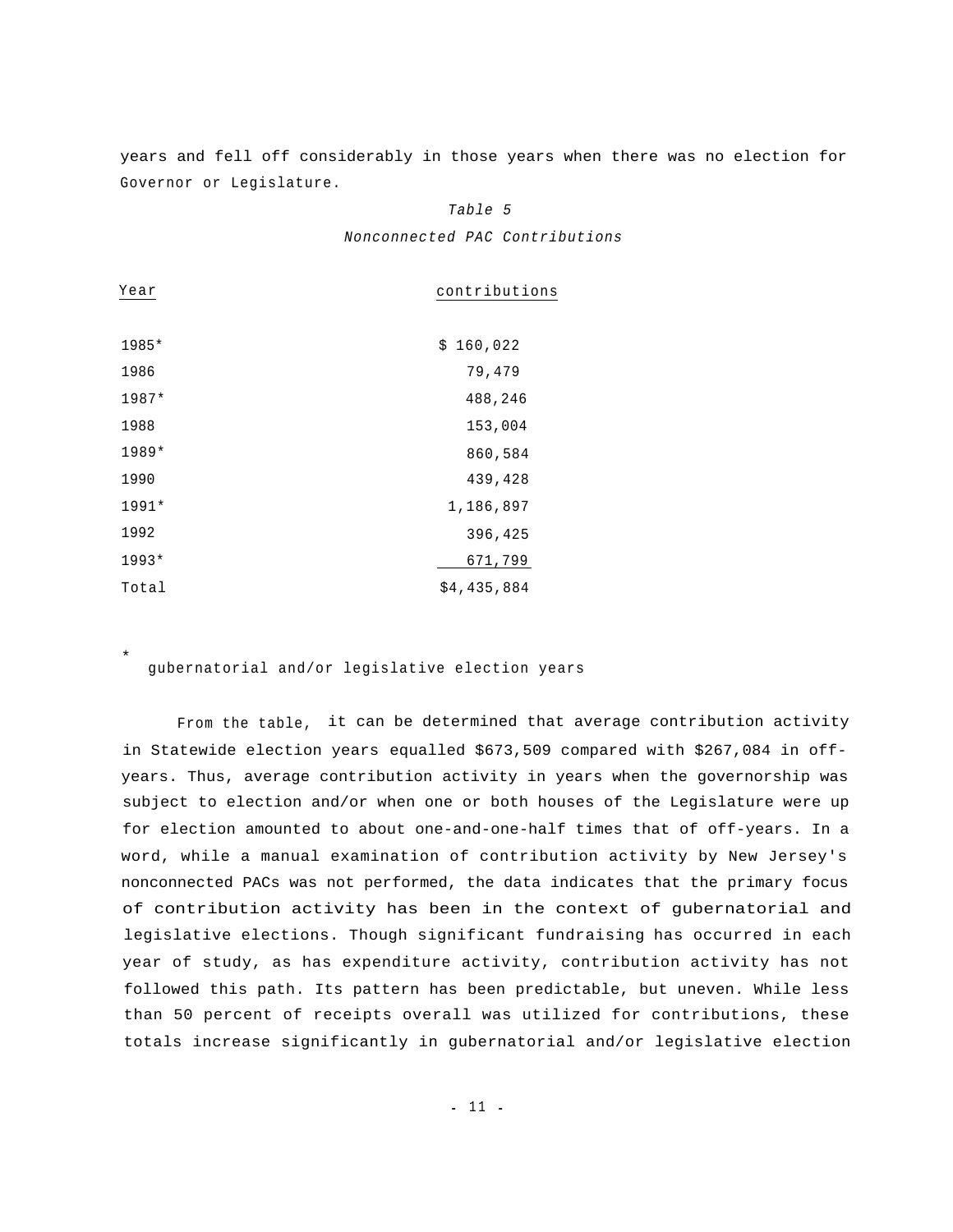years. To emphasize this point, it should be noted that 76 percent of all contributions made by these PACs was made in Statewide election years.

#### Conclusion

The data provided in this chapter has shown that the activity by nonconnected PACs in New Jersey was much more substantial in the latter half of the period under study. There was a marked increase in the number of these PACs as well as in their financial activity from 1989 through 1993. Some possible explanations can be posited for this development.

First, the events of the Florio years quite possibly encouraged new groups to form and existing groups to maintain their fundraising levels. In the preface to his Governor's Race, Michael Aron, one of New Jersey Network's (NJN) political reporters, writes of former Governor Florio:

*Elected by 61 percent of the public in November of 1989, he fell so far so fast after hiking taxes in 1990 by a record amount that his quest for re-election became also a quest for redemption and vindication on an almost epic scale. For a few shining months after his inauguration, Florio took bold steps on automobile insurance, gun control, in ethics, and was hailed on the cover of The New York Times Magazine as a model Democrat for the 90's. Then, after hiking the sales tax by a penny, extending it to new items, doubling the income tax on the wealthy and using the process for a new education funding system that favored the poor districts and capped the rich ones, his approval rating went from 42 percent in March of that year to 18 percent in October.* 8

Whether or not one agrees with the activist initiatives of former Governor Florio, the four years of his administration were undeniably an interesting time that generated initial opposition as well as later support from various segments of the public. The fact that his term coincided with a period of substantial increase in the number and efforts of nonconnected PACs leads to the conclusion that, as during the Reagan years in Washington, the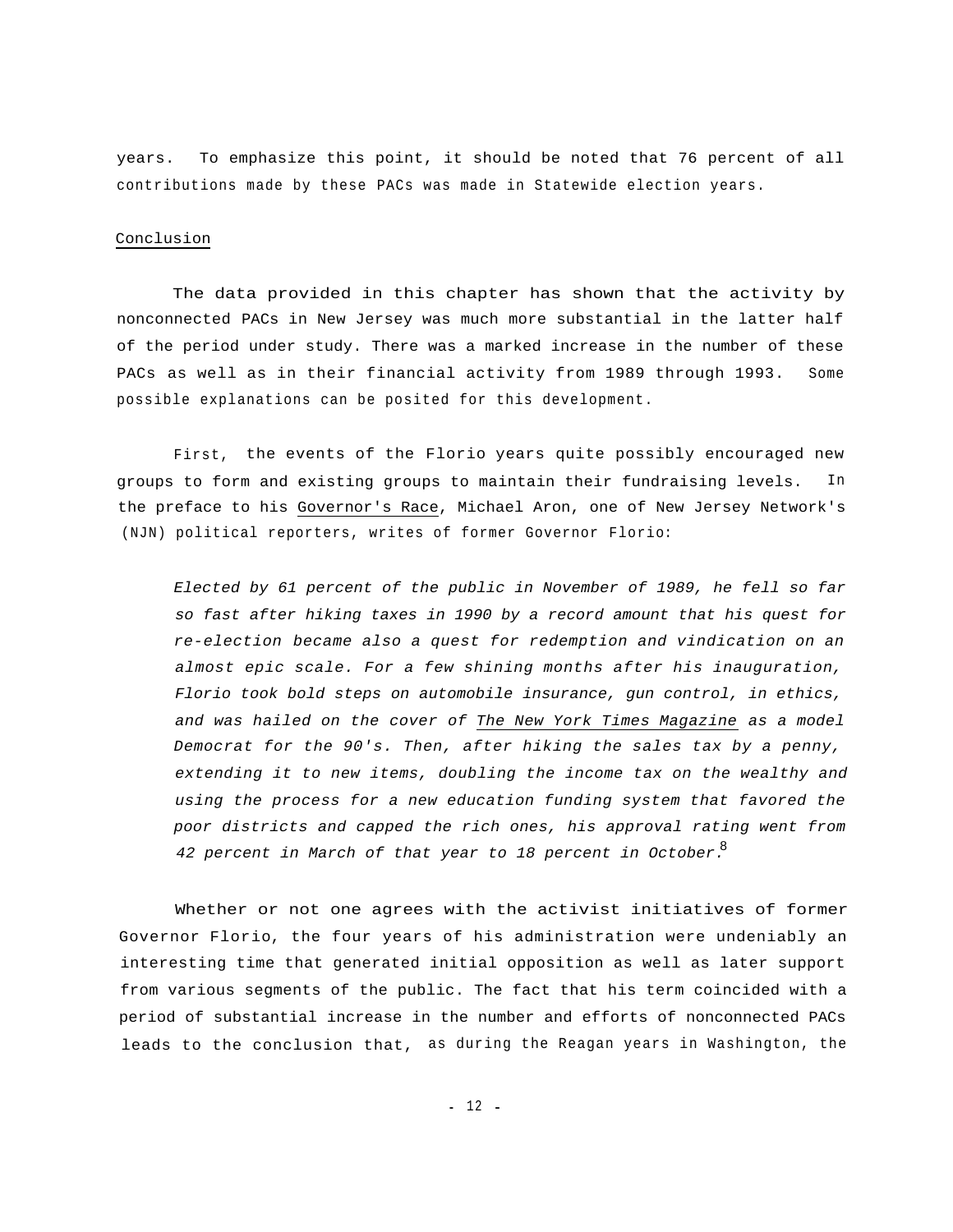events of the Florio years had an impact on the growth of nonconnected PACs.

Second, the period beginning with 1989 and ending with 1993, coincided with a time of increased public attention to government and politics, both at the national and at the State level. This interest continues to this day and has been fueled by the revolution in information technology. Computerized mass mailing, E-mail <sub>, modems, the Internet, portable telephones, fax machines,</sub> home video, cable television, and other advances have made possible the use of the town meeting format at the Statewide and national level. Whereas, in the 91980's it was unusual for incumbents to be defeated, today, in some ways, incumbency may be a liability. One outgrowth of this heightened attention to governmental activity is the emergence of more and more nonconnected PACs. Instead of a public becoming more apathetic, as feared by some, this increased attention to government has actually fostered a greater activism, with the increase in nonconnected PACs a by-product of this mood.

Third, the increase in numbers and financial activity of the nonconnected groups is also part of the overall trend in campaign financial activity in general. In May, 1989, Trends in Legislative Campaign Financing: 1977-1987, ELEC White Paper Number Two, noted that "the fact that money was such an important part of the 1987 campaign for the Legislature is no surprise. In fact, the high rate of financial activity continues a trend that has been evident at least since 1977."  $^{10}$  In the years succeeding 1987, the trend in campaign financial activity has continued upward.

In sum, the fact that nonconnected PACs proliferated at a significant rate during the second half of the period under study may be due to a confluence of the above factors. These and others will he further explored in the following pages.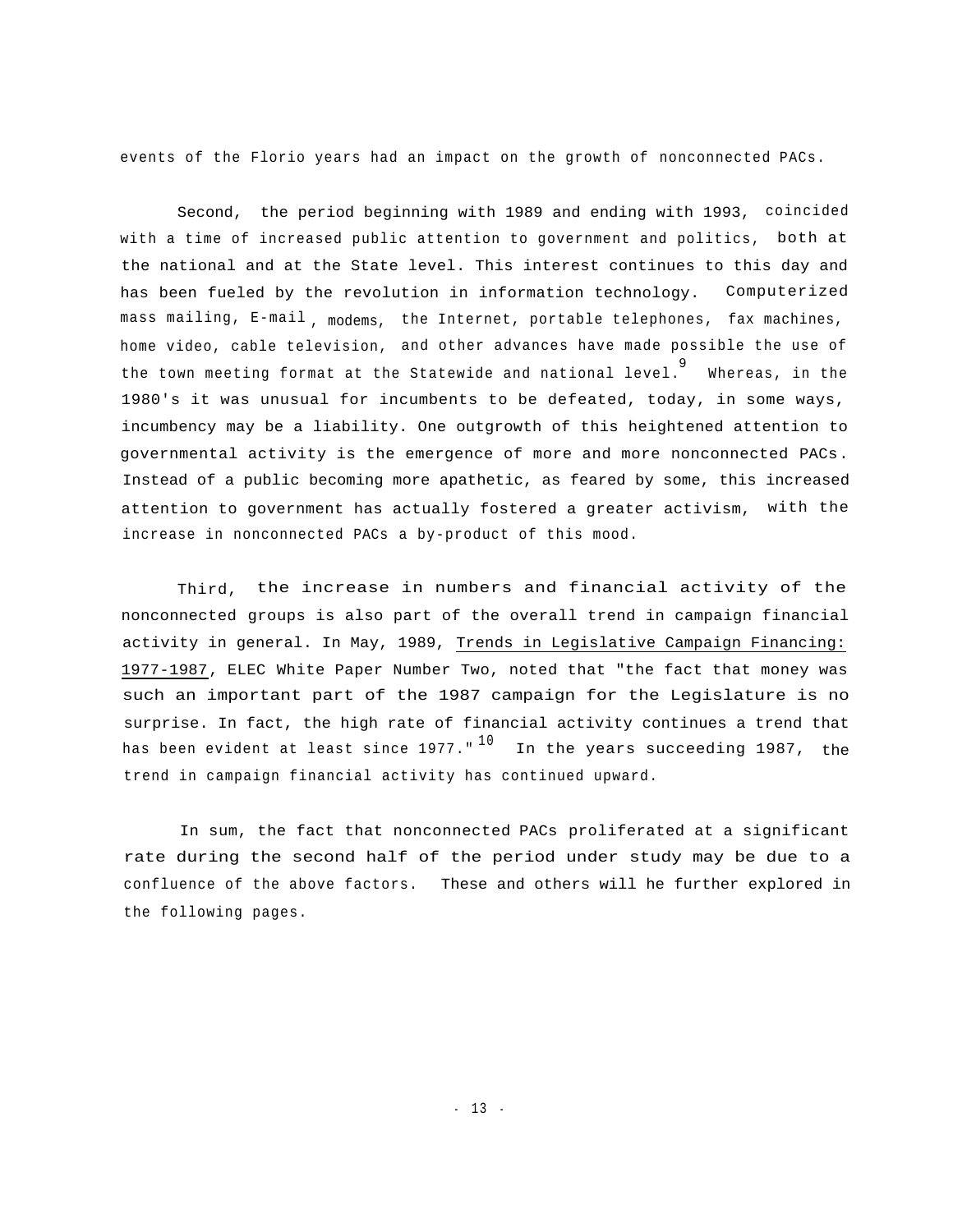It has been noted that a measurably greater increase in the efforts of nonconnected PACs coincided with the four-year period encompassing the term of Governor Jim Florio. It was suggested that three factors may be responsible for this development: the activist policies of the former governor, the increasing attention by the electorate to government, and the overall upward trend in campaign financial activity. To further analyze the role of nonconnected PACs, particularly with regard to their involvement in the electoral process, it will be useful to compare their record to that of the connected PACs. This chapter will focus on this comparison.

#### Growth Patterns of Nonconnected and Connected PACs

In 1985, a total of 152 special interest political action committees operated in New Jersey. This total grew to 257 in 1993, for an increase in the total number of special interest PACs of 69 percent.<sup>\*</sup> Of the special interest PACs reporting in 1985, 27 were nonconnected and 125 were connected. Eight years later, in 1993, the nonconnected PAC number had grown to 66 and the connected PAC number to 191. Thus, while the number of nonconnected PACs increased by 144 percent during this period, the number of connected PACs increased at a lesser rate of 53 percent.

#### Financial Activity of Nonconnected PACs and Connected PACs

Interestingly, the same patterns emerge when considering the financial activity of the special interest PACs. Fundraising by these PACs went from \$5.2 million in 1985 to \$9.6 million in 1993, for an increase of 85 percent Total expenditures rose by 100 percent, from \$4.9 million to \$9.8 million. Total contribution information by the special interest PACs, available for 1987, 1989, and 1991 contribution activity, also reveals a trend upward. In \* the number of total PACs differ from that reported in previous white papers because these figures do not include candidate PACs.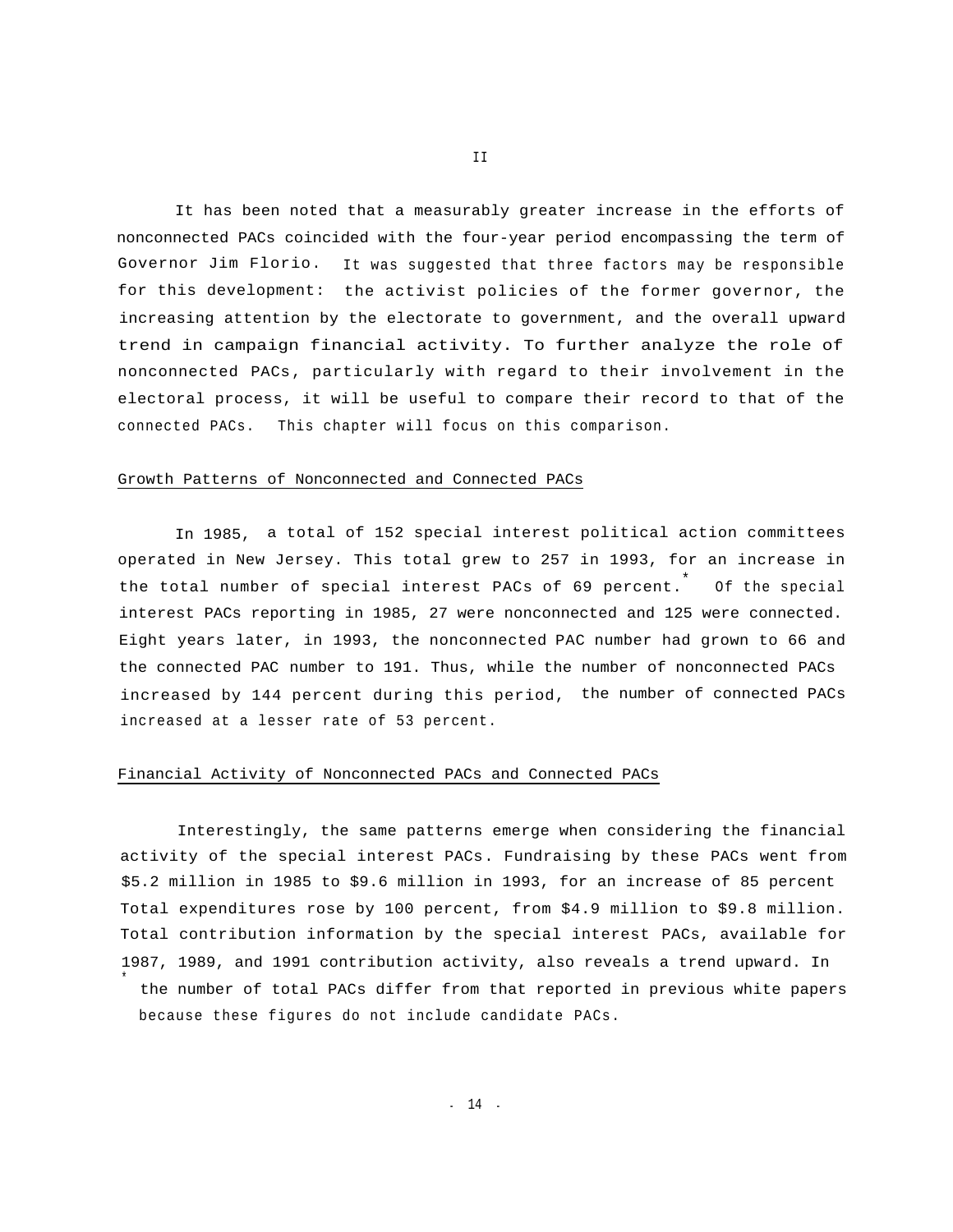1987, the PACs contributed \$4.4 million to all candidates and parties whereas in 1991 that figure rose to \$7.8 million, for an increase of 77 percent during this four-year period.

In terms of the nonconnected and connected PAC activity, nonconnected PAC receipts totaled \$464,494 in 1985 and \$1.5 million in 1993, with receipts reaching as high as \$2.2 million in 1992. Overall, fundraising by the nonconnected PACs grew at a rate of 200 percent during this period. Connected PACs, on the other hand, increased their fundraising activity by 69 percent, from \$4.8 million in 1985 to \$8.1 million in 1993.

Expenditures by the nonconnected, mainly ideological PACs, went from \$540,769 to \$1.5 million, again a 200 percent increase between 1985 and 1993. Expenditures by the connected PACs grew from \$4.4 million in 1985 to \$8.3 million in 1993, for a rise of 89 percent.

Finally, contribution activity during the three years cited above displayed a similar pattern. The nonconnected PACs contributed \$488,246 in 1987 and \$1.2 million in 1991, an increase of 140 percent. Connected PACs, on the other hand, increased their contribution activity by 69 percent, from \$3.9 million in 1987 to \$6.6 million in 1991. Table 6 compares the growth and financial activity of the nonconnected PACs with that of the connected PACs.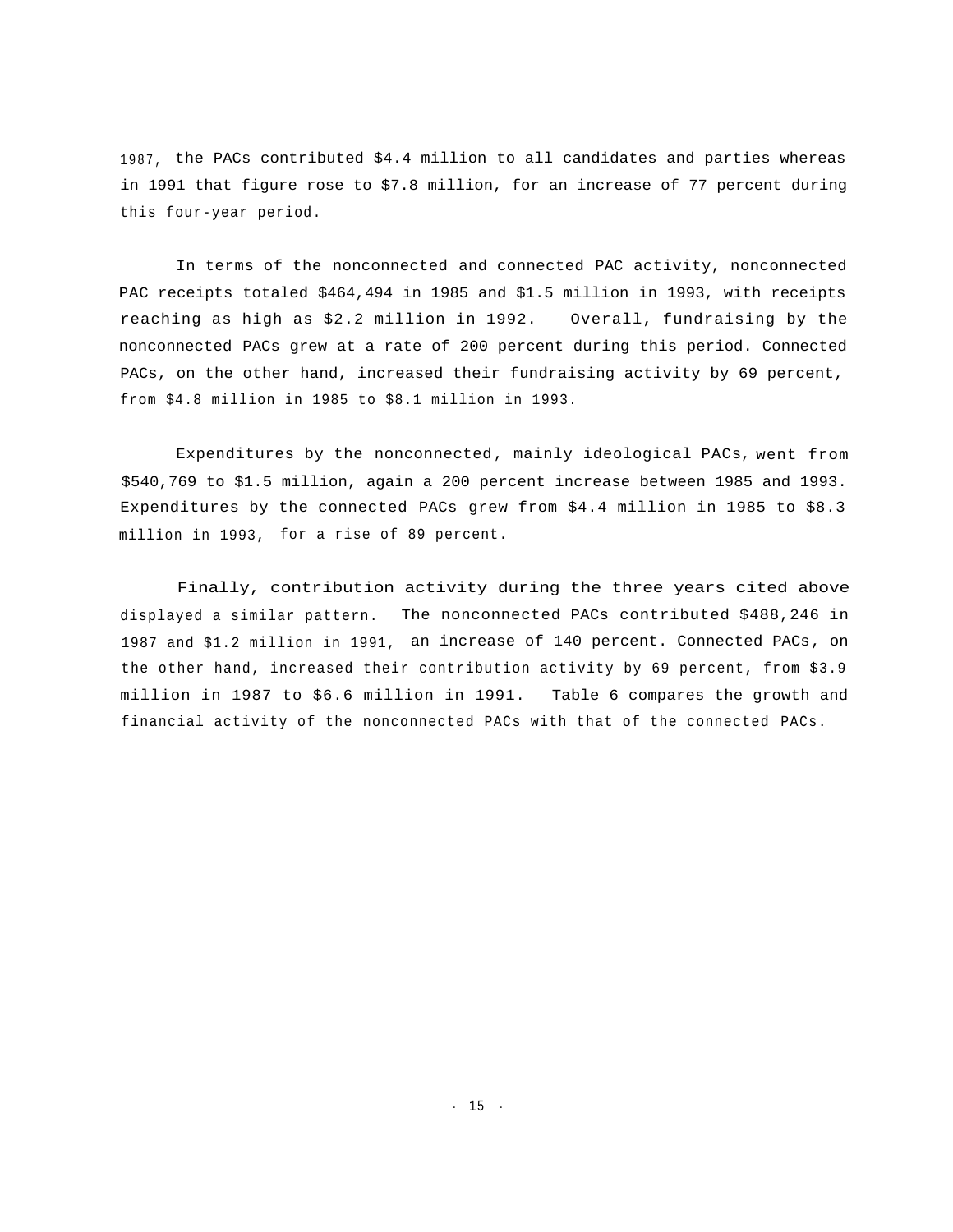|      | $\star$<br>Number | Receipts     | Expenditures          | Contributions |
|------|-------------------|--------------|-----------------------|---------------|
|      |                   |              |                       |               |
| 1985 | 27                | 464,494<br>Ŝ | 540,769<br>$\ddot{S}$ |               |
|      | 125               | 4,772,050    | 4,380,611             |               |
| 1986 | 36                | 543,014      | 475,787               |               |
|      | 135               | 4,630,396    | 3,108,147             |               |
| 1987 | 45                | 1,497,490    | 1,356,223             | 488,246<br>Ŝ. |
|      | 172               | 6,505, 028   | 6,238,457             | 3,869,897     |
| 1988 | 39                | 1,034,963    | 1,171,263             |               |
|      | 166               | 6,202,925    | 4, 257, 569           |               |
| 1989 | 38                | 1,349,867    | 1,333,097             | 860,584       |
|      | 188               | 8,242, 066   | 7,822,229             | 6,139,416     |
| 1990 | 55                | 1,360,269    | 1,343,936             |               |
|      | 176               | 8, 317, 645  | 6,059, 990            |               |
| 1991 | - 54              | 1,675,398    | 1,837,849             | 1,186,897     |
|      | 191               | 9,684,394    | 9,888,198             | 6,571,880     |
| 1992 | 70                | 2,204,306    | 2,082,473             |               |
|      | 190               | 7,863,278    | 6,795,376             |               |
| 1993 | 66                | 1,476,915    | 1,545,800             |               |
|      | 191               | 8,090,902    | 8, 264, 153           |               |

*Table 6*

*Comparison of Nonconnected and Connected PAC Financial Activity: 1985: - 1993*

nonconnected PAC figures are listed first

\*

#### Nonconnected and Connected PACs: Overall Conclusions

The data presented above is instructive. First and foremost, there is no question but that a comparison of nonconnected PACs with connected PACs reveals that the special interest PACs affiliated, or connected with a business, professional, trade, or union interest, clearly held a commanding position in terms of numbers and financial activity. While contending that "campaign spending, especially as it pertains to legislative elections,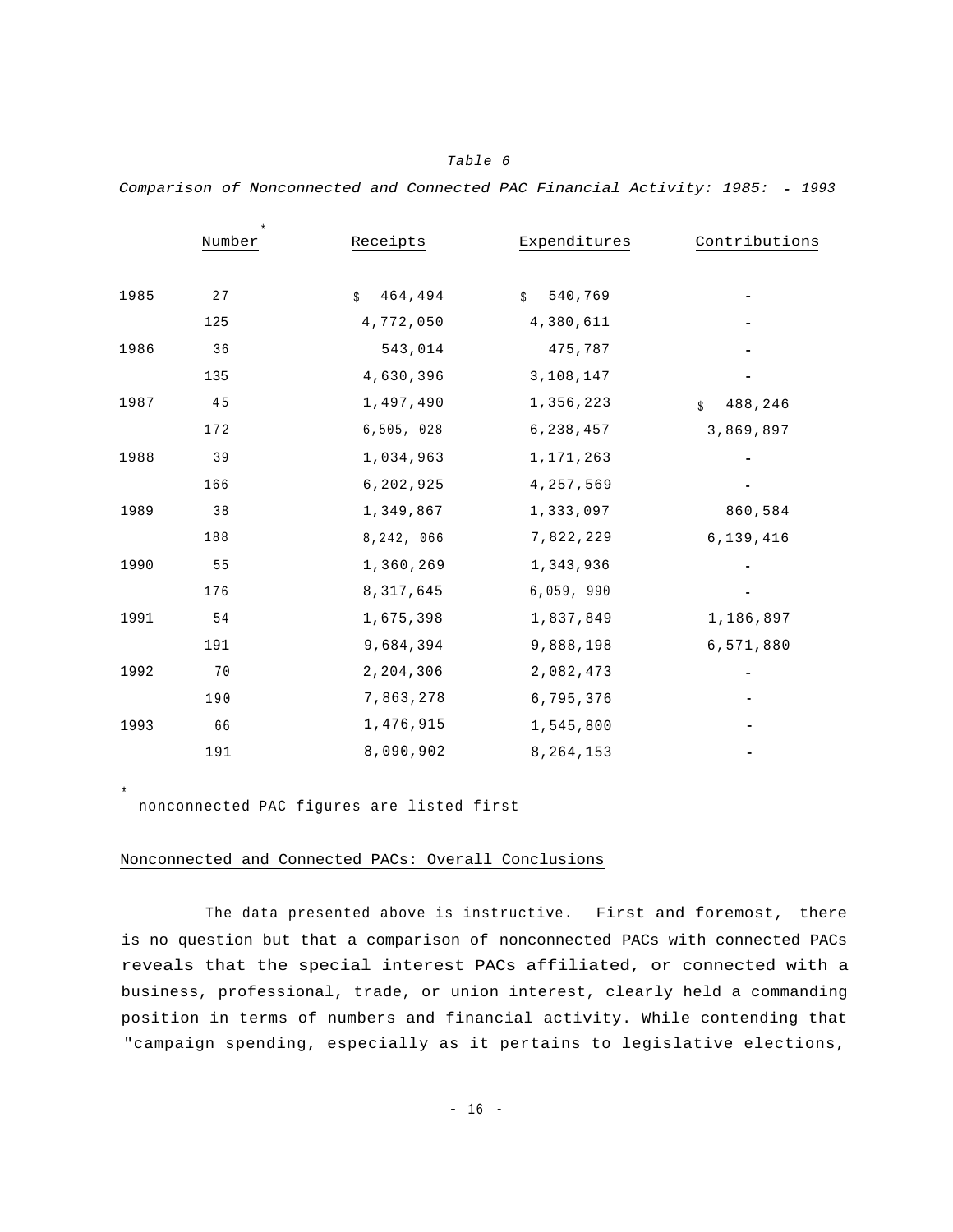increased rapidly because of the changing nature of campaigns, not because of political action committees,"  $^{11}$  Commission White Paper Number Seven Is There a PAC Plaque in New Jersey showed, nevertheless, that special interest PACs held a place at the financial table. It stated:

*In terms of campaign financing in New Jersey, the decade of the 1980's may be remembered in two ways: it was the time during which campaign spending increased significantly and a time when the PACs matured into a political force. Spending by legislative candidates, for instance, went from \$8.3 million in the 1983 Senate and Assembly general elections to \$11.5 million in the 1987 elections. Relatively slight in the early 1980's, PAC financial activity rose to \$4.4 million in 1987, and even <sup>12</sup> higher, to \$7 million, by the end of the decade.*

The connected PACs, to be sure, were mainly responsible for this maturation process and for the bulk of financial activity during the 1980's and through 1993. For example, throughout the period under study, the number of connected PACs in relation to nonconnected PACs was significantly greater. Even in 1993, there were 191 connected PACs to 66 nonconnected PACs. Financial activity by the connected PACs far outdistanced the nonconnected PACs during this period as well. Connected PACs raised \$64.3 million and spent \$56.8 million between 1985 and 1993, whereas, nonconnected PACs raised \$11.6 million and spent \$11.7 million. During the three years, 1987, 1989, and 1991, when total contribution activity is available for both categories of PACs, the connected PACs contributed \$16.6 million to candidates compared with \$2.5 million contributed by the nonconnected PACs. For 1987, 1989, and 1993, 68 percent of connected PAC receipts went for contributions while 55 percent of all nonconnected receipts went toward that purpose.

Thus, in terms of the high stakes campaign financial game, the PACs with the commercial interest were unquestionably the major players of the two. Despite this fact, however, some very interesting points should be made with regard to the patterns displayed by the nonconnected PACs vis-a-vis the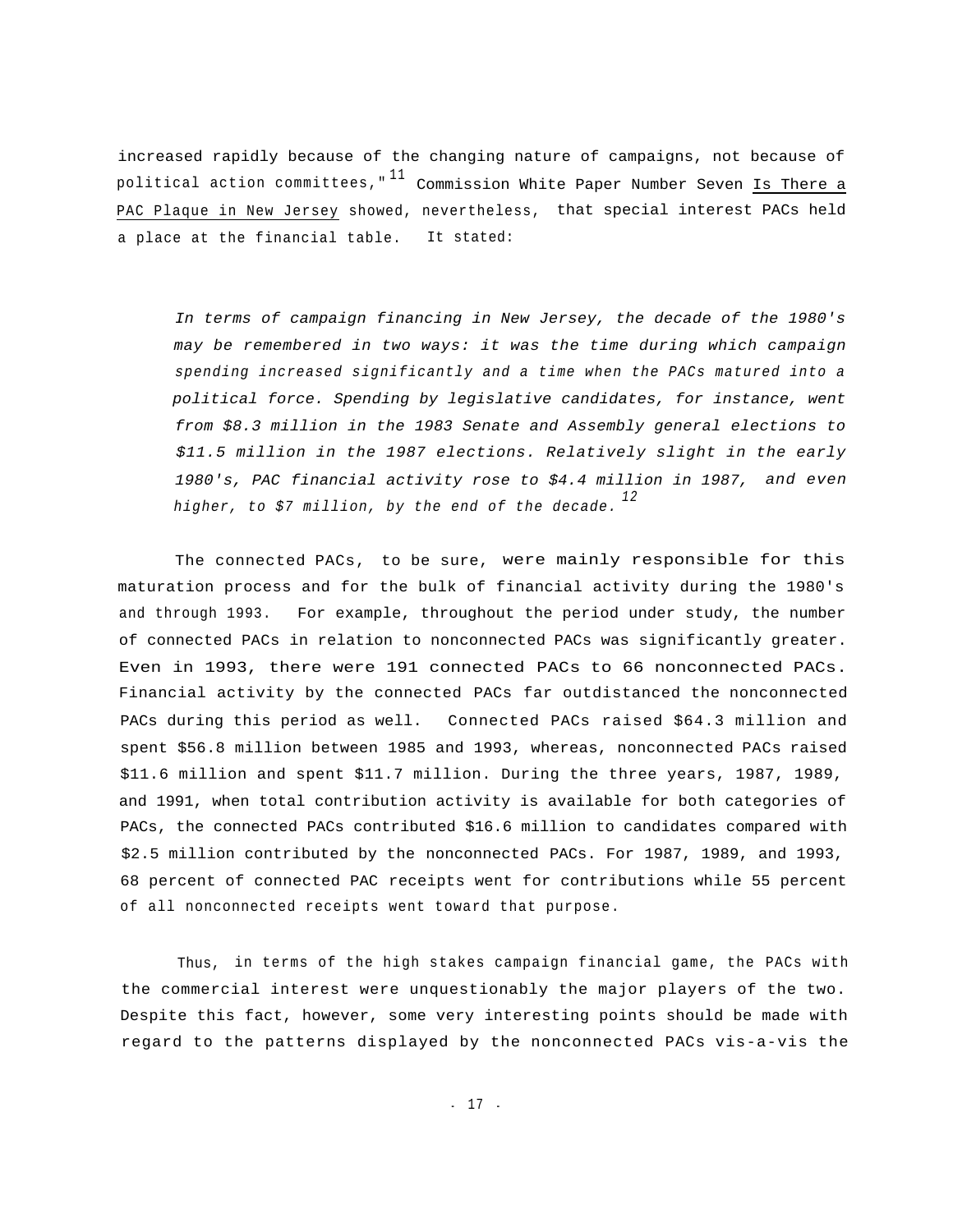connected PACs and to the increasingly significant role of these entities throughout the period 1985 to 1993. First, the number of nonconnected PACs in the system increased at a far greater rate during this period than did the number of connected PACs. They grew by 144 percent compared to a 53 percent growth rate for connected PACs. Likewise, receipts and expenditures of nonconnected groups increased by a significant 200 percent while receipts and expenditures for the connected PACs grew by 68 and 69 percent respectively. Similarly, contribution activity by the nonconnected PACs rose by 140 percent compared with 69 percent for the connected PACs. Table 7 compares the nonconnected and connected PAC growth rates in terms of overall activity during this period.

#### *Table 7*

*Comparison of PAC Growth Rates: 1985* - *1993*

|              | Number | Receipts  | Expenditures | Contributions |
|--------------|--------|-----------|--------------|---------------|
| Nonconnected | 144%   | $200$ $%$ | $200$ %      | 140%          |
| Connected    | 53%    | 68%       | 69%          | 69%           |

1987, 1989, and 1991

\*

#### Nonconnected and Connected PACs: Similarities and Differences

Earlier, it was noted that the overall activity of the nonconnected PACs intensified dramatically between 1989 and 1993 compared with 1985 through 1988. What similarities and differences in patterns of activity occurred between these groups and the connected PACs within these two periods of time?

The connected PACs and the nonconnected PACs showed similarities and differences in their patterns of activity within the eight-year period under study. The number of nonconnected PACs entering the political fray increased significantly between the base year 1989 and 1993, whereas the reverse is true for the connected PACs. In this fact, lies an important distinction between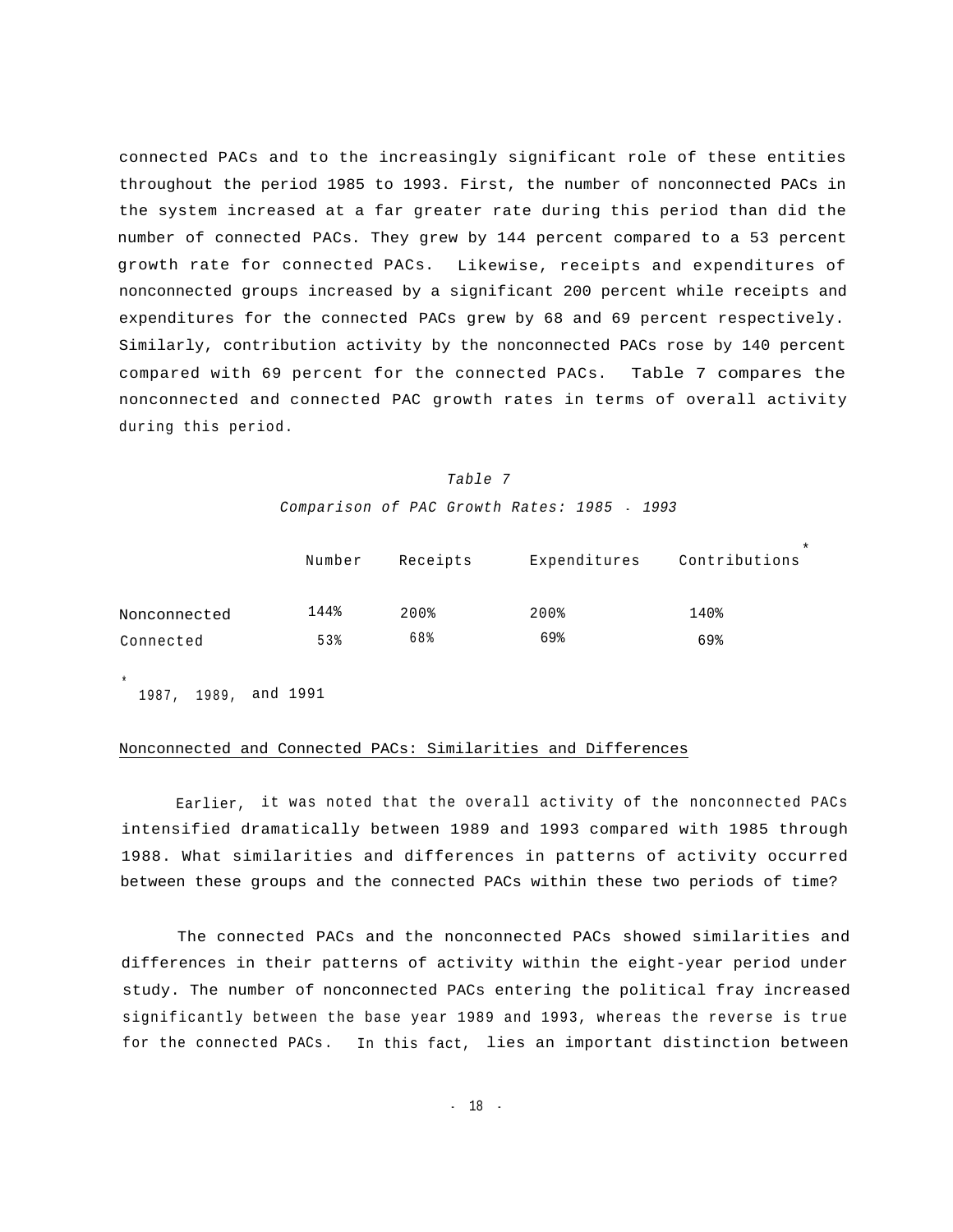the two groups. Between 1989 and 1993, the number of nonconnected PACs rose by 28, a figure which accounts for 72 percent of the overall increase in the number of these PACs during the eight-year period. Connected PACs, conversely, increased in number by only three during this latter period, a figure that accounts for just five percent of the total increase in the number of these PACs. The universe of connected PACs realized 95 percent of its eight-year growth between 1985 and 1989, when 63 new commercially-oriented PACs were added to the field. On the other hand, the nonconnected PAC numbers rose by eleven between 1985 and 1989, accounting for 28 percent of their overall growth in numbers. Thus, a real difference between nonconnected and connected PACs emerges with respect to their growth patterns within the eightyear span in question. Whereas, nonconnected PACs displayed substantial growth from 1989 on, the connected PAC numbers mostly increased prior to 1989.

The nonconnected and connected PACs both raised and spent considerably more money during the five years covering 1989 through 1993 than during the previous four years. In other words, the bulk of financial activity for both groups occurred in the later part of the eight-year study period. Nonconnected PACs raised \$8.1 million from 1989 on, or 70 percent of their total receipts. Connected PACs raised \$42.2 million, or 66 percent of their receipts. In terms of expenditures, nonconnected PACs also spent \$8.1 million, or 70 percent of their funds from 1989 through 1993 and connected PACs \$38.8 million, or 68 percent of all their funds.

Distinctly different explanations can be offered for this parallel situation. Between the years 1989 through 1993, the strong financial activity by the connected PACs was due much more to intensified fundraising and the upward trend in campaign financial activity in general than to any increase in the number of these PACs. From 1989 through 1993, the number of connected PACs increased by only three. At the same time, however, their overall activity was substantially higher than in the previous four years.

The reverse appears to be true for the nonconnected PACs. These groups increased in number by 28, an increase equivalent to 74 percent during this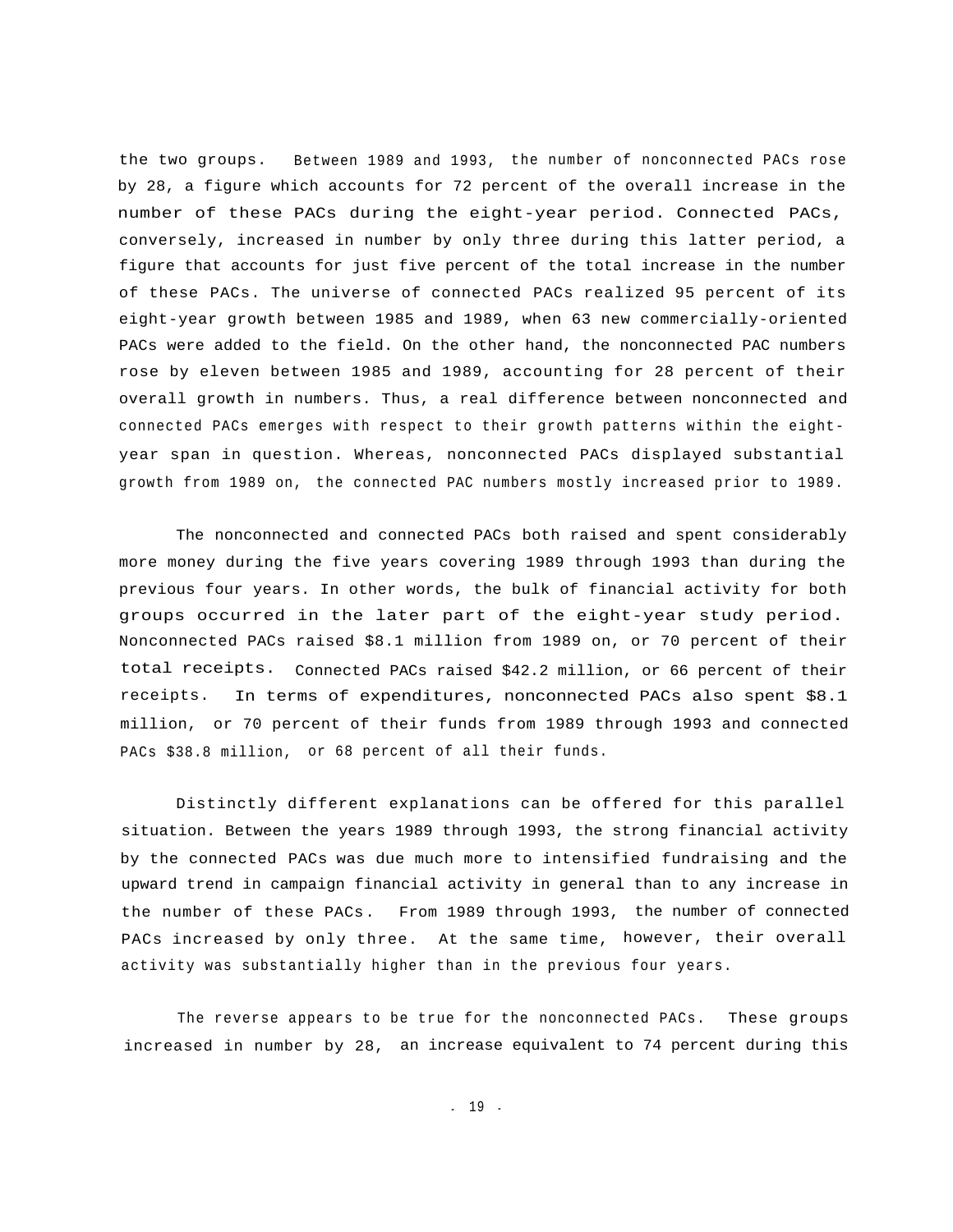latter period. Yet from year to year, excepting 1992 when receipts and expenditures were over \$2 million, financial activity remained relatively stable. Thus, while the trend in campaign financial activity in general surely impacted the nonconnected PACs, it appears that the overall increase in financial activity by the nonconnected groups was mainly due to their increased numbers not to intensified fundraising.

In Chapter I, a pattern of increased contributor activity by the nonconnected PACs in gubernatorial/legislative election years was identified. It was also mentioned that, while in a couple of those legislative years, the ratio of contributions to receipts reached 64 and 71 percent, overall the percentage of receipts utilized for contributions averaged only 38 percent. Unfortunately, total contribution activity by the connected PACs to all candidates is not readily available, making an exact comparison impossible. However, it can be noted that in the three legislative years when contribution data is available for the connected PACs, these special interest groups used the bulk of their receipts for contributing to candidates, legislative leadership committees and political parties. In 1987, 1989, and 1991, the connected PACs used respectively 60 percent, 74 percent, and 68 percent of their receipts for contributions.

Despite the fact that exact comparisons cannot be made vis-a-vis contributor activity in each year, other financial activity can be measured in this way. Specifically, fundraising and overall expenditure activity can be traced through each year in the study for both nonconnected and connected PACs. Interestingly, different patterns emerge. Generally, an increase in financial activity by the nonconnected PACs does not appear to be linked to gubernatorial/legislative election years. While the level of financial activity, especially in the period after 1989, is fairly consistent year to year, in a couple of off-election years the level of nonconnected PAC financial activity is actually greater than in gubernatorial /legislative years. In 1986, these PACs raised more money than in 1985. In 1990, more money was spent by these PACs than in the preceding legislative election year. And in 1992, receipts and expenditures, exceeding \$2 million, eclipsed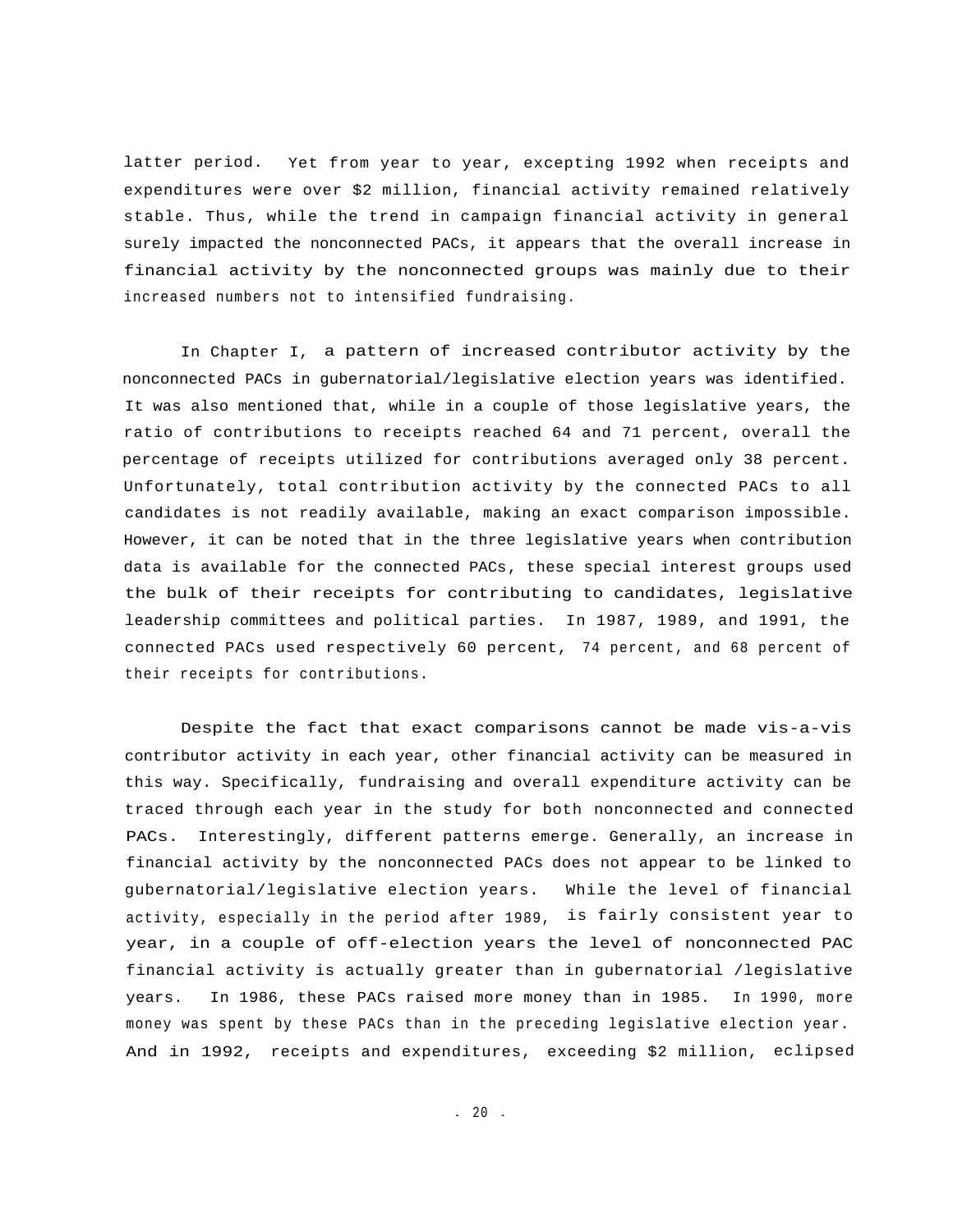activity in both 1991 and 1992. The same cannot be said for the connected PACs. Generally, overall financial activity by these PACs is up in gubernatorial/legislative election years and down in nongubernatorial/legislative election years. This pattern holds true for the connected PACs in both the 1985 to 1988 period and the period of 1989 to 1993. In a word, these varying patterns of financial activity evidenced by the connected and nonconnected PACs may suggest differences in how the two groups are spending their money.

# Conclusion

In conclusion, while the data suggests certain similarities between nonconnected and connected PACs it suggests differences as well. Previously, it was theorized that three factors, the activist policies of the Florio administration, increased voter interest in governmental activities, and the upward trend in campaign financial activity may have been responsible for the increase in nonconnected PAC activity between 1989 and 1993. The comparison set forth in these pages between connected and nonconnected PACs does nothing to dispute that theory and, indeed, may even bolster it.

Perhaps the most compelling evidence for suggesting that the Florio administration's activism and increased voter interest were partially responsible for the blossoming of nonconnected, mainly ideological PACs from 1989 to 1993, lies in the differences set forth between nonconnected and connected PACs with respect to the growth in their respective numbers. As mentioned earlier, connected PAC numbers increased substantially between 1985 and 1989. They increased hardly at all in number from 1989 to 1993, however. The record of the connected special interest political action committees in this regard is consistent with the statement made in Is There a PAC Plaque in New Jersey? when it said of PACs in general that "the 1980's ... was ... a time when the PACs matured into a political force."  $13$  Moreover, this fact is consistent with the notion that the increase in activity of the PACs is part of the overall upward trend in campaign financial activity that was prevalent throughout the 1980's and into the 1990' s; a trend that was fostered by the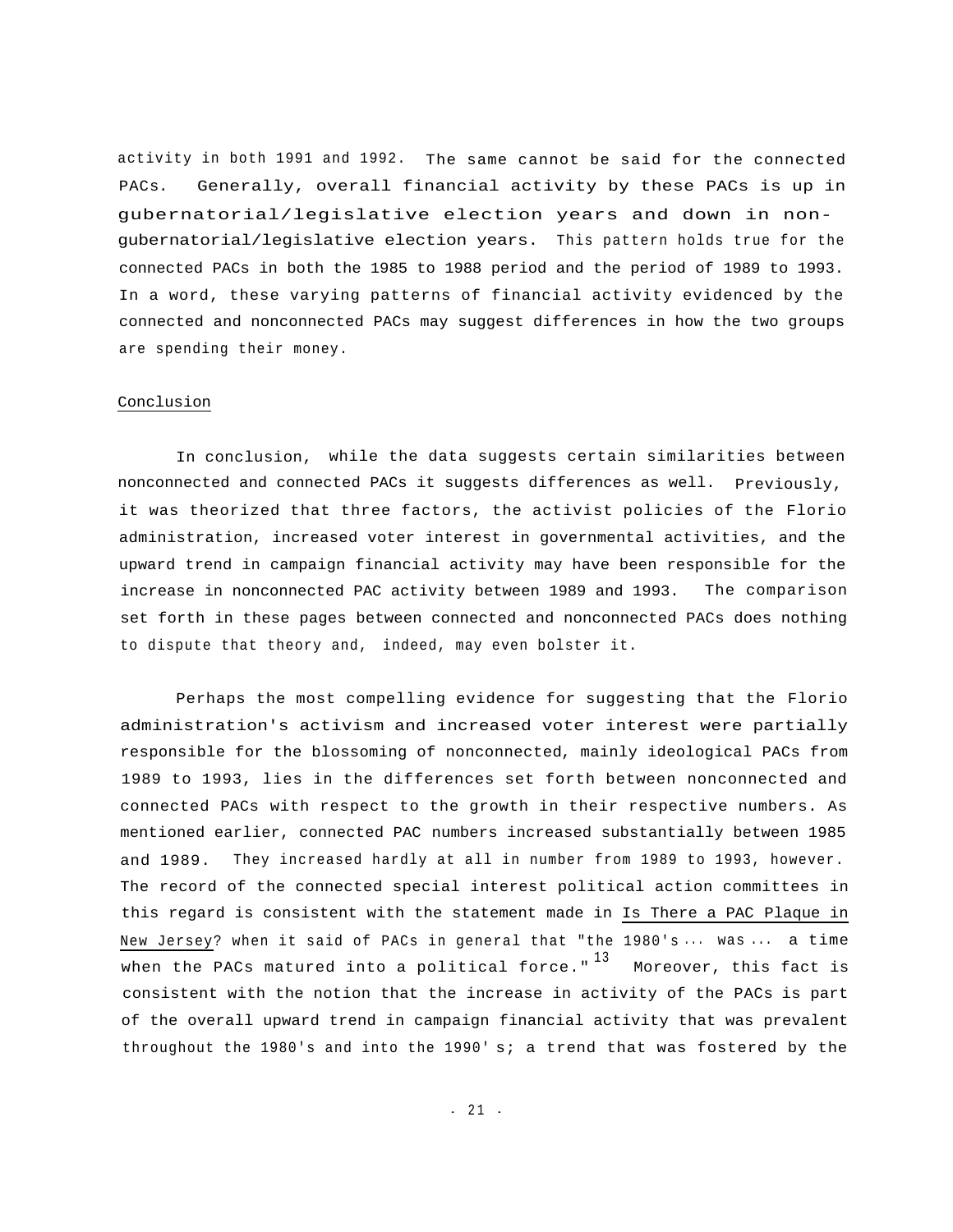changing nature of the electoral process and campaigns and of society in general.

On the other hand, the opposite growth pattern displayed by the nonconnected PACs suggests that other factors were at work besides simply the upward trend in campaign financial activity and the changing nature of the system. Otherwise, these PACs would have followed the same growth patterns of all the other PACs. Just like the more polarizing effects of the ideological presidency of Ronald Reagan stimulated the growth of ideological PACs on the federal level which peaked in 1985, it seems plausible to suggest that the policies of the Florio administration combined with the increase in voter attention to governmental policies were perhaps most responsible for the proliferation of the nonconnected PACs during 1989 to 1993.

Connected PACs, those associated with business, trade and professional associations, and unions, often promote narrow commercial interests and draw from individuals who share that particular economic interest. Nonconnected PACs form around a particular philosophy or in response to a particular issue. Their contributors are individuals who share the philosophy they espouse or who feel strongly about the issue the PAC is concerned about.

In terms of those PACs which have an economic basis, the economic interest promoted is always of concern to those employees or members who contribute to these PACs. To be sure, there are always times when activity by these connected PACs becomes more important because of the emergent nature of an issue critical to their cause. In general, though, connected PACs remain ever active in guarding and promoting their economic interest.

Regarding nonconnected PACs there is more ebb and flow to their activity. The data, both from the federal level and from New Jersey, suggests that as politics become more issue-oriented, more groups of an ideological nature form and become active. As the times become less restless and the voters more content, the existence and activity of nonconnected PACs tends to lessen.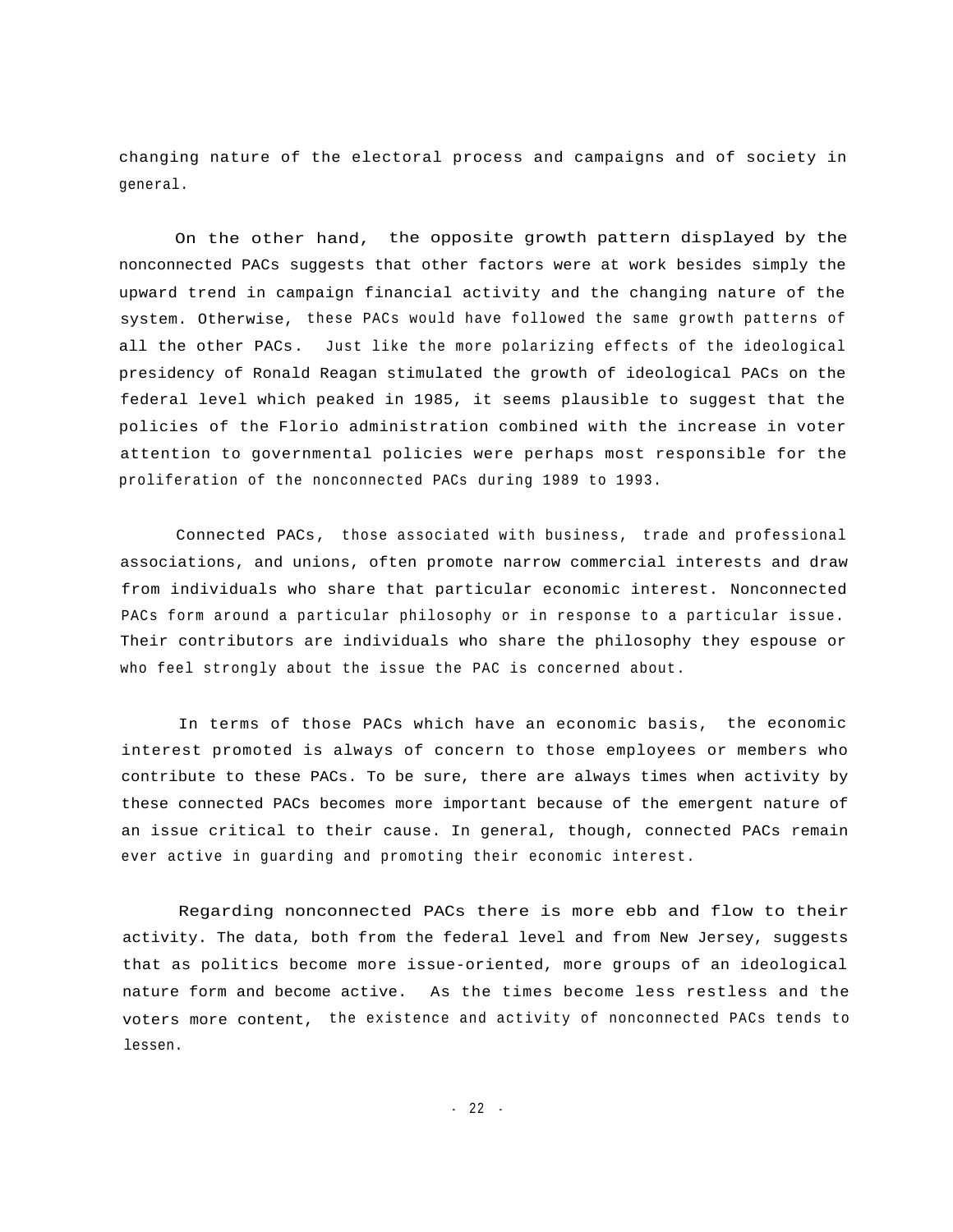It has been mentioned that in the latter portion of the eight-year period, financial activity, which was substantially higher for both groups, was due more to an intensification of fundraising by connected PACs and to the overall upward trend in campaign financial activity than to any other factor. Conversely, the higher financial activity of this period by nonconnected PACs was due as much, and even moreso, to the increase in PAC numbers as to the upward trend in campaign financing.

These facts do not contradict the theory that the Florio activist policies and voter interest were major factors in the activity levels of the nonconnected PACs. The economically-based PACs in general have greater resources to call upon. In New Jersey, corporations and unions are permitted to make contributions (except regulated industries) and there has not been, nor is there now under the new law, any restriction on how much money can be given to a PAC. Thus, connected PACs generally have these financial resources to call upon. Furthermore, it is not difficult to identify the pool of contributors likely to support the PAC. In the case of unions, for example, those associations are supported by membership dues. Business PACs similarly receive some of their money from employee deductions, thus, even though the universe of connected PACs may remain stable, as from 1989 to 1993, there is always the means to augment an intensification of fundraising.

The same ability does not exist for nonconnected PACs. While a handful of these groups, such as the NRA, may be able to raise funds through membership dues, in the majority of cases they cannot. Nonconnected PACs must first identify individuals who share the views of the PAC and then attempt, through fundraising, to tap these individuals for contributions. Because of the greater difficulty these groups have in identifying their potential contributors (and at greater cost) it is understandable why the increase in the number of these PACs, not more successful fundraising by existing groups, helped to maintain levels of funding that were substantially higher than during the period prior to 1989. Moreover, the fact that these funding levels, though exceeding the previous period and increasing from year to year, only rose moderately between 1989 and 1993, can be explained in the nature of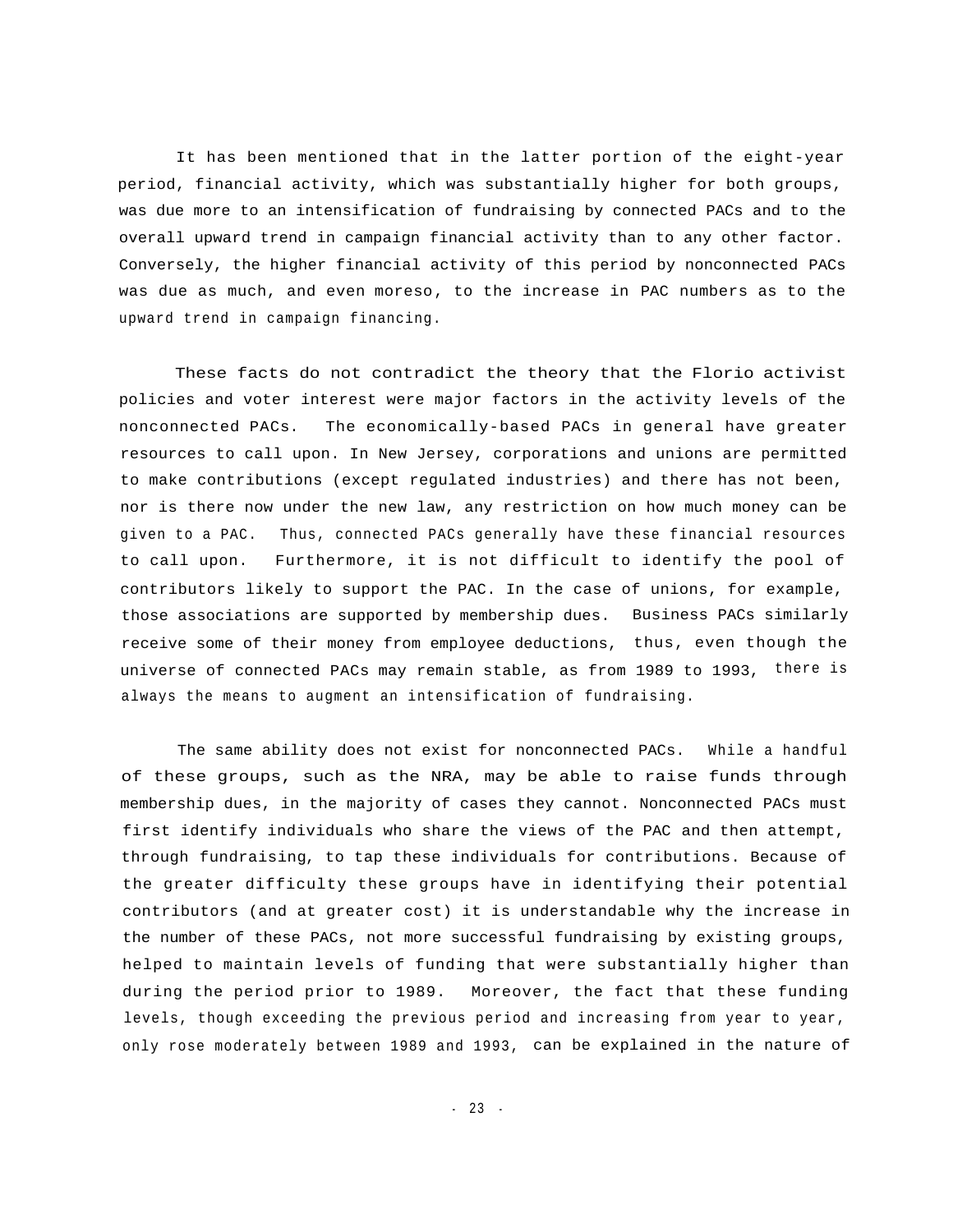nonconnected PACs. Formed around a philosophy, or an issue, these PACs have a more limited resource pool to draw from. As more nonconnected PACs form, there is greater competition for the pool of dollars available. In other words, many of these PACs share the same basic philosophy and promote similar issue positions, and therefore may be competing for the support of the same contributors. For example, in any given year, there can be as many as four or five women's rights groups, which presumably promote similar goals, or more than one PRO-Life PAC or School Choice PAC. In situations such as these, the hunt is on to attract the dollars from many of the same contributors. Thus, just because the number of groups increase, it does not automatically mean that there will be a sudden infusion of new money, although the competition may actually result in enhanced fundraising for all.

This chapter has provided a comparative analysis of nonconnected and connected PACs in terms of their development and financial activity. In so doing, it is hoped that the reader will have a better understanding of the nature of nonconnected PACs and how they may differ from their more economicbased brothers. Moreover, through this comparison, it is hoped that a better understanding of what the factors are that contribute to the development of these PACs and to their increasing role in the political process in New Jersey.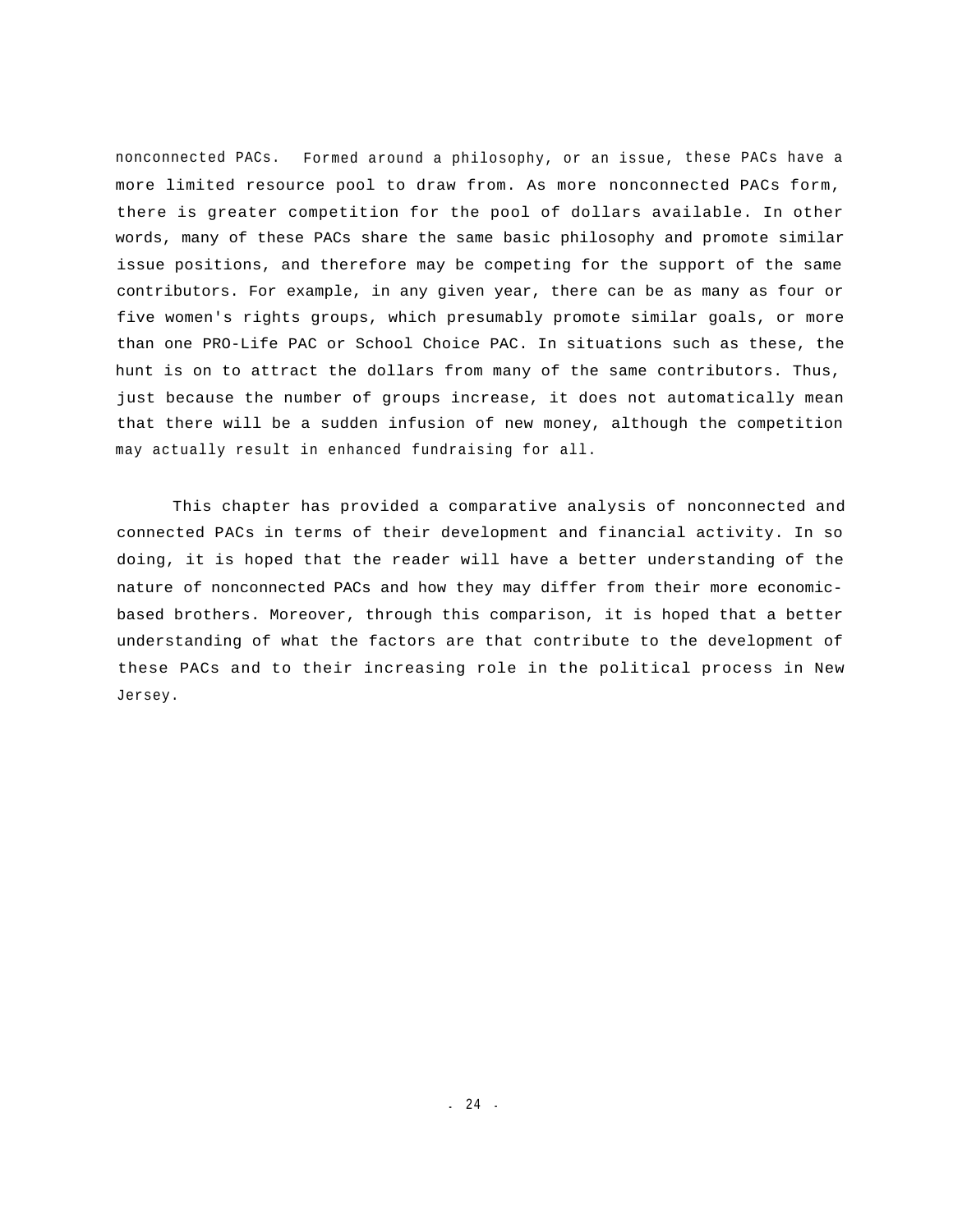Throughout this study, the overall financial activity of the nonconnected PACs has been examined. Employing the technique of comparative analysis, the paper has reviewed this data in relation to the activity of PACs affiliated with business, labor unions, and professional and trade associations. Further, contribution activity was analyzed, whereupon it was noted that the nonconnected PACs intensified this activity in gubernatorial/legislative election years. In fact, 76 percent of contributions made by the nonconnected PACs occurred in these years. In this chapter, contribution activity by the nonconnected PACs in these election years will be studied in greater depth. In particular, the flow of nonconnected PAC money will be observed. Ultimately, their approach to giving will be compared to the strategy employed by the connected political action committees.

M. Margaret Conway, writing in Interest Group Politics, suggests that two types of strategy are pursued by political action committees with respect to congressional elections. She writes that PACs made contributions to gain access or to affect electoral outcomes.

According to Conway "many types of PACs appear to employ an access strategy. Eighty percent of corporate and trade PAC contributions to House campaigns in 1984 went to incumbents, indicating that these types of PACs tended to pursue a 'seeking access' strategy. In Senate elections, more than 70 percent of the funds contributed by these PACs went to incumbents."  $^{14}$ 

Conway continued: "nonconnected PACs have focused on defeating incumbents whose policy preferences and voting records are displeasing to the PACs. The primary criteria used by nonconnected PACs in selecting candidates for support or opposition are the ideology and voting records of incumbents and their potential vulnerability. Incumbents who are perceived as unlikely to be defeated would usually have only limited amounts spent against them or in support of their challengers."  $^{15}$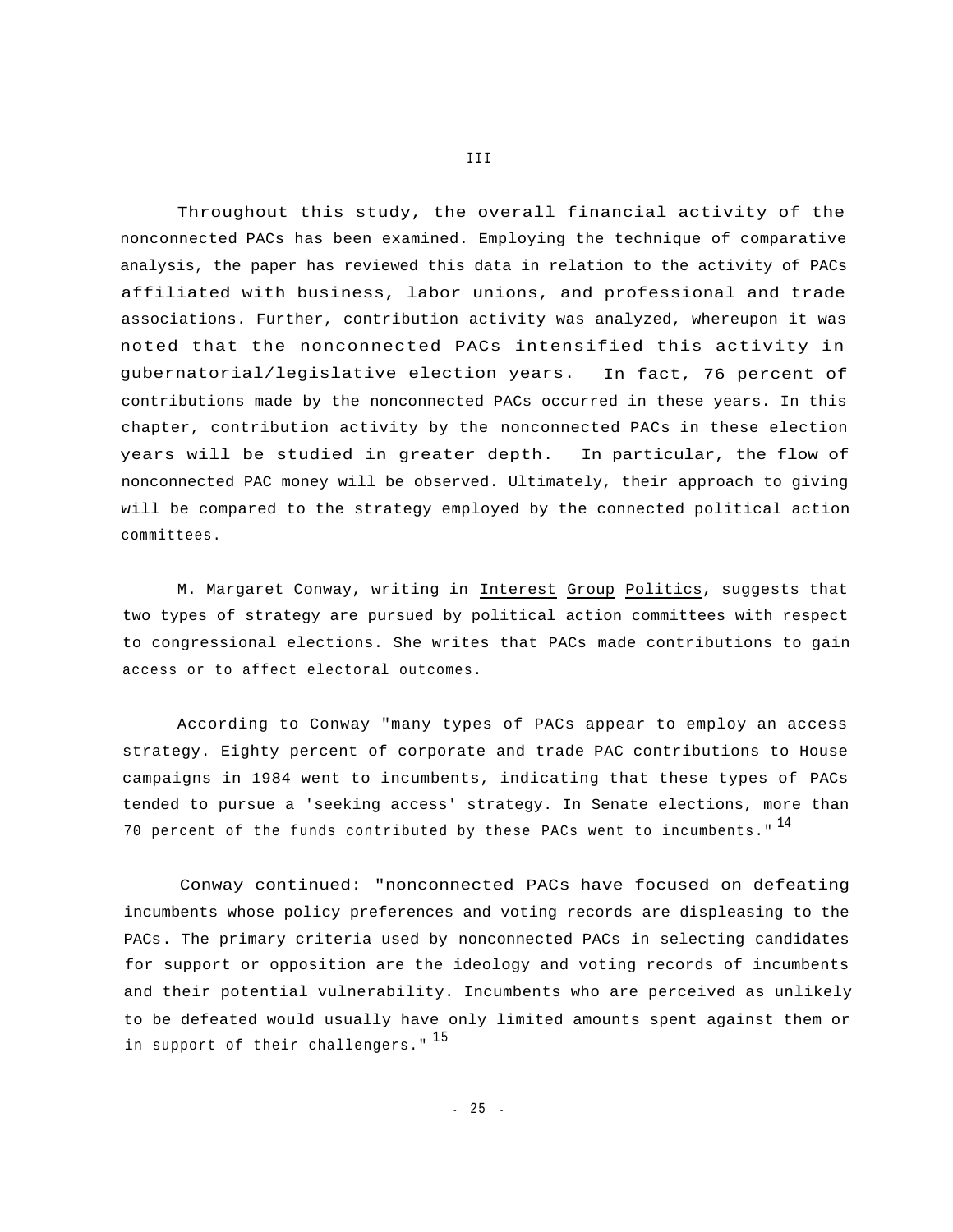M. Margaret Conway suggests that connected PACs and nonconnected PACs at the federal level pursue, through their contributions, separate strategies. The analysis of contribution activity relative to legislative elections in New Jersey will be undertaken with this thought in mind. Specifically, it will consider the following questions what electoral strategy is pursued by nonconnected PACs, is it different from the connected PACs, and are patterns displayed the same or different from PACs on the federal level?

#### The Trail of Nonconnected PAC Money

In three out of the four legislative election years under study, the nonconnected political action committees proved skillful in distributing their money. Namely, they gave a preponderance of their legislative contributions to eventual winners. Only in 1985 did the nonconnected PACs back more losers than winners.

The nonconnected groups made 43 percent of their contributions to winners of the 1985 Assembly general election, for a total of \$30,765. These PACs gave 57 percent of their contributions, or \$40,305, to losers of Assembly contests in that year.

Over the course of the next three legislative general elections, the nonconnected PACs proved skillful at backing winners. In 1987, these groups made 76 percent of their contributions to winners of legislative contests. In 1989, that figure rose to 84 percent but in 1991 declined to 74 percent. A total \$373,269, \$157,451, and \$306, 145 was contributed to winners in 1987, 1989, and 1991 respectively.

The connected PACs made the majority of their contributions to winners throughout all four general election seasons and mostly at higher rates than the nonconnected PACs. Interestingly, however, the pattern of contribution activity displayed by the connected PACs relative to legislative winners is practically the reverse of that of the nonconnected PACs.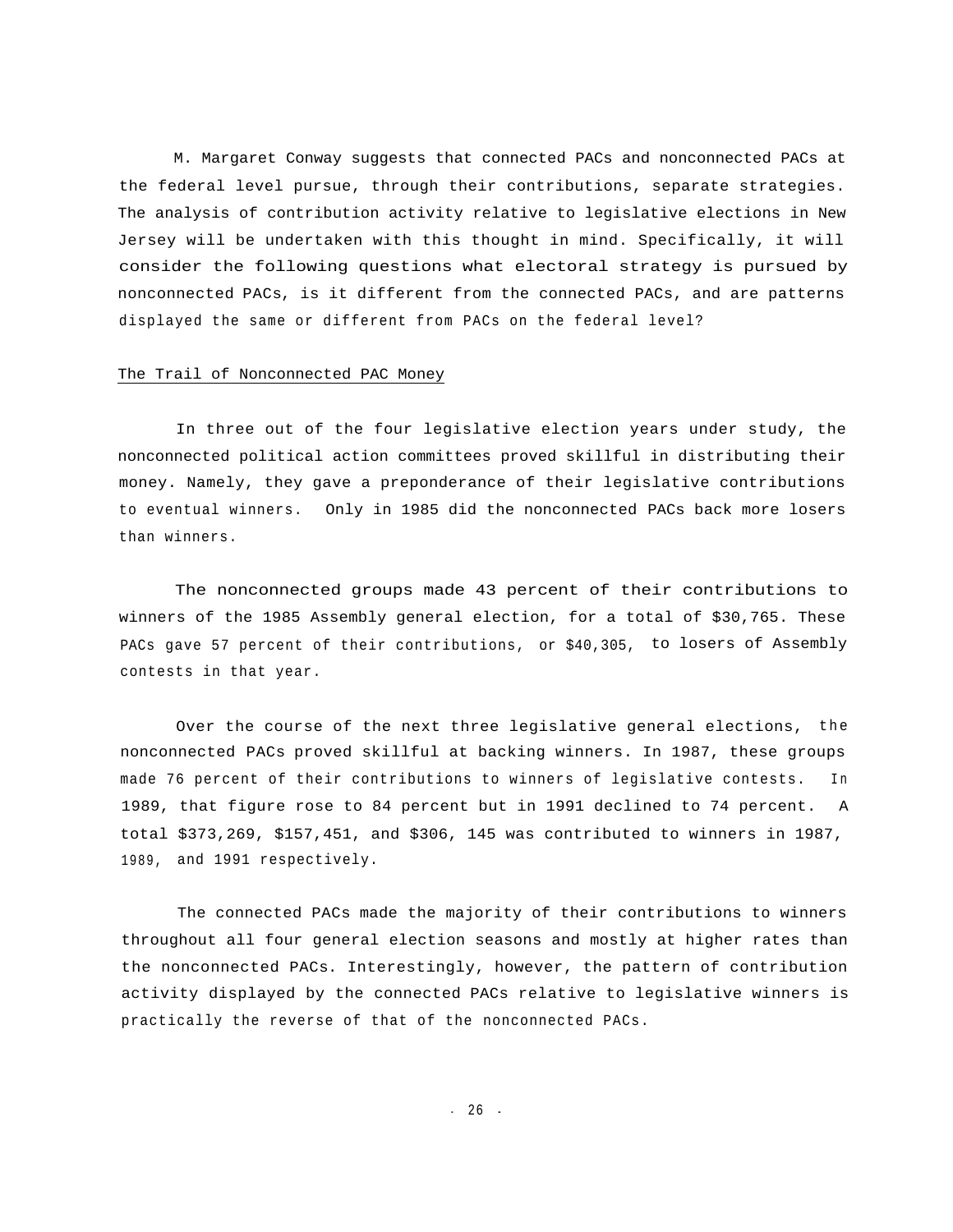In 1985, the connected PACs made 80 percent of their contributions to winners, equal to \$603,380. That figure rose to 85 percent and 87 percent respectively in 1987 and 1991. During those general elections the connected PACs contributed \$1,588,913 and \$1,076,416 to winning legislative candidates. Unlike that of nonconnected PACs, however, the percentage of contributions made to winners by the connected PACs dropped to 61 percent in 1991, equalling \$1,070,698. As noted above, the nonconnected PACs made 74 percent of their contributions to winners in 1991. Table 6 shows the contributions made to winners and losers by the connected PACs and the nonconnected PACs.

#### *Table 8*

*PAC Giving to Winners/Losers: Legislative Elections 1985, 1987, 1989, and 1991*

Nonconnected

|           | 1985          | 1987             | 1989          | 1991            |
|-----------|---------------|------------------|---------------|-----------------|
| Winners   | \$30,765(43%) | \$373, 269 (76%) | \$157,451(84) | \$306, 145 (74) |
| Losers    | <u>40,305</u> | $-118,662$       | 30,589        | 105,737         |
| Total     | \$71,070      | \$491,931        | \$188,040     | \$411,882       |
| Connected |               |                  |               |                 |

| Winners | $$603,380 (80\%)$ | \$1,588,913(85%) | \$1,076,416(87%) | \$1,070,698(618) |
|---------|-------------------|------------------|------------------|------------------|
| Losers  | 152,772           | 273,390          | 154,833          | 689,836          |
| Total   | \$756,152         | \$1,862,303      | \$1,231,249      | \$1,760,534      |

The data above show that while both types of PACs were relatively skillful at doling out their money to winning candidates, on the whole the connected groups gave to winners to a greater extent than nonconnected groups. The exception to that rule came in 1991, which along with 1985, will be shown to be key in determining shades of electoral strategy employed by the

- 27 -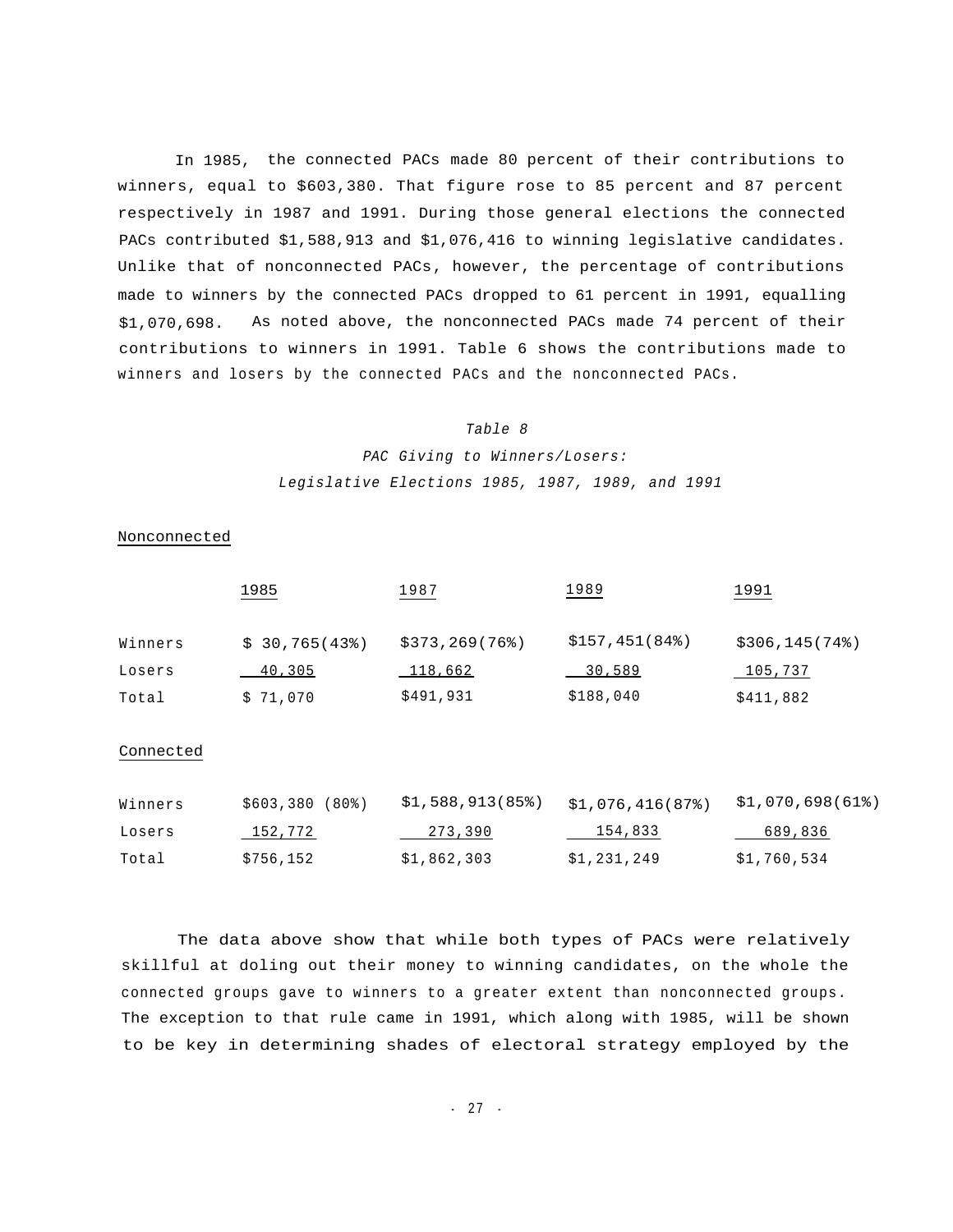nonconnected PACs. In a word, the 1991 data may suggest the degree to which the nonconnected PACs pursued access-based or outcome-based electoral strategy through their contribution decisions. The following discussion of the approach toward incumbents taken by the PACs may shed further light on the strategy of the nonconnected PACs and any similarities or differences between their approach and that of connected PACs.

#### Financing Incumbents

In writing about the support that all political action committees (including nonconnected ones) gave to incumbents in 1985 and 1989, White Paper Number Seven states "they had a very clear strategy of funding incumbents, who, as noted above, had a very high winning percentage."  $^{16}$  To what extent did the nonconnected PACs, specifically, pursue this approach taken by PACs in general?

The nonconnected PACs gave most of their dollars to incumbents. They did so, however, at a lesser rate than the whole category of PACs did, and, as will be shown, as connected PACs did.

During 1985, the nonconnected groups made 81 percent of their contributions to incumbents. They contributed \$57,268 to their candidacies. By 1987, that figure had dropped to 69 percent, the nonconnected PACs having contributed \$337,697 to incumbents. In 1989, giving \$143,468 to Assembly candidates, the nonconnected PACs made 76 percent of their contributions to incumbents. Finally, in 1991, that rate had dropped to 64 percent, when nonconnected groups gave \$262,522 to Senate and Assembly candidates.

The connected PACs displayed a somewhat different pattern. These PACs made 90 percent of their contributions to incumbents in 1985, 81 percent in 1987, 85 percent in 1989, and 74 percent in 1991. In those years, they contributed \$680,003, \$1.5 million, \$1.1 million, and \$1.3 million to incumbent legislative candidates. Table 9 compares contributions going to incumbents and challengers by nonconnected and connected PACs.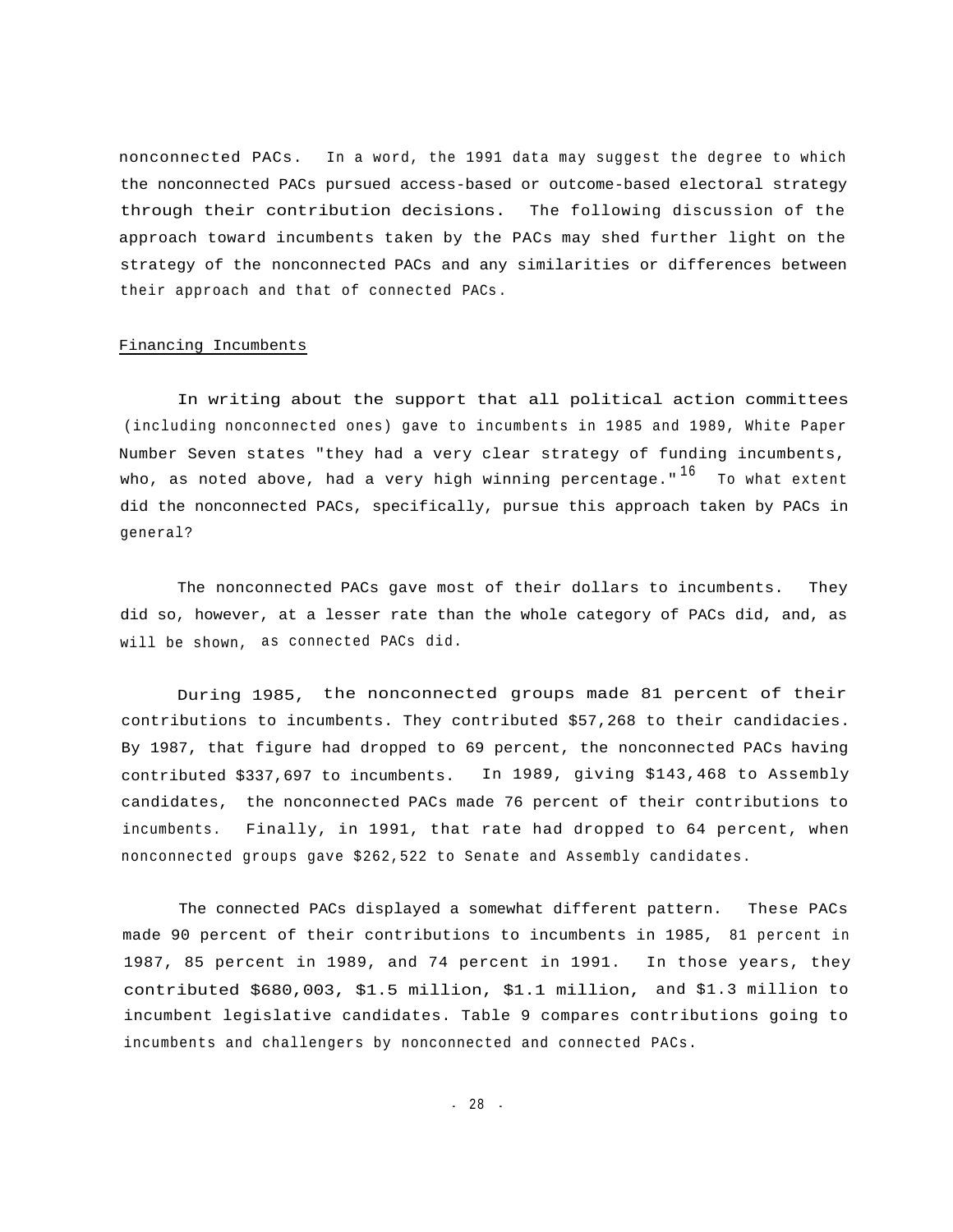#### *Table 9*

# *PAC Giving to Incumbents/Challenger: Legislative Elections: 1985, 1987, 1989, and 1991*

#### Nonconnected

|                    | 1985          | 1987             | 1989             | 1991           |
|--------------------|---------------|------------------|------------------|----------------|
| Incumbents         | \$57,268(81%) | $$337,697$ (69%) | $$143,468$ (76%) | \$262,522 (64) |
| Challengers 13,802 |               | 154,234          | 44,572           | 149,289        |
| Total              | \$71,070      | \$491,931        | \$188,040        | \$411,811      |

#### Connected

| Incumbents  | \$680,003 (90%) | \$1,503,380 (81%) \$1,050,943 (85%) |             | \$1,308,312 (74%) |
|-------------|-----------------|-------------------------------------|-------------|-------------------|
| Challengers | 76,760          | 358,923                             | 180, 306    | 452,220           |
| Total       | \$758,763       | \$1,862,303                         | \$1,231,249 | \$1,760,433       |

The data above suggest answers to the questions inspired by M. Margaret Conway's analysis of federal PACs; namely, what electoral strategy is employed by New Jersey's nonconnected PACs, does it differ from connected PACs and are the patterns the same as at the federal level?

Although the strategy employed by the nonconnected PACs vis-a-vis legislative elections is not clear cut, and perhaps can best be described as mixed, it has strong elements of an outcome-based strategy as opposed to access-based. First, while for three out of four years the nonconnected PACs gave the majority of their contributions to incumbents they did so at a lesser rate than other PACs. Moreover, in 1991, these groups proved better at selecting winners than the connected PACs, when they gave just 64 percent of their contributions to incumbents but supported winners 74 percent of the time. While it can be argued that in the last year of the study the nonconnected PACs were simply more clever at selecting potential winners, the record of these groups over four years makes it more probable that the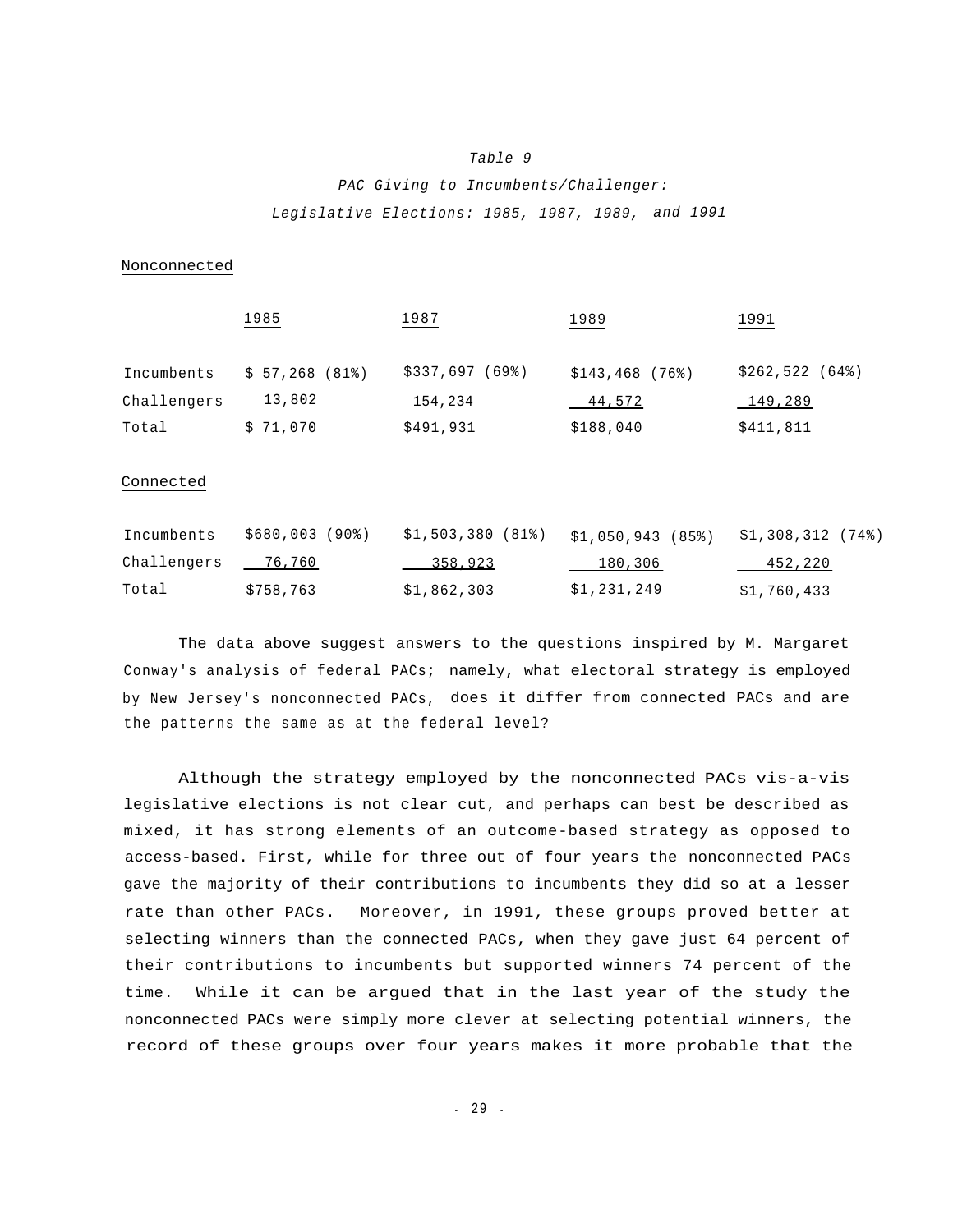nonconnected PACs placed more emphasis on candidates' positions on issues and incumbents voting records in selecting who to support than other groups did. In this regard, they were voting with their contributions moreso to effect the outcome of the election rather than to gain access to the halls of power.

The connected PACs, on the other hand, demonstrated, in the terminology of M. Margaret Conway, an "access" strategy through their contribution activity. This approach is indicated through the consistently high rate of contribution activity directed toward incumbents. Even in 1991, when incumbents were defeated in legislative elections at a higher rate than previously, the connected PACs still made 74 percent of their contributions to officeholders. Among these PACs, predisposition to an "access" strategy is in evidence. Thus, while their may be a certain overlap of strategies existent within each PAC type, the data thus far suggests that nonconnected PACs differ from connected PACs, in that the prior group pursued a mixed strategy, with emphasis on effecting the outcome of the election, as opposed to an accessedbased strategy, which is the case of the connected groups.

Finally, the data suggests that the pattern of contribution activity by the nonconnected and connected groups is similar to the pattern found on the federal level in the mid-1980's. In New Jersey, the nonconnected PACs did seem to give to incumbents at a higher rate than their brethren on the federal level did, yet their lower levels of incumbent support relative to other groups suggest that nonconnected PACs in New Jersey also were more motivated by electoral outcome.

# Partisan Distribution of Contributions

Nonconnected PACs in 1985 gave 53 percent of their contributions, or \$38,010, to Democratic candidates for Assembly. Two years later, in the Senate and Assembly elections of 1987, \$314,915 , or 64 percent of their contributions went to Democratic candidates. In the 1989 Assembly elections, the nonconnected PACs changed their approach and directed \$107,968, or 57 percent of their contributions to Republican candidates During the 1991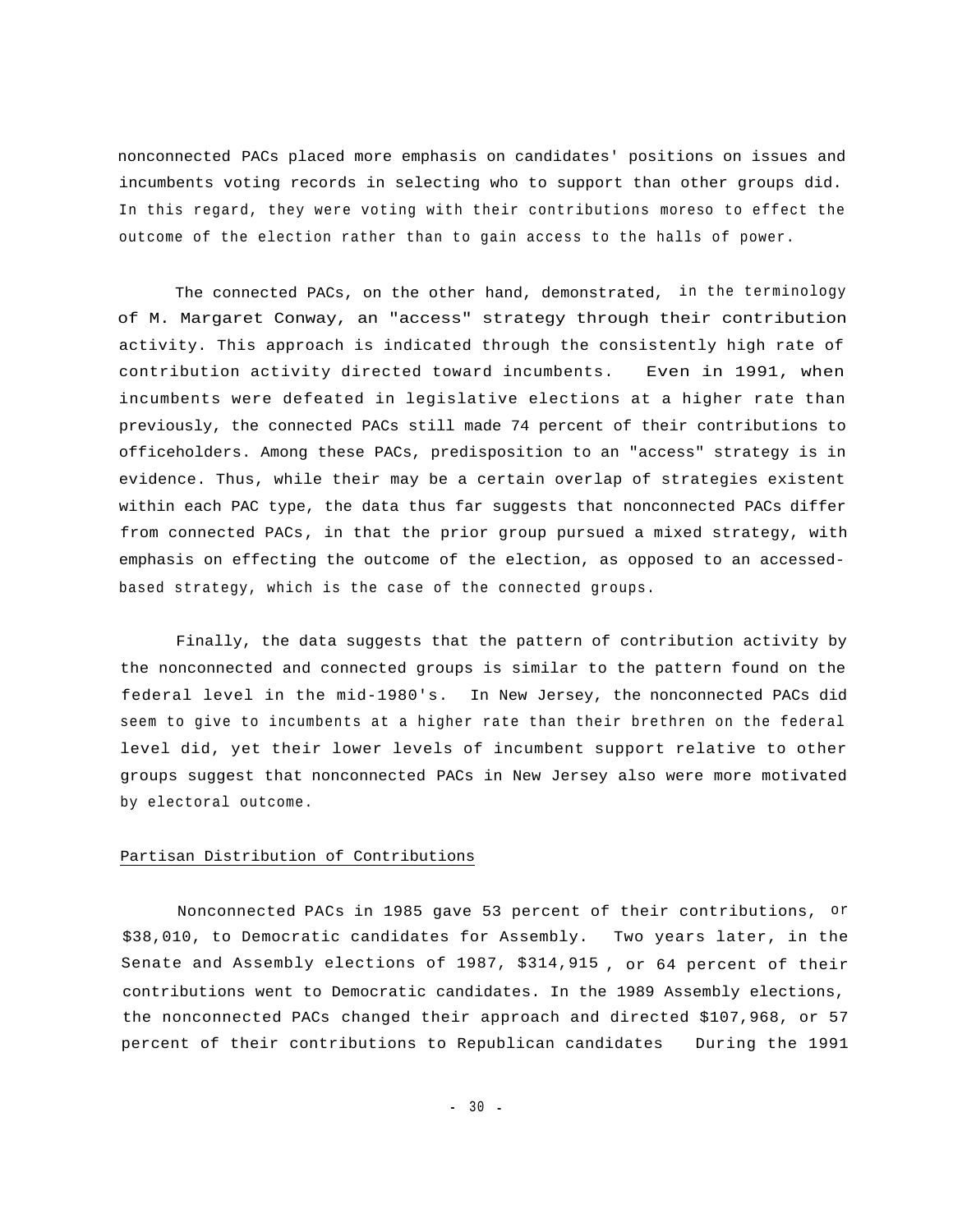Senate and Assembly elections, the nonconnected PACs supported Democratic candidates the majority of time, providing these candidates with 61 percent of their contributions, or \$238,060. Interestingly, the nonconnected PACs in this year directed five percent of their contributions to independent candidates, or \$20,152. Republicans received 37 percent of nonconnected PAC contributions, at \$153,669.

Connected PACs in 1985 split their support equally between Republican and Democratic candidates for the Assembly in the general election. These PACs gave \$378,432 to Republican candidates and \$375,464 to Democratic candidates. During the 1987 general election for Senate and Assembly, Democrats received 54 percent of the contributions from these entities. The connected PACs contributed \$1 million to them. By 1989, the connected PACs were giving 60 percent of their contributions to Democratic candidates for Assembly, or \$744,450. Democratic candidates for Assembly and Senate received 56 percent of connected PAC activity in 1991. Out of a total \$1.8 million in contributions Democrats received \$973,374, Republicans \$766,408, and Independents \$20,150. Table 10 compares partisan activity by the connected and nonconnected PACs.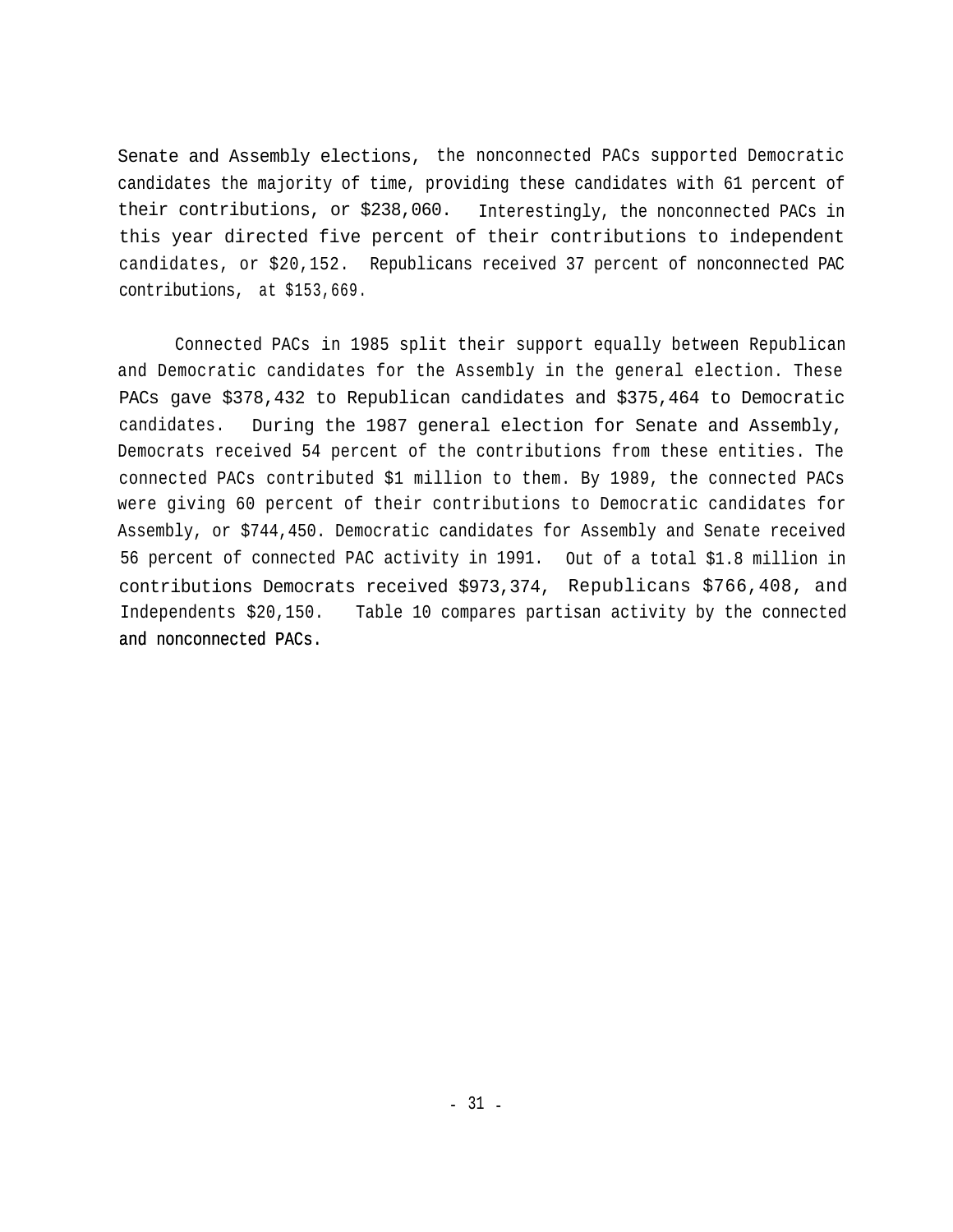#### Table 10

*\**

#### Partisan Giving by PACs:

#### Legislative Elections 1985, 1987, 1989, and 1991

#### Nonconnected

\*

|                                  | 1985                                     | 1987                                     | 1989                                     | 1991                                   |
|----------------------------------|------------------------------------------|------------------------------------------|------------------------------------------|----------------------------------------|
| Democrats<br>Republican<br>Total | \$38,010<br>(53%)<br>33,060<br>\$71,070  | \$314,951 (64%)<br>176, 980<br>\$491,931 | \$80,072<br>(57)<br>107,968<br>\$188,040 | \$238,060(61%)<br>153,669<br>\$391,729 |
| Connected                        |                                          |                                          |                                          |                                        |
| Democrats<br>Republican          | $$375,464$ (50%)<br>$(50$ $)$<br>378,432 | $$1,012,719$ (54%)<br>849,583            | 744,450 (60%)<br>Ŝ.<br>486,798           | 973,374 (56%)<br>$\ddot{S}$<br>766,408 |
| Total                            | \$753,896                                | \$1,862,302                              | \$1,231,248                              | \$1,739,782                            |

Independents received \$2,250 from nonconnected PACs in 1985, and \$20,152 from nonconnected and \$20,750 from connected PACs in 1991

There is nothing remarkable in these numbers. The pattern of partisan giving basically reflects the partisan control of the Legislature going into the election in question. Despite differences in degree, both nonconnected and connected PACs primarily supported incumbents, who won reelection the vast amount of time. Thus, because Democrats controlled the Senate throughout the entire period under study, and the Assembly during two of the four elections in question, the majority of contributions from both types of PACs went to Democratic candidates. Only in the Assembly election of 1989, when partisan advantage in that house lay with the Republicans, did these groups give more to Republicans than to Democrats. In general, Democratic candidates received more contributions from these groups because the flow of their money mainly went to incumbents, and, except for the Assembly throughout four of the eight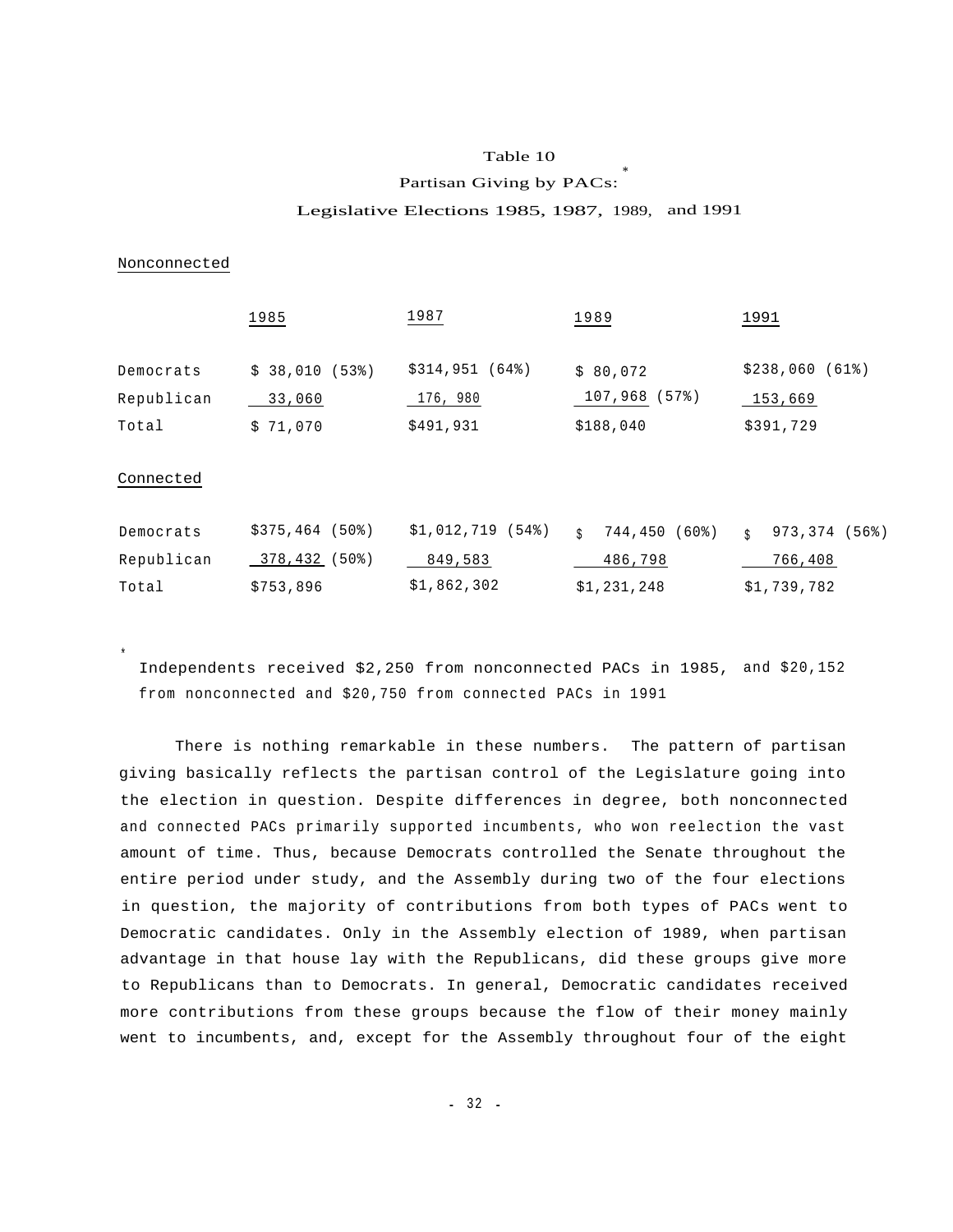years, the Democrats were in control. Moreover, Senate candidates generally received more funding than Assembly candidates, and the Democrats controlled this house throughout the entire period.

#### Money Flows to Targeted Districts

In Is There a PAC Plaque in New Jersey? it was noted that "beyond giving to incumbents, the PAC strategy embraced funding those candidates, incumbent and challengers, who ran in targeted districts."  $17$  The same basic pattern held for the nonconnected PACs during the years under study.

For the purposes of this study, a total of 15 legislative districts were determined to be targeted by the Republican and/or Democratic parties as competitive in the general election of 1985. In 1987, 17 districts were identified as targeted; in 1989, 15, and in 1991 nine. In general, these districts were considered to be competitive because they were targeted by one or both parties as winnable. They were either open, not having an incumbent running, or considered competitive because of issue factors making the incumbent vulnerable.

In the Assembly general election of 1985, the nonconnected PACs contributed \$46,438, or 65 percent of their overall contributions in targeted districts. In the 1987 Senate and Assembly elections, the nonconnected groups gave \$247,303 to candidates in targeted districts, representing 50 percent of their donations. The nonconnected groups made 55 percent of their contributions, \$102, 883, in targeted districts during the Assembly elections of 1989, and 32 percent of their contributions, \$130,873, in these districts during the Senate and Assembly races of 1991. In each of these years, the percentage of money flowing to targeted districts was greater than the percentage of all legislative districts represented by these selected ones.

Not surprisingly, challengers in targeted districts received a substantial amount of the contributions made to challengers by the nonconnected PACs.- Challengers in targeted districts received 36 percent of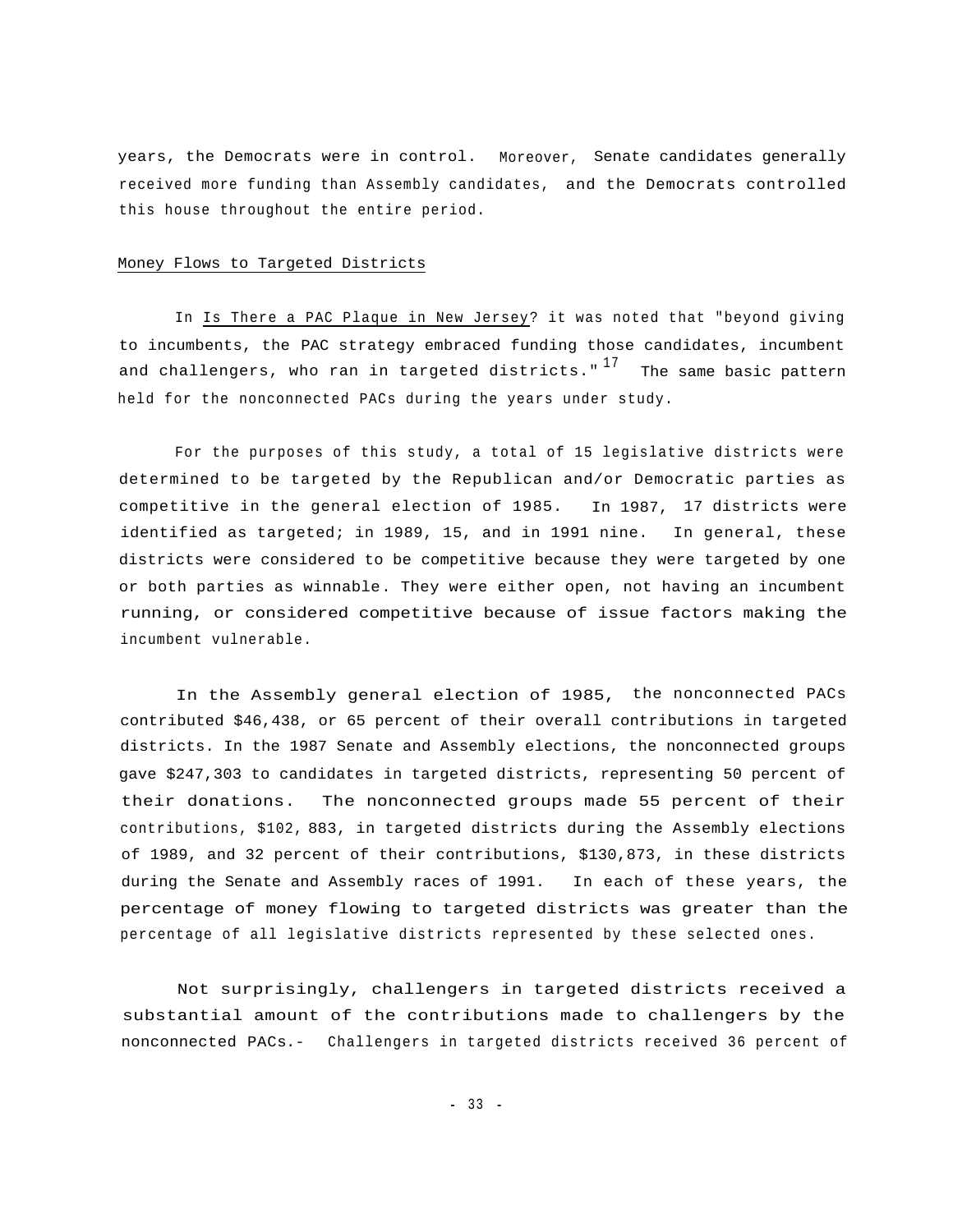total challenger contributions in 1985, \$4,900; and 42 percent of those contributions, \$64,374, in 1987. In 1989 and 1991, they received 80 percent, \$35,622, and 47 percent, \$69,739, respectively.

Incumbents too received a sizeable portion of their nonconnected PAC funds in the targeted districts. In 1985, 73 percent of all contributions to incumbents by nonconnected PACs occurred in targeted districts. Nonconnected PACs contributed \$41,536 to incumbents in these districts. In 1987, incumbents received 54 percent of their nonconnected PAC funds in targeted districts, \$182,928, and in 1989, 47 percent, or \$67,261. During the Senate and Assembly elections of 1991, nonconnected PAC funds to incumbents in targeted districts amounted to \$61,133 , or 23 percent of their contributions to incumbents.

The record of the connected PACs is similar. In the four general elections under study, the groups associated with business, labor, trade, and professional associations contributed significantly to candidates in targeted districts. In 1985, targeted district challengers received 55 percent, \$43,400, of all challenger connected PAC money. In 1987, targeted district challenger money amounted to 71 percent, \$254,071 of all challenger connected PAC money. Challengers in these districts in 1989 received 19 percent, \$35,013, of all their connected PAC money and 27 percent, \$123,974, of it in 1991.

Connected PACs gave a significant portion of their contributions to incumbent officeholders running in targeted districts as well. In 1985, targeted district incumbents received 46 percent, 309,817, of all connected PAC incumbent money. In 1987, 58 percent, \$871,588, of connected PAC contributions to incumbents went to incumbents in targeted districts Incumbents in these districts in 1989 received 33 percent, \$349,915 , of all incumbent money and 24 percent, \$311,641, of it in 1991.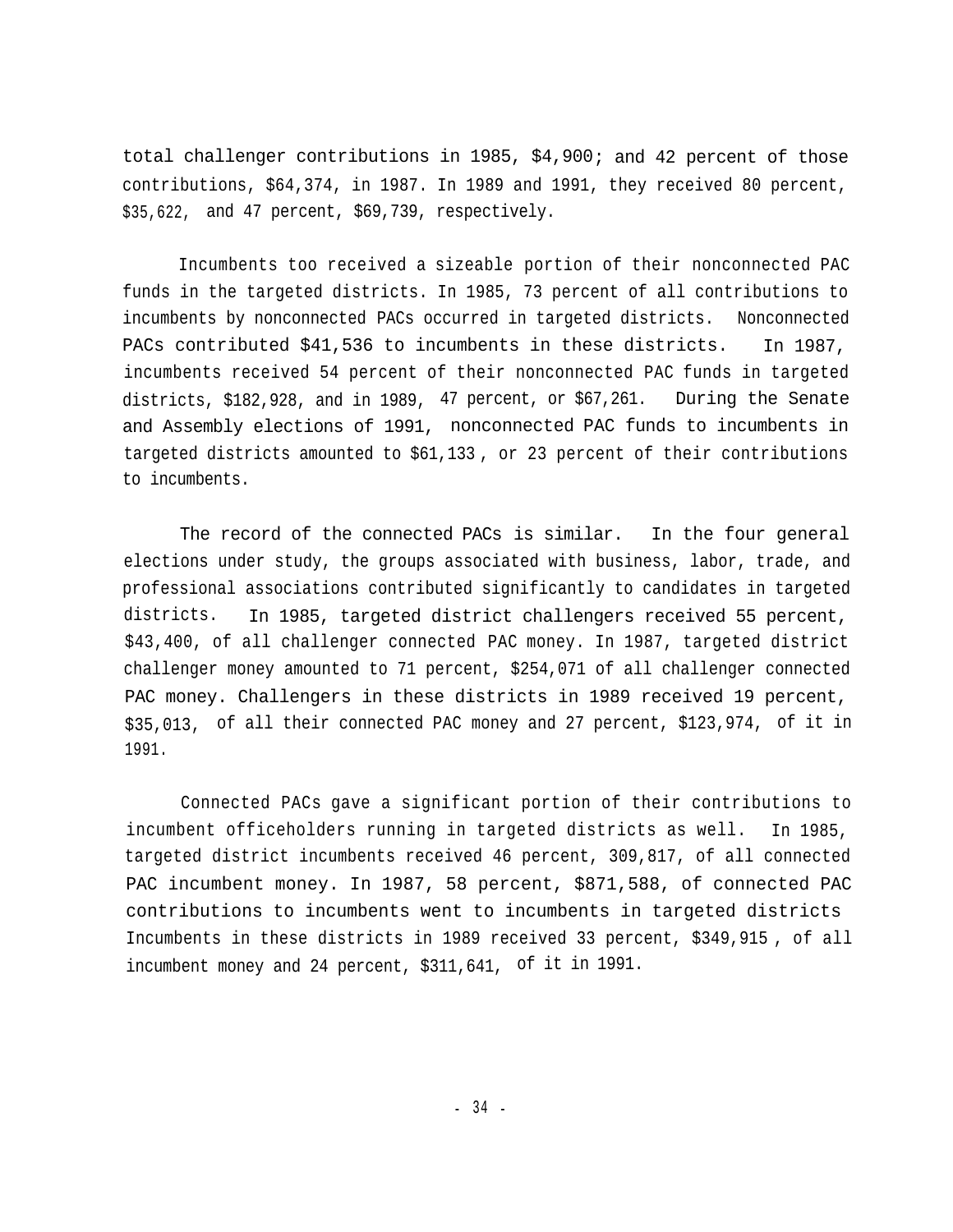In Financinq Politics, Herbert E. Alexander explains that "nonconnected PAC leaders maintain that they prefer to spend large amounts of their money for candidates, training schools, polls, and consultants, all of which show up on disclosure reports as operating expenses, not contributions to candidates A number of these committees also make substantial independent  $expenditures."$ <sup>18</sup>

Following, in this chapter, an abbreviated look at how nonconnected PACs spend their money will be taken to better understand how they function in New Jersey and to see if their behavior resembles that of nonconnected PACs on the federal level.

The analysis offered in this chapter was undertaken by reviewing only a sampling of the most recent nonconnected PAC reports and by discussing expenditure activity with representatives of nonconnected groups. In all, the activity of 18 nonconnected PACs over seven reporting periods \* was reviewed. In selecting PACs for review, an attempt was made to strike a balance in terms of ideological perspective and financial resources. Groups were sometimes selected because of a kinship to a national group or its link to an umbrella group in New Jersey. The bottom line, however, is that this cursory look at only a sampling of nonconnected PAC reporting in 1993-94 undoubtedly has its shortcomings and is offered merely to suggest how some of these groups in recent years are going about spending their money.

# Breakdown of Expenditures

During the four quarters of 1993 and the three quarters of 1994, the 18 nonconnected PACs in the sample population have reported spending \$1.1 million. From this amount, 33 percent, or \$372,922, was spent on operations.

\* For this Chapter, PAC reporting in 1994 was included simply because of the ease of contacting representatives of existing groups.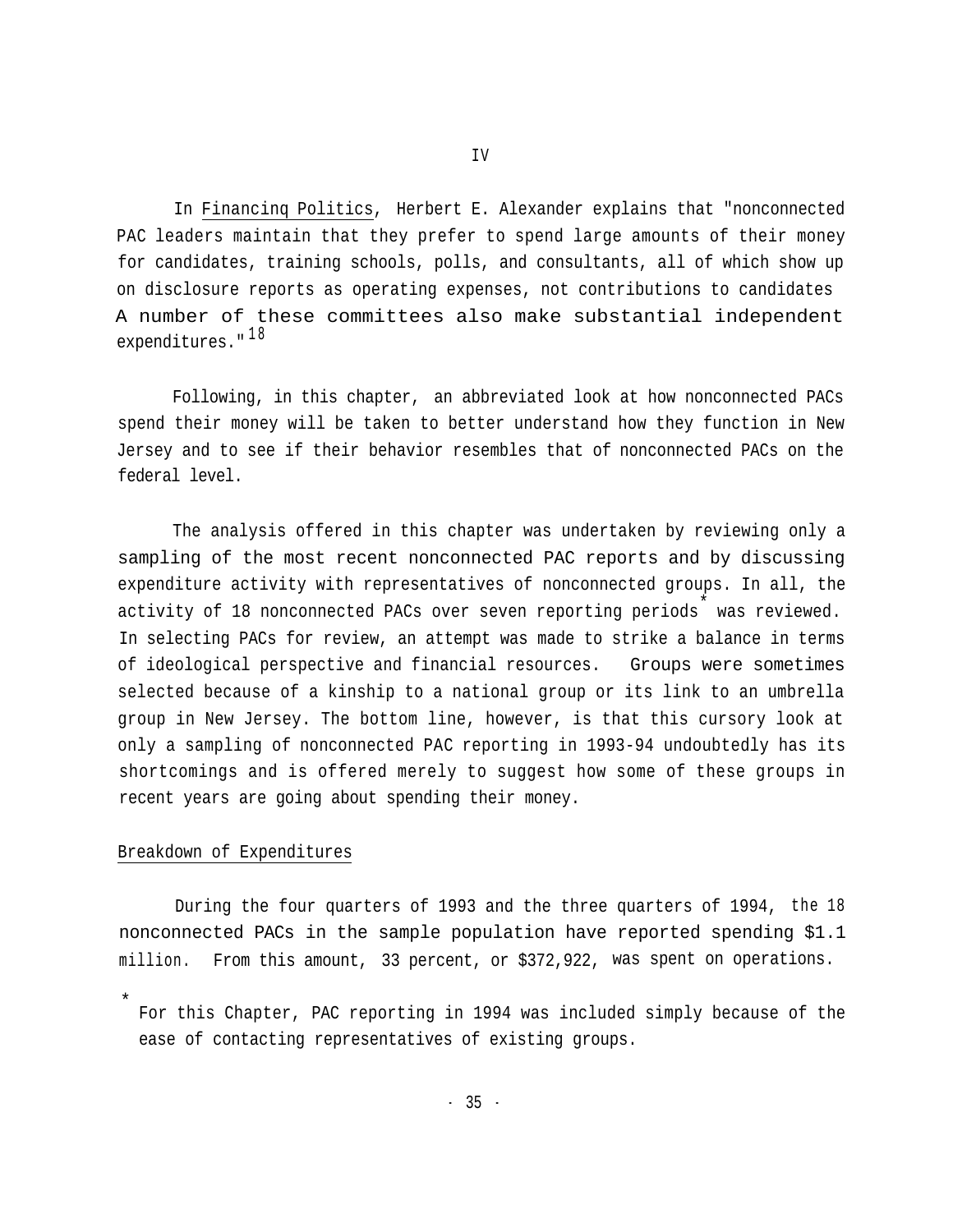Another 50 percent, or \$559,177 , was directly contributed to candidates and 17 percent, \$186,593, was spent on their behalf, most of it by the National Rifle Association (NRA). Of the 18 groups reviewed, seven spent more than 50 percent on operations while 11 made more than half their expenditures in the form of contributions to candidates.

The data indicates that though a large percentage of nonconnected PAC expenditures among the sample population went toward operations (personnel, fundraising, educational events, etc.), an even larger amount went toward funding candidates and political organizations. Among the sample population, New Jersey's nonconnected PAC spending in the 1993-94 reporting cycle did not mimic the federal pattern. Perhaps the best that can be said of spending activity by the nonconnected PACs in the sample group is that it cannot be easily categorized. Within the group, spending for a variety of purposes, rather than for a few, is the norm. In a word, "one-size" does not fit all.

#### Use of Money Varies

PAM's List, for example, is patterned after Emily's List, a national PAC which supports pro-choice, Democratic, female candidates. It is the impression of Judith F. Lutz, former treasurer of the group, that most of PAM's money is spent on candidates through the bundling of members' contribution checks. These checks are then turned over to candidates. Ms. Lutz also suggested that PAM's List keeps operational costs to a minimum by holding social functions and recruiting new members at members, private homes. PAM's List reports no payroll and all administrators and directors are volunteers. <sup>19</sup>

Treasurer Ralph Cialla, of the Political Action League (PAL) , suggests that as much of the PAC's money as possible is spent on candidates. recalled only one instance when the PAC's money went for an educational purpose or for the purchase of such items as voter registration tapes. Though a substantial portion of the PAC's money goes for candidates , the greater H e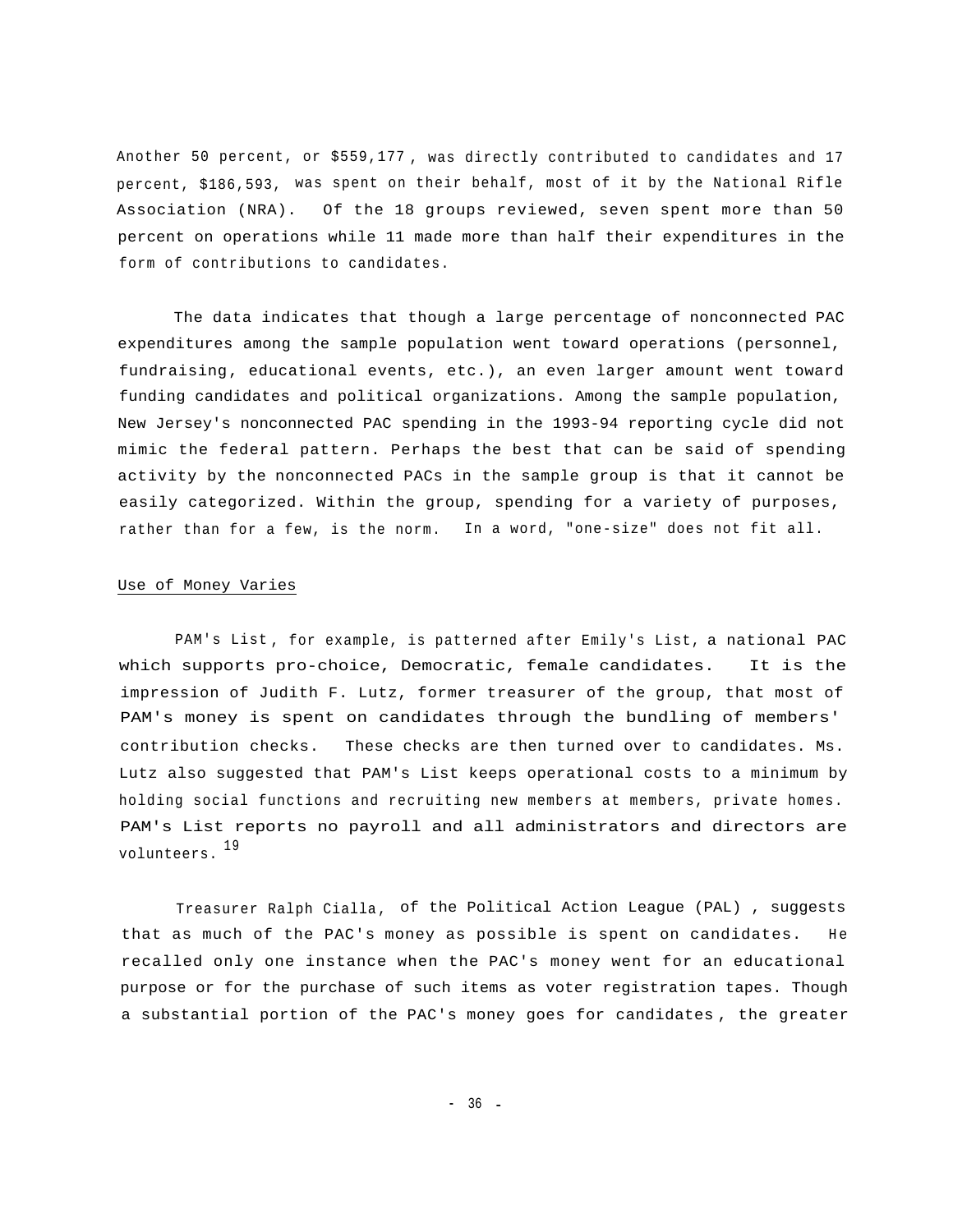portion of the PAL's proceeds go for operational costs , which have included database mailing lists, maintenance, charitable giving, and personnel.  $^{\mathrm{20}}$ 

The New Jersey Pro-Life PAC spends most of its money on candidates, the majority of which is "on behalf of" them instead of through direct contributions. Treasurer Daniel Calleo said that they would like to spend more money on education but that the PAC is small and has limited resources Most of the PAC's expenditures on behalf of candidates went for the printing and mailing of flyers.

Citizens for School Choice displayed a different pattern of spending. This PAC's money was spent on advertisements , mailings, and speaker honoraria.

Choice PAC Treasurer Kathryn Brock said that during the 1993-94 cycle the PAC spent mostly on candidates and on mailings sent by the PAC advertising the name of candidates endorsed by the PAC. Choice PAC also contributed to a group called Right to Choose to help defray the costs of an advertisement in The New York Times which commemorated the Roe v. Wade decision. According to Ms. Brock, Choice PAC also pays for membership in "Right to Choose," termed an "umbrella group" by the treasurer for pro-choice PACs in New Jersey. Right to Choose creates strategies for educating members, but does not spend its own money. It functions like a franchise operation, in which all the franchises give money to the parent company for advertising, management, and strategy. Ms. Brock indicated that the group also participates in leadership training.  $^{\mathrm{21}}$ 

The Committee for New Jersey Now, Inc , spent most of its money on candidates. Jim Evans, Treasurer, said that the majority of its operational expenses are for direct mailings for the purpose of raising money.  $^{22}$ 

Finally, the NRA expended most of its PAC money on consultants and independent expenditures. These independent expenditures were made to oppose or support candidates. Though not officially connected to the NRA, the Coalition of New Jersey Sportsmen, a group with a similar ideological bent,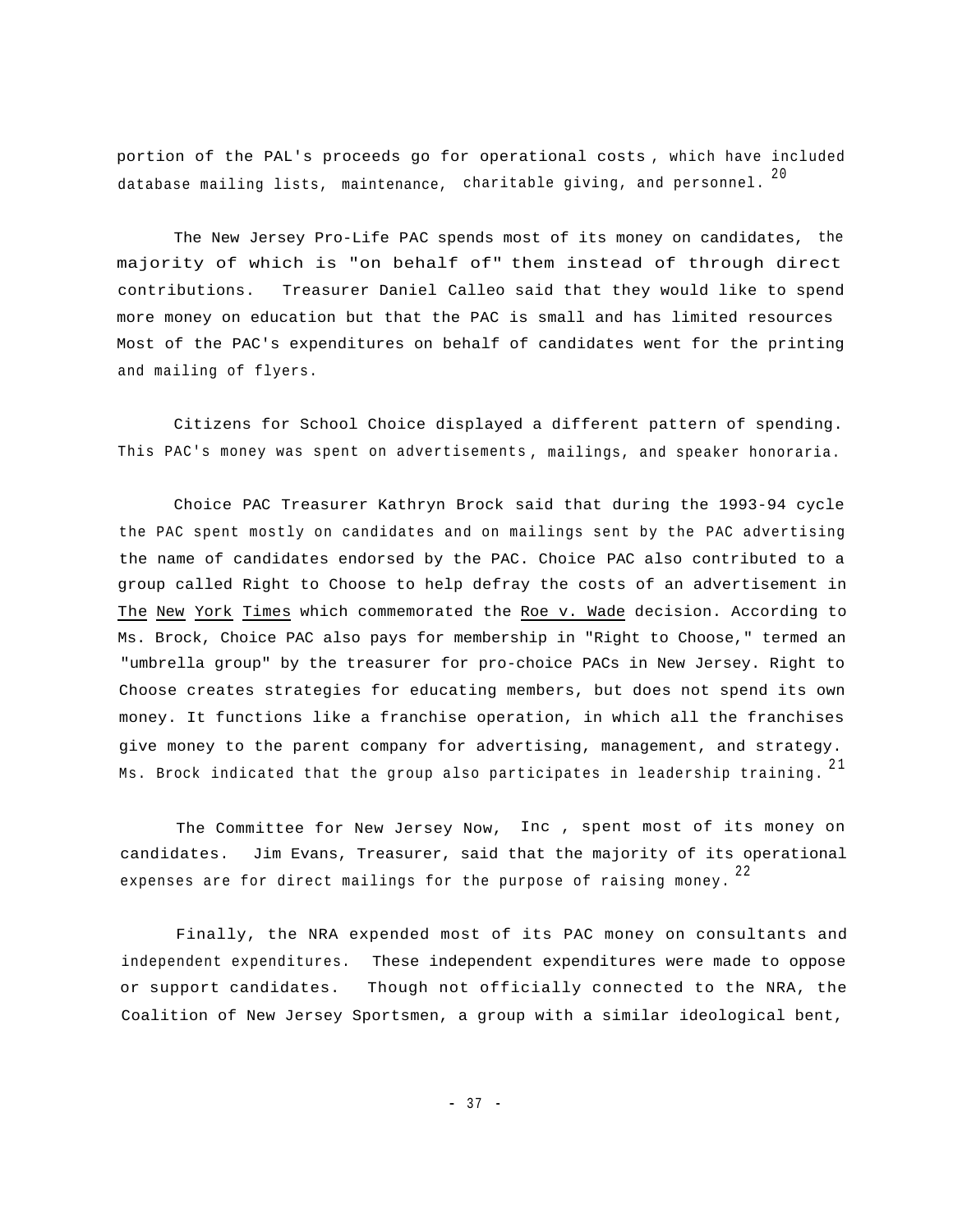spent its money independently on signs advocating the defeat of former Governor Florio.

#### Conclusion

As noted above, the nonconnected PACs in the sample group, as evidenced in their most recent reports and through interviews, spend their money in a variety of ways. Like the federal PACs, they report such things as mailings, consultants, and educational seminars as operating expenses; but unlike the federal PACs, many of the PACs in the sample population actually spent more money on contributions to candidates than on other purposes, which would be categorized as operational expenses. It must be remembered, however, that the spending patterns outlined in this chapter represent only a sample group in the most recent filing periods. The findings are interesting but the best that can be said is that these patterns perhaps point toward changes in expenditure activity and strategy by the nonconnected PACs in the future. In actuality, over the course of the eight-year period 1985-1993 included in this study, the spending patterns, as noted in earlier chapters, have been more closely aligned with the federal model. On average, the nonconnected PACs have spent 38 percent of their money on contributions and 62 percent on operational costs. In sum, this chapter has offered a glimpse of some of the ways in which the nonconnected PACs in New Jersey are spending their money. Though the groups studied in the sample population display patterns of spending at variance with federal nonconnected PACs, and at variance with the summary spending information of New Jersey nonconnected PACs in total and throughout an eight-year period, the habits of these groups provide insight into some of the ways these PACs utilize their money and perhaps into the direction nonconnected groups will take in the future.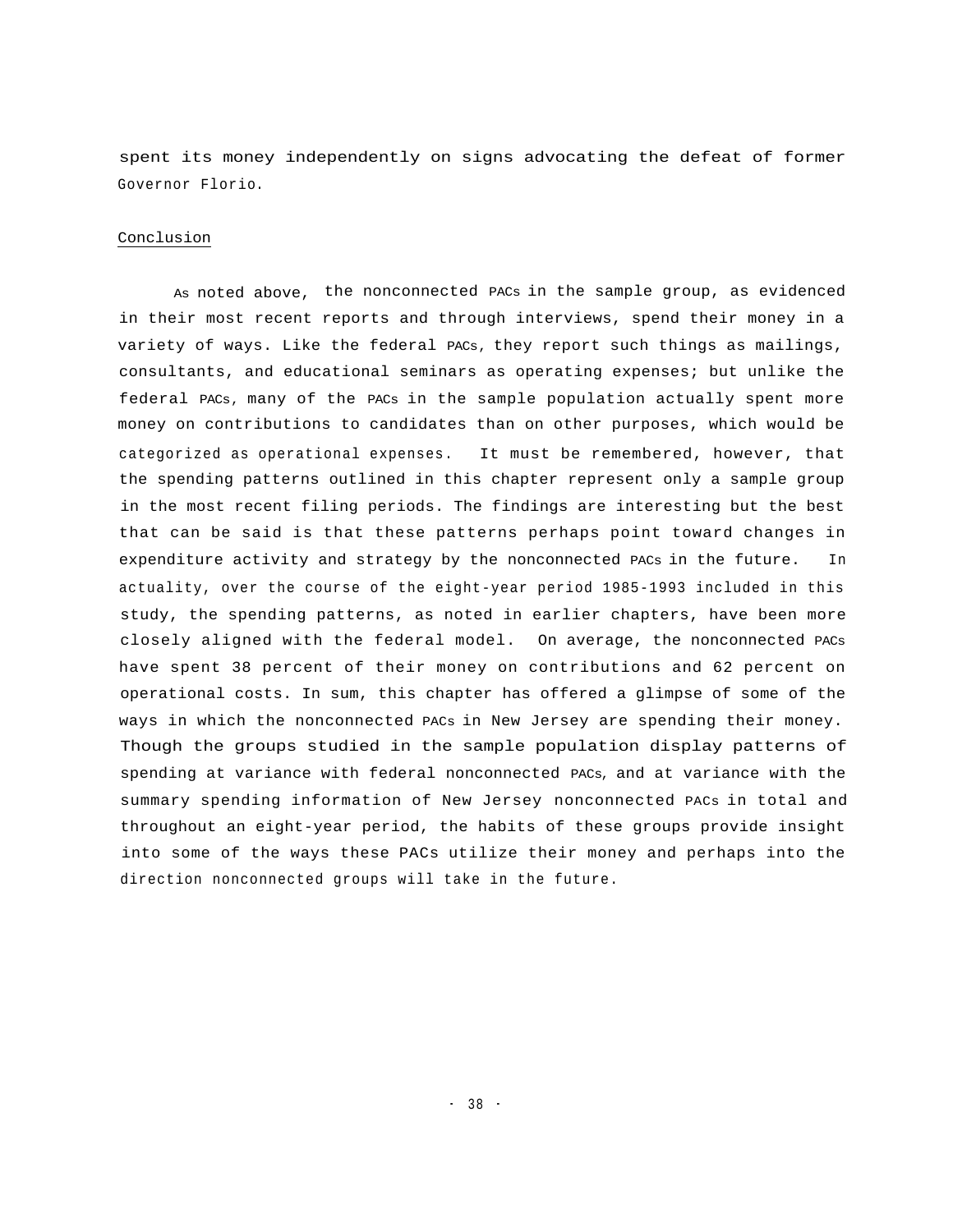#### *CONCLUSION*

This paper has focused upon the involvement of nonconnected PACs in New Jersey's electoral system. The study concentrates on the role played by these groups between 1985 and 1993, with particular emphasis on the legislative and gubernatorial election years of 1985, 1987, 1989, and 1993.

As part of this analysis, comparisons have been made with respect to the activities of the nonconnected PACs on the federal level as well as with the activities of connected groups in New Jersey. Throughout the paper statistical information obtained from the Commission's data bank and disclosure reports are relied upon heavily to depict the role of these groups and to show similarities and differences in activity patterns between them and other groups in New Jersey and between these PACs and their federal cousins.

Nonconnected PACs, in a word, are those political action committees that are not connected, or otherwise affiliated with any business or union interest. Generally, they are formed around a certain ideology and exist for the purpose of promoting a certain social agenda. They can be conservative or liberal, pro-government or anti-government, and religious based or secular based. Examples of nonconnected groups are the Pro-Life PAC, Choice PAC, the NRA, and New Jersey Legislative Action for Animals PAC.

Connected PACs, on the other hand, are connected to a commercial interest. The economic interest can be either from a business or labor perspective. Examples of this type of group are American Trial Lawyers Association PAC (ATLA), the New Jersey Teachers Association PAC (NJEA), Prudential PAC, and First Fidelity PAC.

The paper showed that the nonconnected PACs increased in number during the eight-year period 1985-1993, with the bulk of this growth occurring between 1989 and 1993. While these PACs increased in number from 27 to 66 through the entire period, 72 percent of the overall growth occurred in the latter period.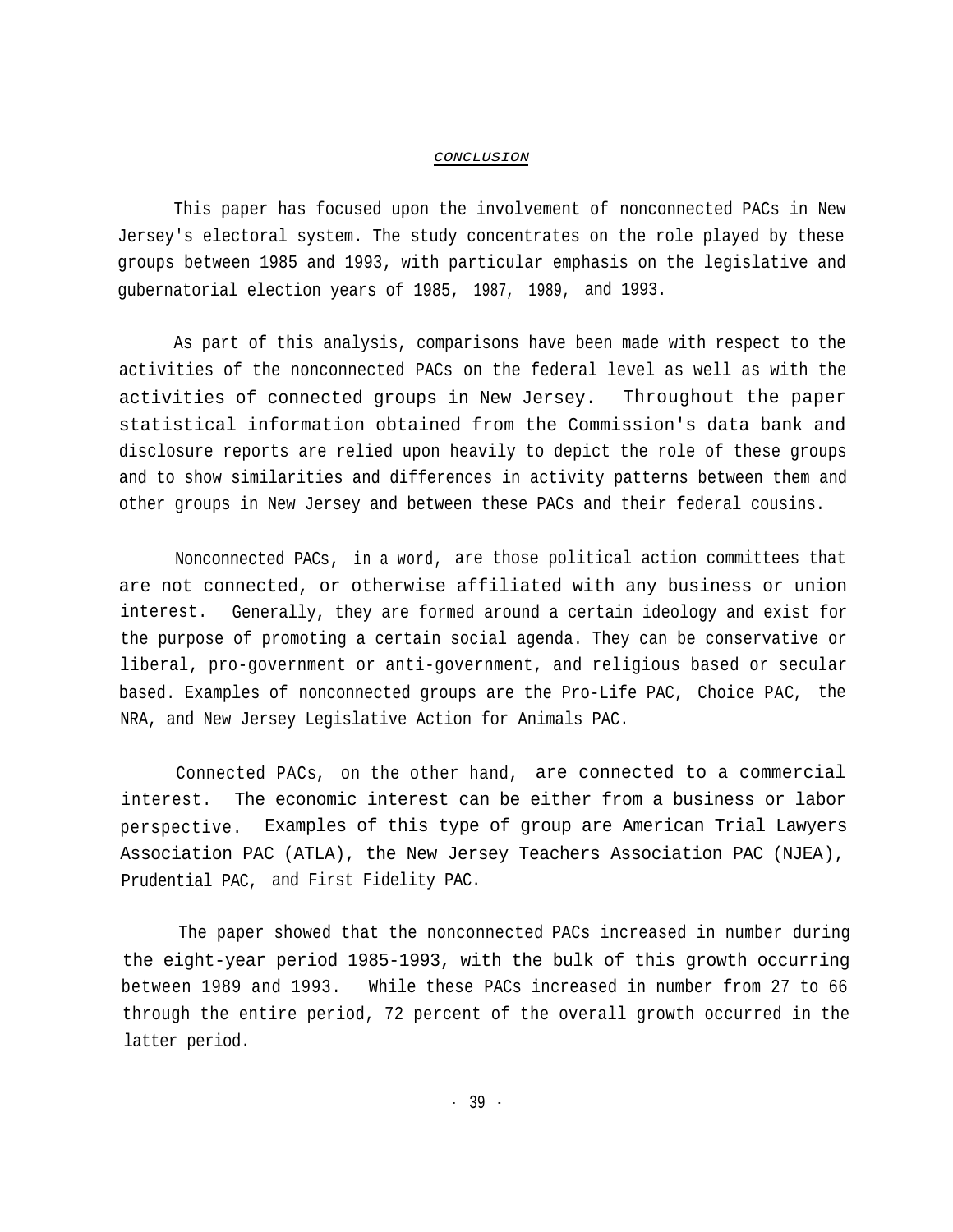Fundraising activity and expenditure activity by the nonconnected groups jumped during this entire period as well. Fundraising, for instance, jumped from \$464,494 in 1985 to \$1.5 million in 1993. Again, the latter portion of the eight-year period recorded the most fundraising activity. For the period 1989-1993, these groups raised 70 percent of their total funds. Expenditure activity over the entire period ran from \$540,769 in 1985 to \$1.5 million in 1993. From 1989 through 1993, 70 percent of all expenditure activity occurred.

The same pattern held sway for contribution activity during the eightyear period as well. Though overall, only 38 percent of receipts went for contributions, the largest portion of contribution activity occurred in the period 1985-1989. Overall, \$4.4 million in contributions was made by the nonconnected PACs, with 80 percent of that total being made since 1989.

While similarities in activity patterns existed between these PACs and connected PACs, there were important differences as well. Connected PACs, for instance, did increase in number between 1985 and 1993 and did increase their overall financial activity. The bulk of their growth in numbers, unlike that of the connected PACs, occurred between 1985 and 1989. Moreover, while connected PACs clearly were and are the dominant PAC type in terms of their numbers and financial activity, the nonconnected PACs realized a greater rate of increase in all categories during the eight-year period under study. The number of nonconnected PACs grew by 144 percent compared with 53 percent for the connected PACs. Receipts and expenditures grew by 200 percent compared with 69 and 89 percent respectively for the connected PACs. Finally, contribution activity of the nonconnected groups rose by 140 percent compared with 69 percent for the connected PACs.

As noted earlier, the growth rate of the nonconnected PACs increased significantly between 1989 and 1993. Financial activity was greatest during this period as well. The paper posits three reasons for this pattern of activity: activist Florio administration policies, increased voter interest, and the overall upward trend in campaign financial activity.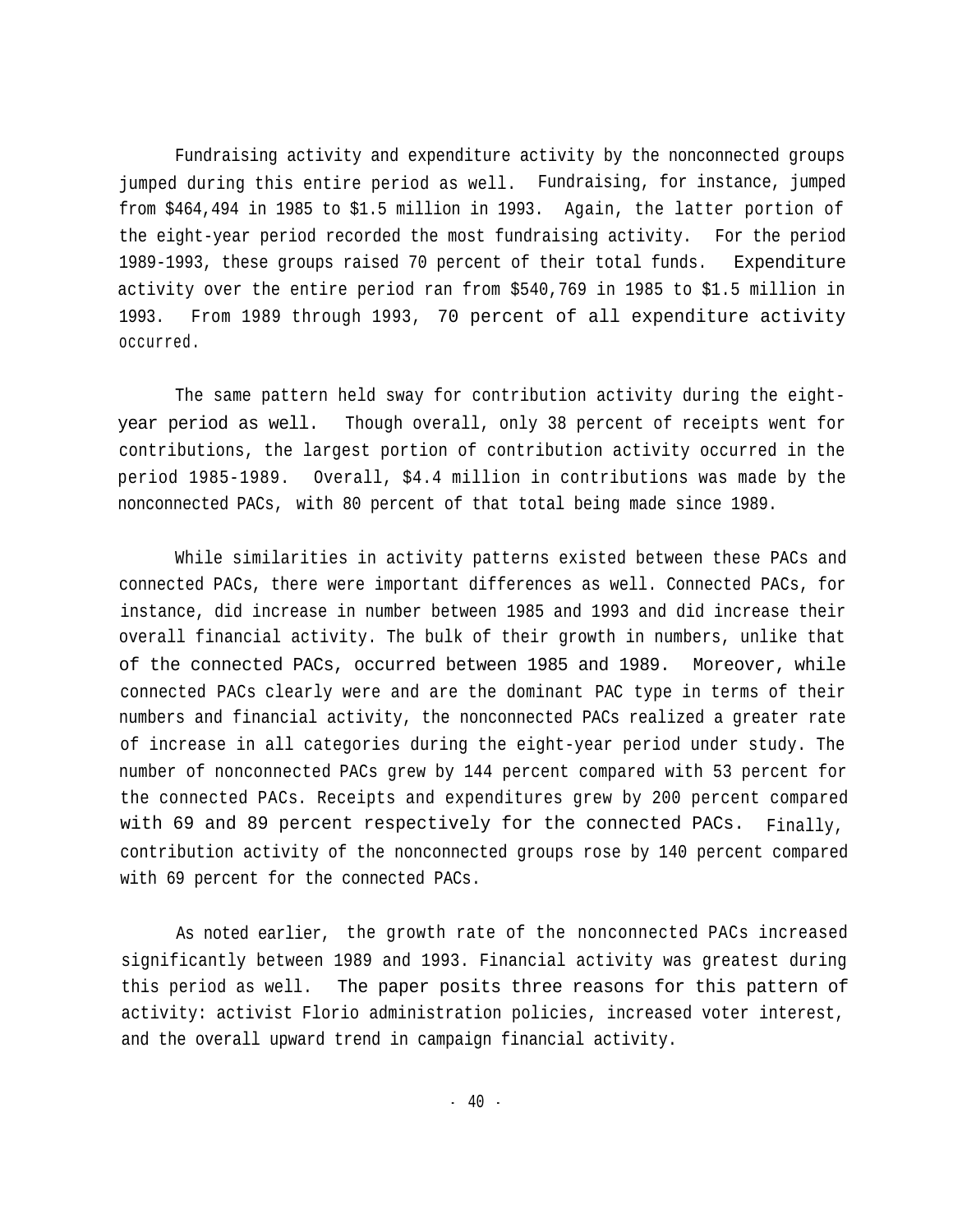In the gubernatorial election of 1989, Candidate Florio won 62 percent of the vote compared with 38 percent for Candidate James A. Courter. During the campaign, the governor-to-be talked about the economy, automobile insurance, drugs and crime, and waste disposal. Regarding tax increases, future governor Florio said that he did not want new taxes but that he would not rule them out.

Following his inauguration, Governor Florio moved quickly to carry-out much of his platform. By the end of his first month, legislation to reform auto insurance was introduced. Within a short period of time, action on other measures were taken, including those dealing with the environment and federal policies toward solid waste management.

At about this time, another proposal was set forth, one which was to focus further public attention and set the stage for grassroots efforts in response to administration policy. In all, approximately \$2.8 billion in new taxes was proposed by the new governor to fill a budget deficit and to increase school funding, part of the school package being to redistribute funding from richer districts to poorer districts.

In a word, the enactment of this tax package served as an additional catalyst for grassroots efforts, which were a result of heightened public attention to governmental actions.

In July, 1990 , the town of Holmdel hosted a protest meeting involving mayors and municipal officials. By November, a small number of legislators from the Governor's party asked for a repeal of parts of the tax package. In the school elections, with over one-half of the districts rejecting school budgets, State government was blamed for local property tax increases. During this period of time, the grassroots organization known as "Hands Across New Jersey" formed. Besides protesting tax increases, this organization began promoting a legislative agenda, which included such things as initiative and referendum and the recall. During this same period, third party efforts visa-vis Ross Perot's presidential campaign took root , in many ways dovetailing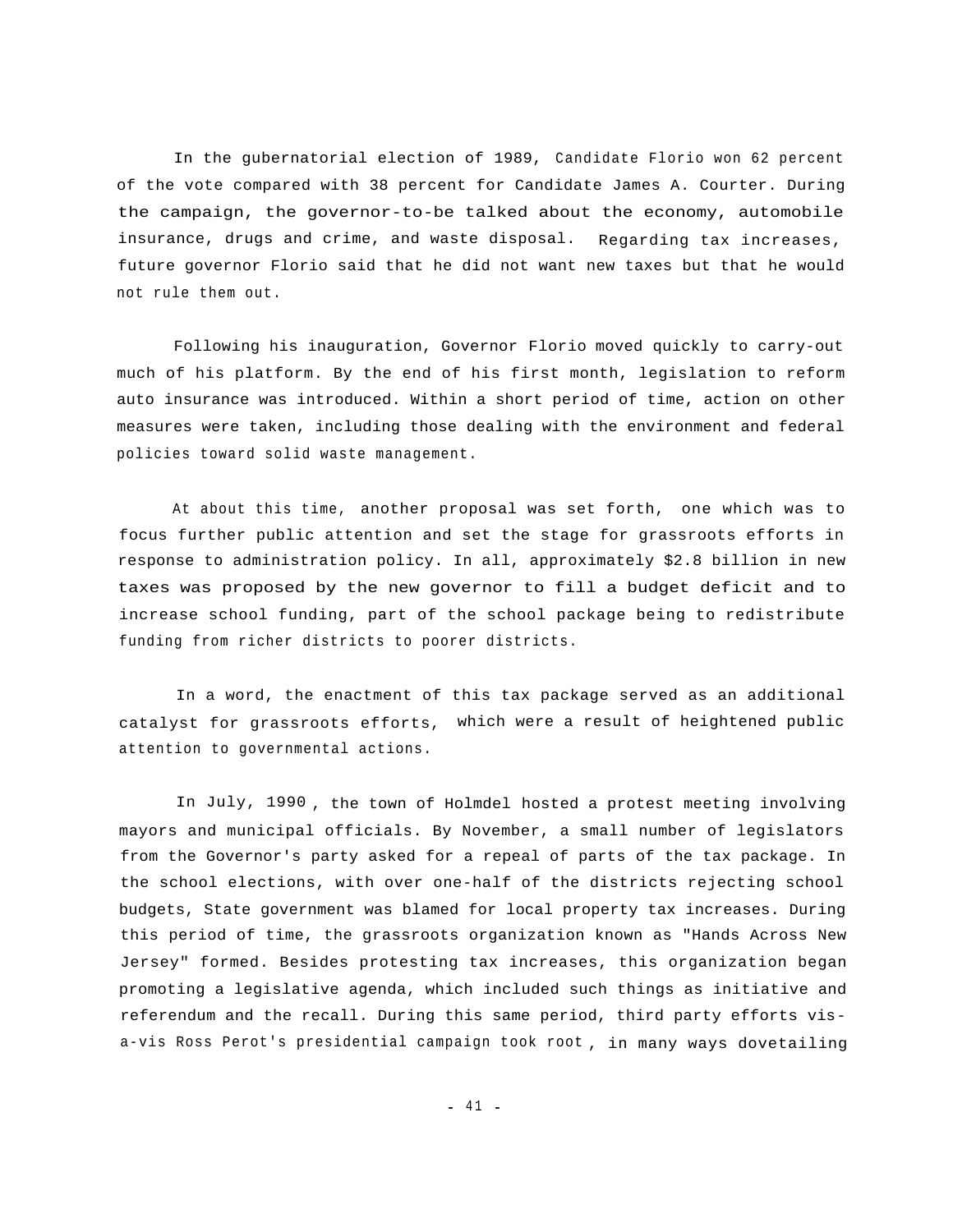with the agenda pushed by "Hands Across New Jersey." In many ways, similar to that which occurred and continues to occur nationwide, widespread attention to government spread like wild fire across New Jersey's electoral plain.

Rapid growth in the number of nonconnected PACs, as well as increased levels of financial activity, coincided with governmental activity during the Florio years. This activity helped to spawn the development of PACs both supporting and opposing governmental programs. Moreover, an increased public focus on government enveloped the State's voting population, much like that which has occurred nationally, and this factor too contributed to intensified activity by the nonconnected groups. Finally, the upward trend in financial activity in campaigns, also played a part in fostering greater activity by these PACs. In sum, it is theorized that there is an ebb and flow to the patterns of development and financial activity of these PACs. These changes are related to the public's interest level with government, which interest has been enhanced by the revolution in high technology communications, and to administrations which energize the electorate by undertaking activist policies. On the federal level, the peak period of these PACs occurred in the mid-1980's , during the activist presidency of Ronald Reagan. It may well be the case that nonconnected PACs will grow in number and activity at the federal level again as reforms are proposed vis-a-vis many federal policies.

As in a previous white paper on Political Action Committees in general, a discussion of the strategy employed by the nonconnected PACs by virtue of their spending habits ensues. Basically, the paper contends that while the legislative strategy pursued by nonconnected PACs is not clear cut, and perhaps can best be described as mixed, it has strong elements of an outcomebased strategy as opposed to access-based. Connected PACs, the paper maintains, pursue more of an access-based strategy. while the nonconnected PACs did give most of their dollars to incumbents and primarily backed winners, they gave to incumbents at a lesser rate than did connected PACs. The paper also shows that connected PACs contributed heavily in so-called "targeted districts."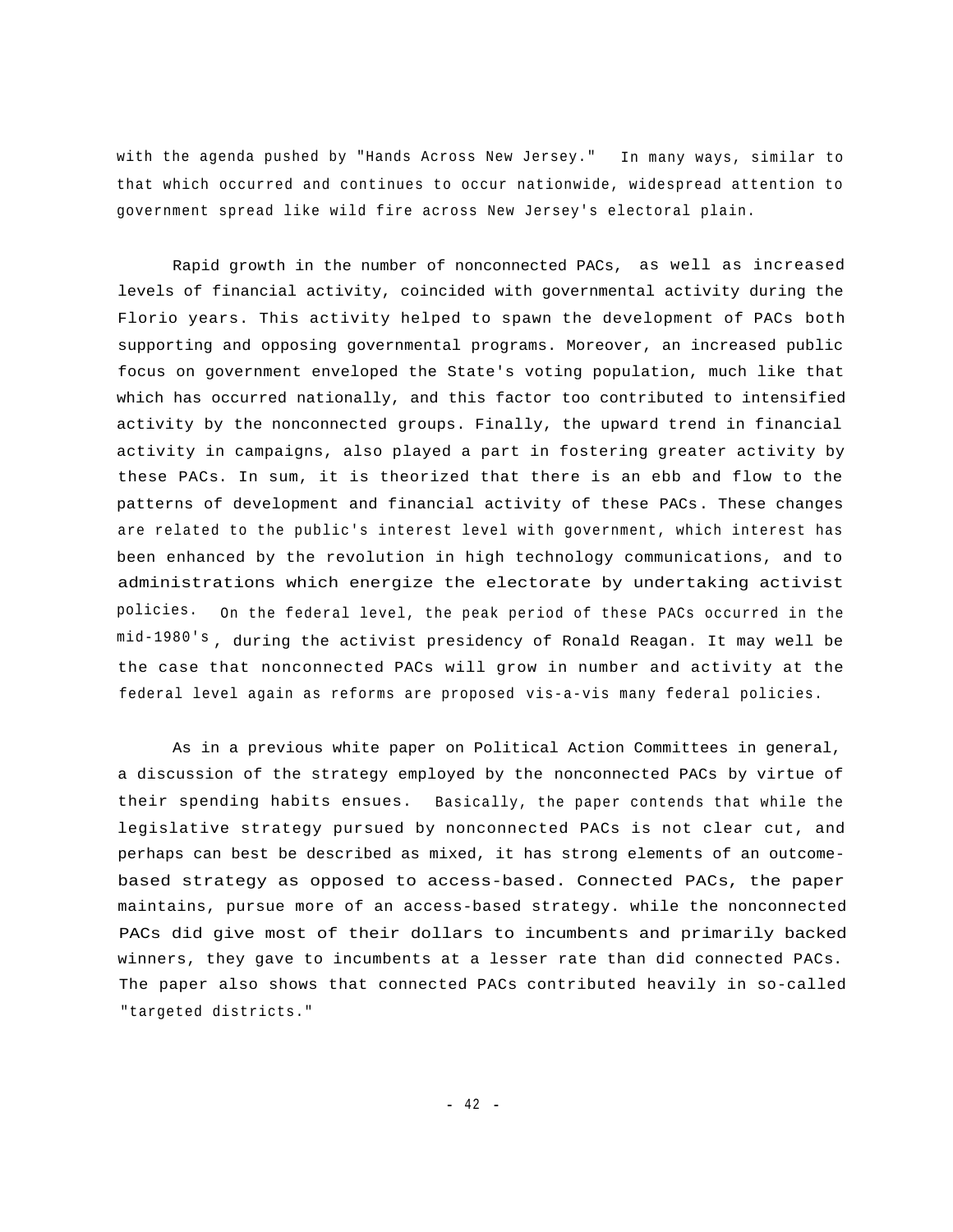Finally, the paper discusses some specific spending approaches of the connected PACs during 1993 and three quarters of 1994, as determined by reviewing reports and discussions with individuals who have a role in the organization of a sample number of PACs.

In conclusion, this white paper has attempted to categorize the role of nonconnected PACs in the electoral system in New Jersey and to do so through an analysis of statistics, discussions with individuals involved in their management, and comparisons with New Jersey's connected PACs as well as with connected PACs on the federal level. The phenomenon of a growing presence for nonconnected PACs in the State's political life is a corollary to a healthy, flourishing democracy that is witnessing enhanced political communication through talk radio, town meetings, and active grassroots citizen organizations. Freedom of speech is alive and well in New Jersey and its democratic heritage will continue to be nurtured by the reinvigorated ability of citizens to talk and reason peacefully with each other about their differing opinions and points of view.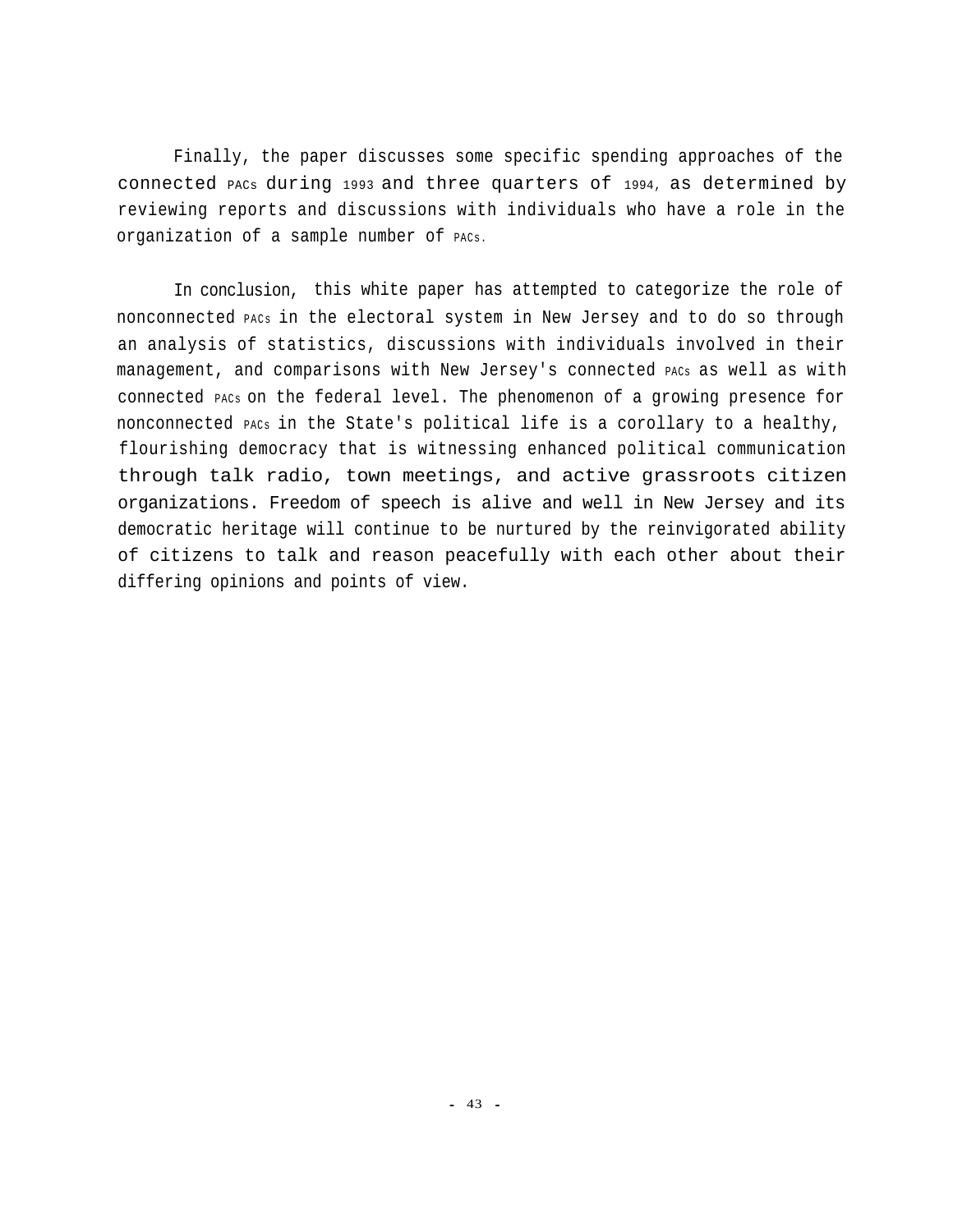#### *NOTES*

- *1 . James MacGregor Burns, J. W. Peltason, and Thomas E. Cronin, Government by the People. (Englewood Cliffs, N.J.: Prentice-Hall, Inc., 1981) p. 456.*
- *2 . Ibid., p. 456.*
- *3 . New Jersey Election Law Enforcement Commission, Advisory Opinion No. 17, 1989.*
- *4 . Government by the People, p. 456.*
- *5 . Herbert E. Alexander, Financing Politics, Fourth Edition. (Washington, D.C.: CQ Press, 1992), p. 61.*
- *6 . Ibid., p. 62.*
- *7 . Ibid.*
- *Michael Aron, Governor's Race, A TV Reporter's Chronicle of the 1993 Florio/Whitman Campaign. (New Brunswick, N.J.: Rutgers University Press, 1994), p. xi. 8 .*
- *9 . Robert Wright, "Hyperdemocracy." Time. Vol. 145, No. 3 (January 23, 1995), pp. 15 -17. Wright also makes the point that "the striking thing about many modern special interests is how unspecial they are. Whereas a century ago lobbying was done on behalf of titans of industry, the members of [many lobbying groups today] are no one in particular - just a bunch of people with an average income " See Ibid. , p. 18.*
- *New Jersey Election Law Enforcement Commission, ELEC White Paper Number Two, Trends in Legislative Campaign Financing: 1977-1987, May, 1989, p. 4. 10.*
- *New Jersey Election Law Enforcement Commission, ELEC White Paper Number Seven, Is There a PAC Plaque in New Jersey? November, 1991, p. 84. ii.*
- *12. Ibid.*
- *13. Ibid.*
- *M. Margaret Conway, "PACs and Congressional Elections," in Interest Group Politics, Second Edition, Allan J. Cibler and Burdett A. Loomis, editors. (Washington, D.C.: CQ Press, 1986), p. 77. 14.*
- *15. Ibid., p. 78.*
- *16. ELEC White Paper Number Seven, Is There a PAC Plaque in New Jersey? p. 47.*
- *17. Ibid., p. 48.*
- *18. Financing Politics, p. 62.*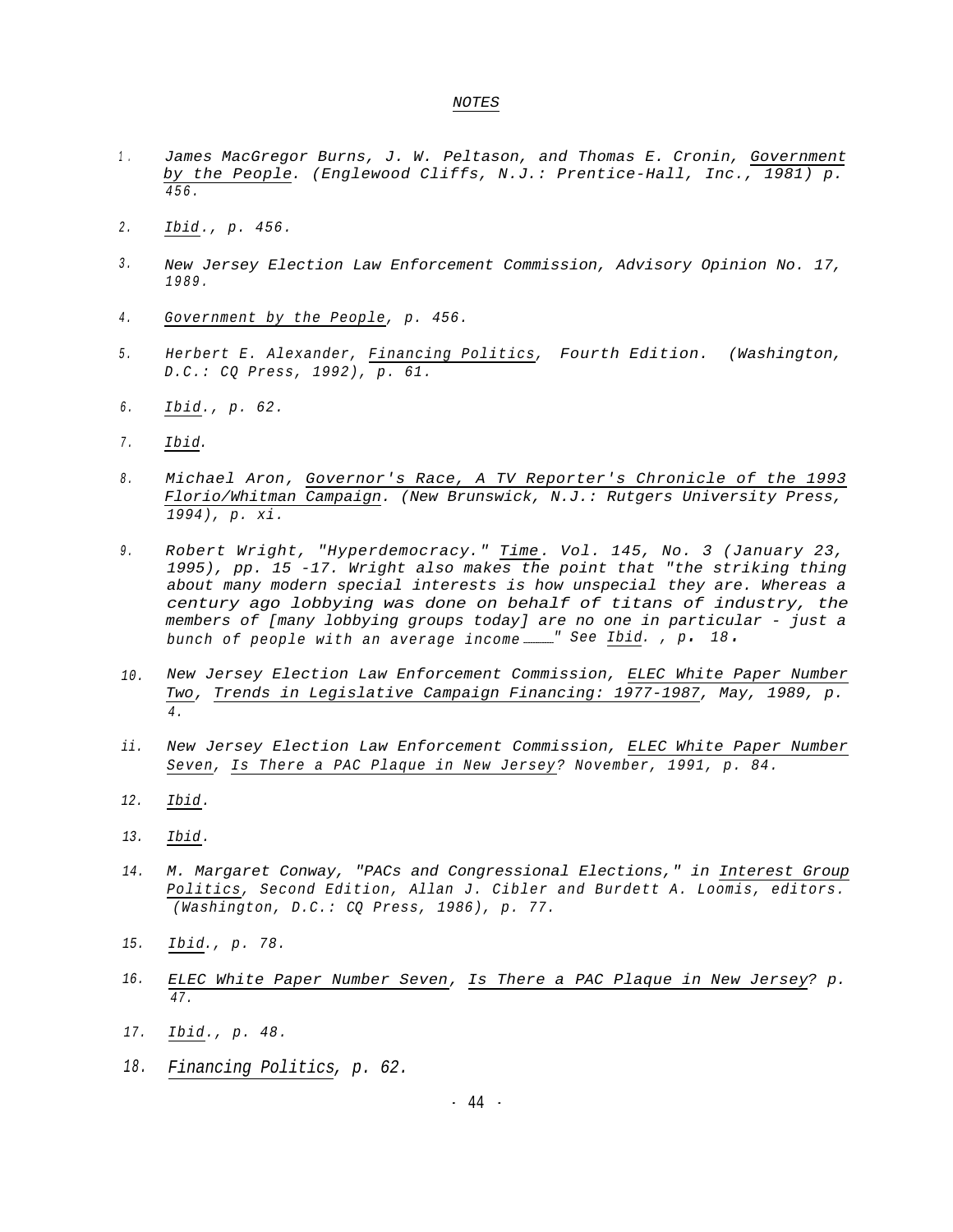- *19. Judith F. Lutz, Interview, November, 1994.*
- *Ralph Cialla, Interview, November, 1994. 20.*
- *Kathryn Brock, Interview, November, 1994. 21.*
- *Jim Evans, Interview, November, 1994. 22.*